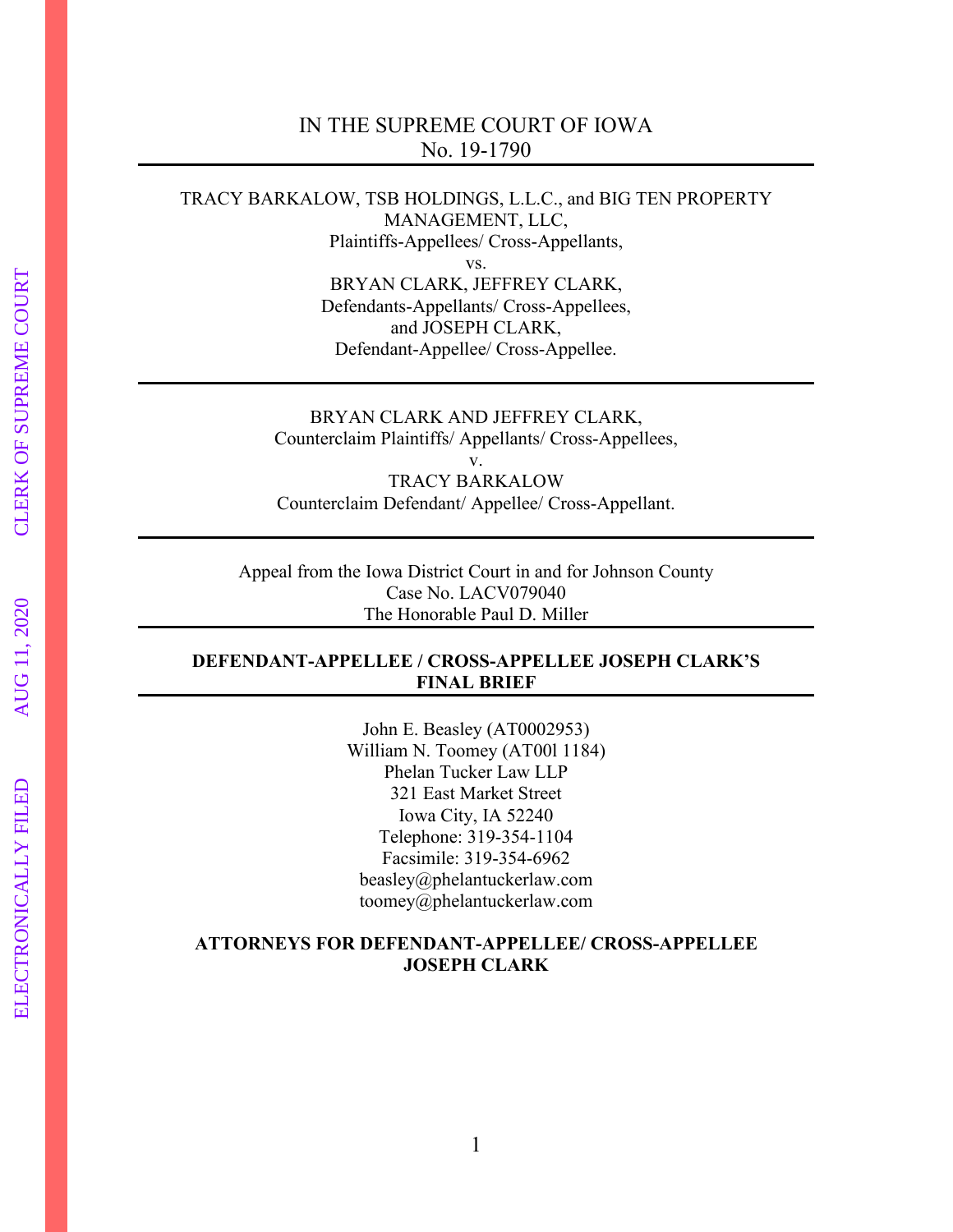# **TABLE ON CONTENTS**

|                 | STATEMENT OF ISSUES PRESENTED FOR REVIEW  6                                           |  |  |  |  |
|-----------------|---------------------------------------------------------------------------------------|--|--|--|--|
|                 |                                                                                       |  |  |  |  |
|                 |                                                                                       |  |  |  |  |
|                 |                                                                                       |  |  |  |  |
| A <sub>1</sub>  |                                                                                       |  |  |  |  |
| <b>B.</b>       |                                                                                       |  |  |  |  |
| $\mathcal{C}$ . |                                                                                       |  |  |  |  |
| D.              |                                                                                       |  |  |  |  |
|                 |                                                                                       |  |  |  |  |
| I.              | THE DISTRICT COURT CORRECTLY ORDERED<br>DISSOLUTION OF OUTSIDE PROPERTIES, LLC, UNDER |  |  |  |  |
|                 |                                                                                       |  |  |  |  |
|                 |                                                                                       |  |  |  |  |
|                 |                                                                                       |  |  |  |  |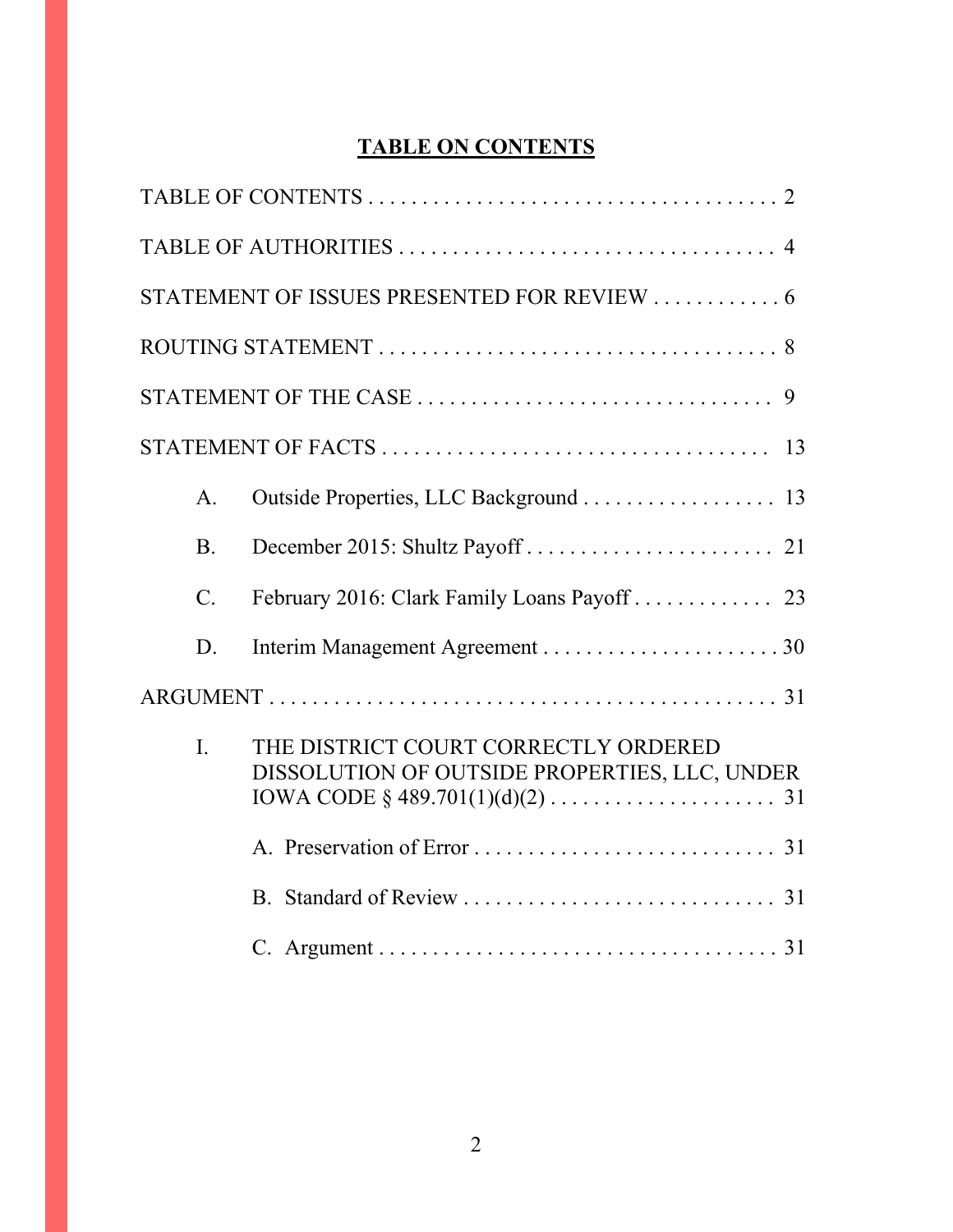| II.<br>III. | THE DISTRICT COURT PROPERLY ORDERED THAT<br>THE DECEMBER 2015 AND JUNE/JULY 2016 FINANCIAL<br>CONTRIBUTIONS BE RECATEGORIZED AS LOANS AND<br>THAT TRACY, BRYAN, JEFF, AND JOE EACH HAVE A<br>25% MEMBERSHIP/EQUITY INTEREST IN THE<br>B. Standard of Review  42<br>THE DISTRICT COURT CORRECTLY ORDERED<br>DISMISSAL OF TRACY'S CLAIMS THAT IN DECEMBER<br>2015, JOE OPPRESSED TRACY AND BREACHED JOE'S<br>FIDUCIARY DUTIES TO TRACY BY PURPOSEFULLY<br>DILUTING TRACY'S MEMBERSHIP INTEREST IN THE |
|-------------|-----------------------------------------------------------------------------------------------------------------------------------------------------------------------------------------------------------------------------------------------------------------------------------------------------------------------------------------------------------------------------------------------------------------------------------------------------------------------------------------------------|
|             |                                                                                                                                                                                                                                                                                                                                                                                                                                                                                                     |
|             |                                                                                                                                                                                                                                                                                                                                                                                                                                                                                                     |
|             |                                                                                                                                                                                                                                                                                                                                                                                                                                                                                                     |
|             |                                                                                                                                                                                                                                                                                                                                                                                                                                                                                                     |
|             | REQUEST FOR SUBMISSION WITH ORAL ARGUMENT 65                                                                                                                                                                                                                                                                                                                                                                                                                                                        |
|             |                                                                                                                                                                                                                                                                                                                                                                                                                                                                                                     |
|             |                                                                                                                                                                                                                                                                                                                                                                                                                                                                                                     |
|             |                                                                                                                                                                                                                                                                                                                                                                                                                                                                                                     |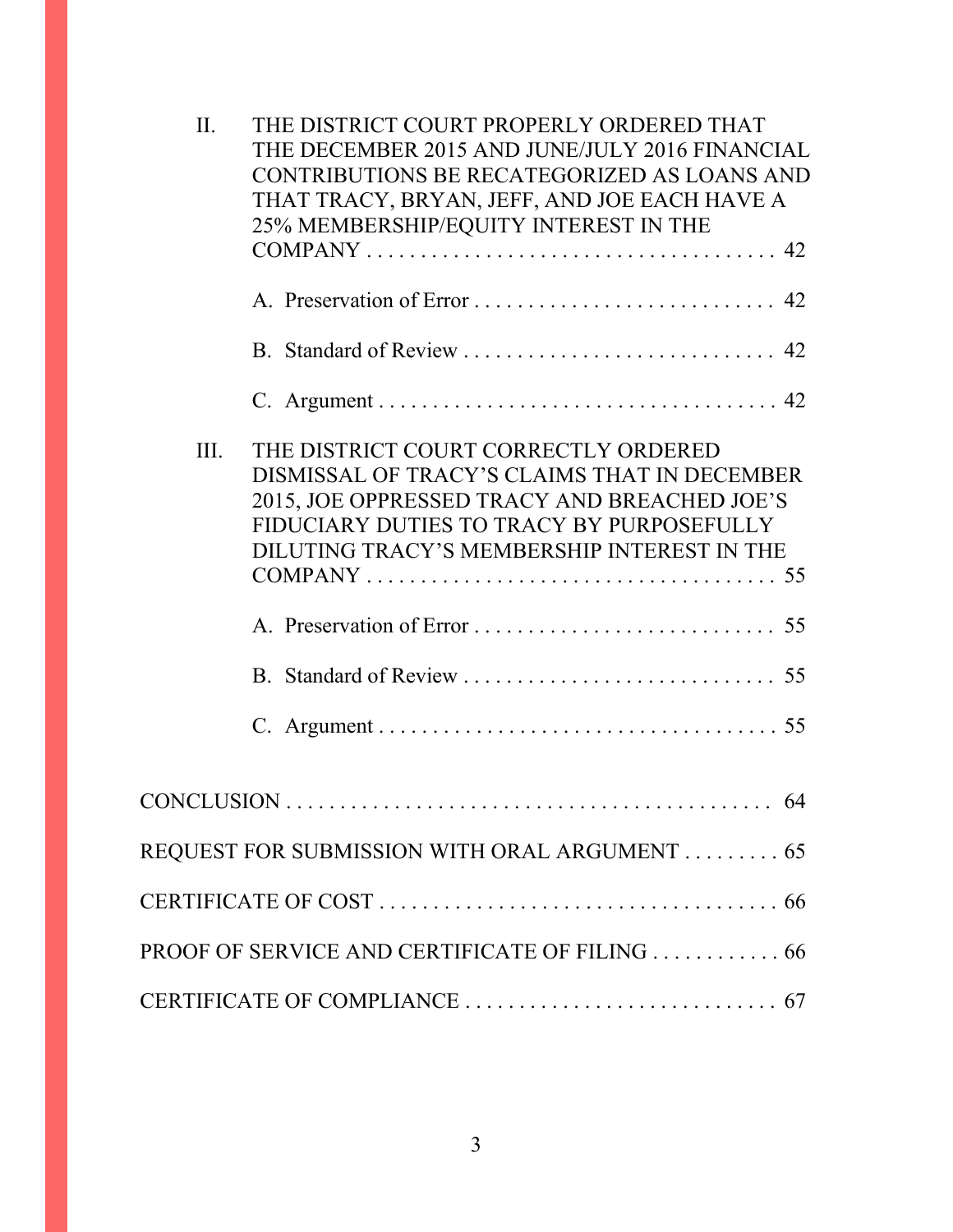# **TABLE OF AUTHORITIES**

# **Case Law:**

| American Tower, L.P. v. Local TV Iowa, L.L.C., 809 N.W.2d 546 (Iowa Ct.                                                                |
|----------------------------------------------------------------------------------------------------------------------------------------|
| Baur v. Baur Farms, Inc., 832 N.W.2d 663 (Iowa 2013) 57, 58                                                                            |
| Becker v. Central States Health and Life Co. of Omaha, 431 N.W.2d 354                                                                  |
| Donovan v. Quade, 830 F. Supp. 2d 460 (N.D. Ill. 2011) 35, 36                                                                          |
| Fakiris v. Gusmar Enterprises, LLC, New York Supreme Court, Queens<br>County No. 14652/14, 2016 WL 6882889 (N.Y. Sup. Ct. November 21, |
| Farmers Sav. Bank, Joice v. Gerhardt, 372 N.W.2d 238 (Iowa 1985)                                                                       |
| Fisk Ventures, LLC v. Segal, No. 3017–CC, 2009 WL 73957 (Del. Ch. Jan.                                                                 |
| Gagne v. Gagne, 338 P.3d 1152 (Colo. Ct. App. 2014) 32-34                                                                              |
| <u>Iowa Dept. of Social Services v. Blair</u> , 294 N.W.2d 567 (Iowa 1980)                                                             |
| Johnston Equip. Corp. of Iowa v. Industrial Indemnity, 489 N.W.2d 13                                                                   |
| Knoblock v. Home Warranty Inc., No. C15-4239-MWB, 2016 WL 6662709                                                                      |
| Rand, Algeier, Tosti & Woodruff v. Braun, No. L-2833-02, 2011 WL                                                                       |
| Tri-State Refining and Inv. Co. v. Opdahl, 481 N.W.2d 710 (Iowa Ct. App.                                                               |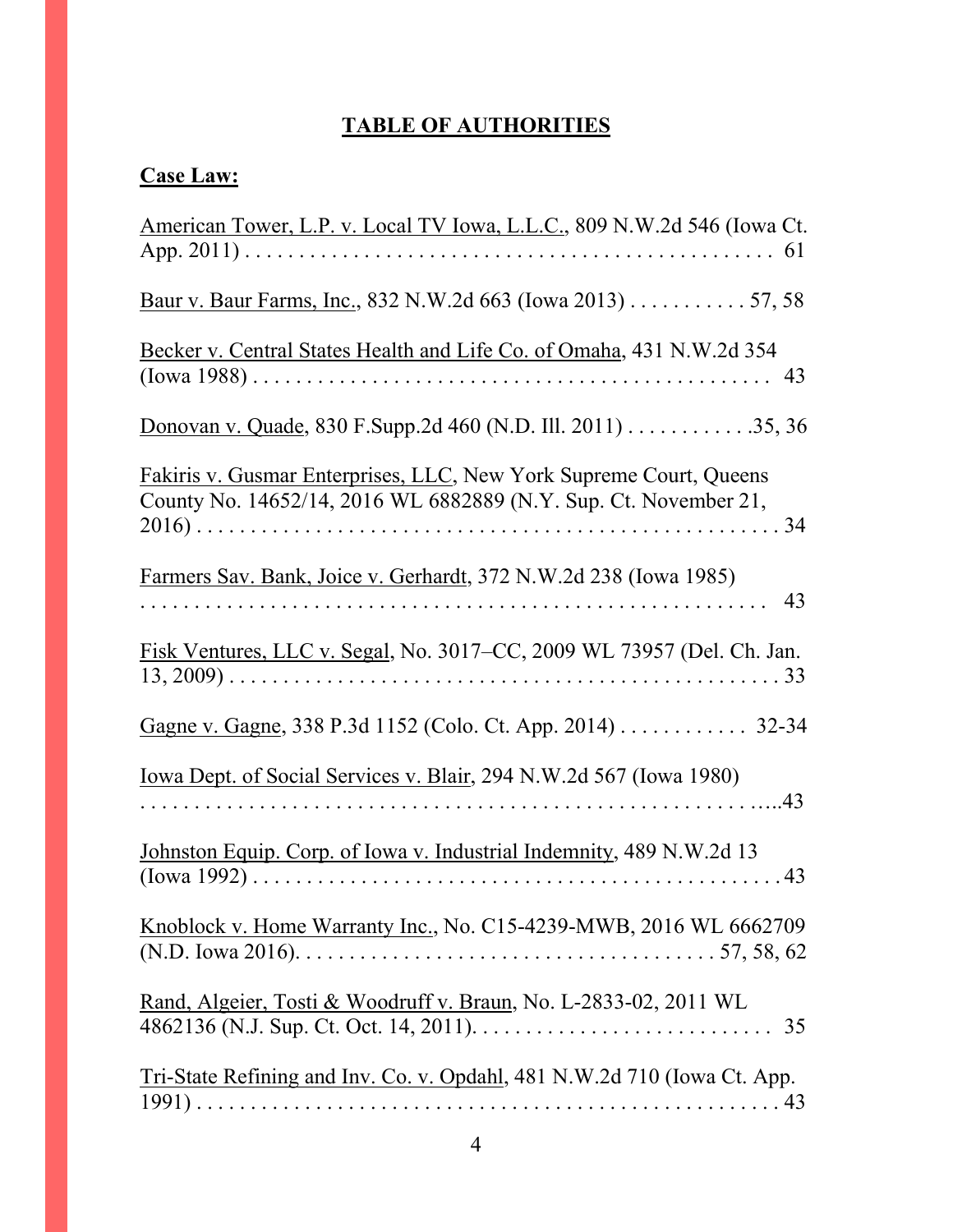| Van Horn v. R.H. Van Horn Farms, Inc., No. 17-0324, 919 N.W.2d 768, |  |
|---------------------------------------------------------------------|--|
| 2018 WL 3060240 (Iowa Ct. App. June 20, 2018) 58                    |  |

# **Statutes:**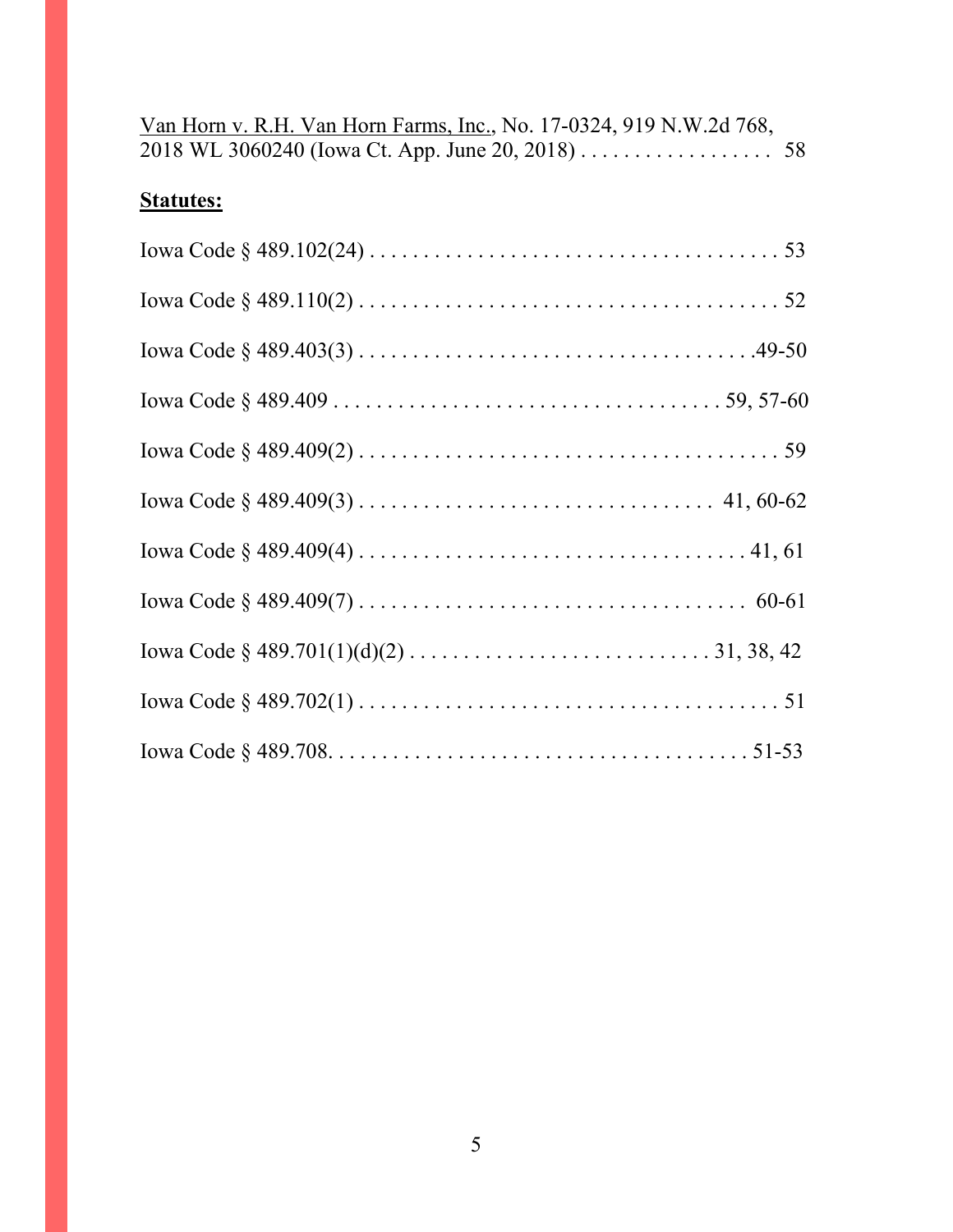### **STATEMENT OF ISSUES PRESENTED FOR REVIEW**

# **I. THE DISTRICT COURT CORRECTLY ORDERED DISSOLUTION OF OUTSIDE PROPERTIES, LLC, UNDER IOWA CODE § 489.701(1)(d)(2).**

# **Case Law:**

| Donovan v. Quade, 830 F. Supp. 2d 460 (N.D. Ill. 2011) 35                                                                              |
|----------------------------------------------------------------------------------------------------------------------------------------|
| Fakiris v. Gusmar Enterprises, LLC, New York Supreme Court, Queens<br>County No. 14652/14, 2016 WL 6882889 (N.Y. Sup. Ct. November 21, |
| Fisk Ventures, LLC v. Segal, No. 3017–CC, 2009 WL 73957 (Del. Ch. Jan.                                                                 |
| Gagne v. Gagne, 338 P.3d 1152 (Colo. Ct. App. 2014) 32-34                                                                              |
| Rand, Algeier, Tosti & Woodruff v. Braun, No. L-2833-02, 2011 WL                                                                       |
| <b>Statutes:</b>                                                                                                                       |
|                                                                                                                                        |
|                                                                                                                                        |
|                                                                                                                                        |
|                                                                                                                                        |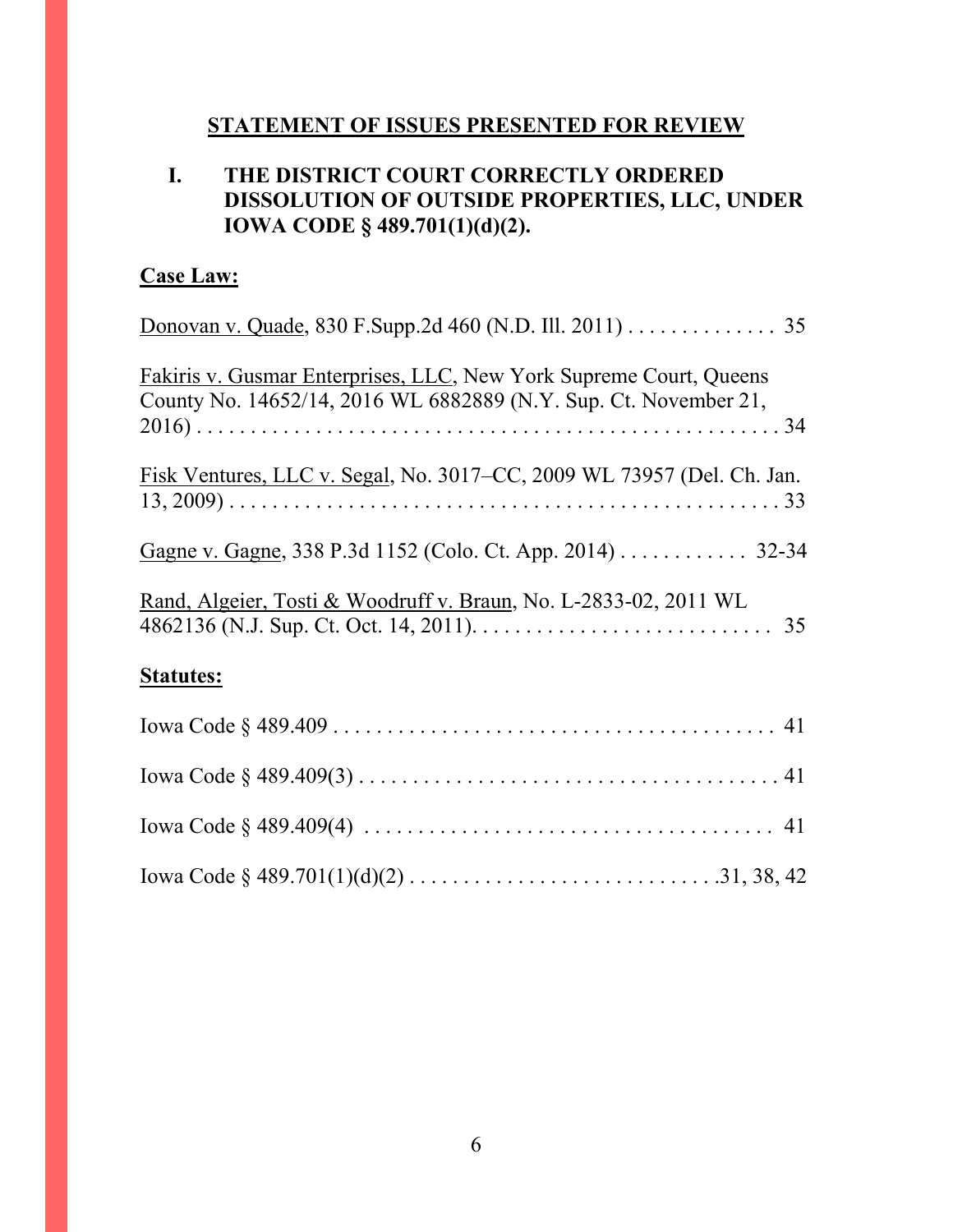# **II. THE DISTRICT COURT PROPERLY ORDERED THAT THE DECEMBER 2015 AND JUNE/JULY 2016 FINANCIAL CONTRIBUTIONS BE RECATEGORIZED AS LOANS AND THAT TRACY, BRYAN, JEFF, AND JOE EACH HAVE A 25% MEMBERSHIP INTEREST IN THE COMPANY.**

# **Case Law:**

| Becker v. Central States Health and Life Co. of Omaha, 431 N.W.2d 354      |
|----------------------------------------------------------------------------|
|                                                                            |
| Farmers Sav. Bank, Joice v. Gerhardt, 372 N.W.2d 238 (Iowa 1985)           |
| <u>Iowa Dept. of Social Services v. Blair</u> , 294 N.W.2d 567 (Iowa 1980) |
| Johnston Equip. Corp. of Iowa v. Industrial Indemnity, 489 N.W.2d 13       |
| Tri-State Refining and Inv. Co. v. Opdahl, 481 N.W.2d 710 (Iowa Ct. App.   |
| <b>Statutes:</b>                                                           |
|                                                                            |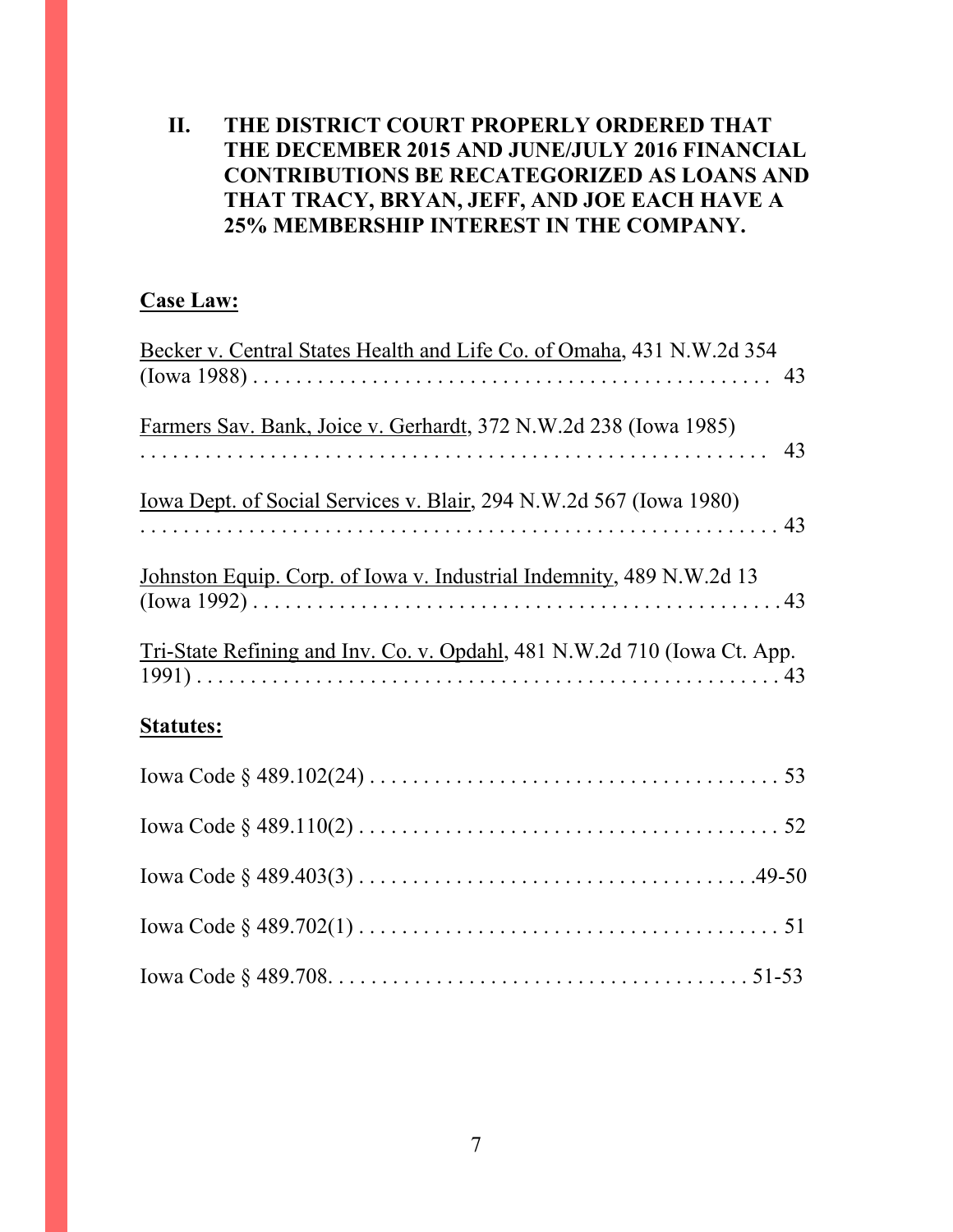## **III. THE DISTRICT COURT CORRECTLY ORDERED DISMISSAL OF TRACY'S CLAIMS THAT IN DECEMBER 2015, JOE OPPRESSED TRACY AND BREACHED JOE'S FIDUCIARY DUTIES TO TRACY BY PURPOSEFULLY DILUTING TRACY'S MEMBERSHIP INTEREST IN THE COMPANY.**

### **Case Law:**

| American Tower, L.P. v. Local TV Iowa, L.L.C., 809 N.W.2d 546 (Iowa Ct.                                                                                      |
|--------------------------------------------------------------------------------------------------------------------------------------------------------------|
|                                                                                                                                                              |
| Baur v. Baur Farms, Inc., 832 N.W.2d 663 (Iowa 2013) 57, 58                                                                                                  |
| Knoblock v. Home Warranty Inc., No. C15-4239-MWB, 2016 WL 6662709                                                                                            |
|                                                                                                                                                              |
| Van Horn v. R.H. Van Horn Farms, Inc., No. 17-0324, 919 N.W.2d 768,<br>2018 WL 3060240 (Iowa Ct. App. June 20, 2018) $\ldots \ldots \ldots \ldots \ldots$ 58 |
| <b>Statutes:</b>                                                                                                                                             |
|                                                                                                                                                              |
|                                                                                                                                                              |

### **ROUTING STATEMENT**

This case should be transferred to the Iowa Court of Appeals pursuant to Iowa R. App. P. 6.1101(3)(a) and (b) because it does not present a fundamental and urgent issue of broad public importance requiring prompt determination by the Iowa Supreme Court.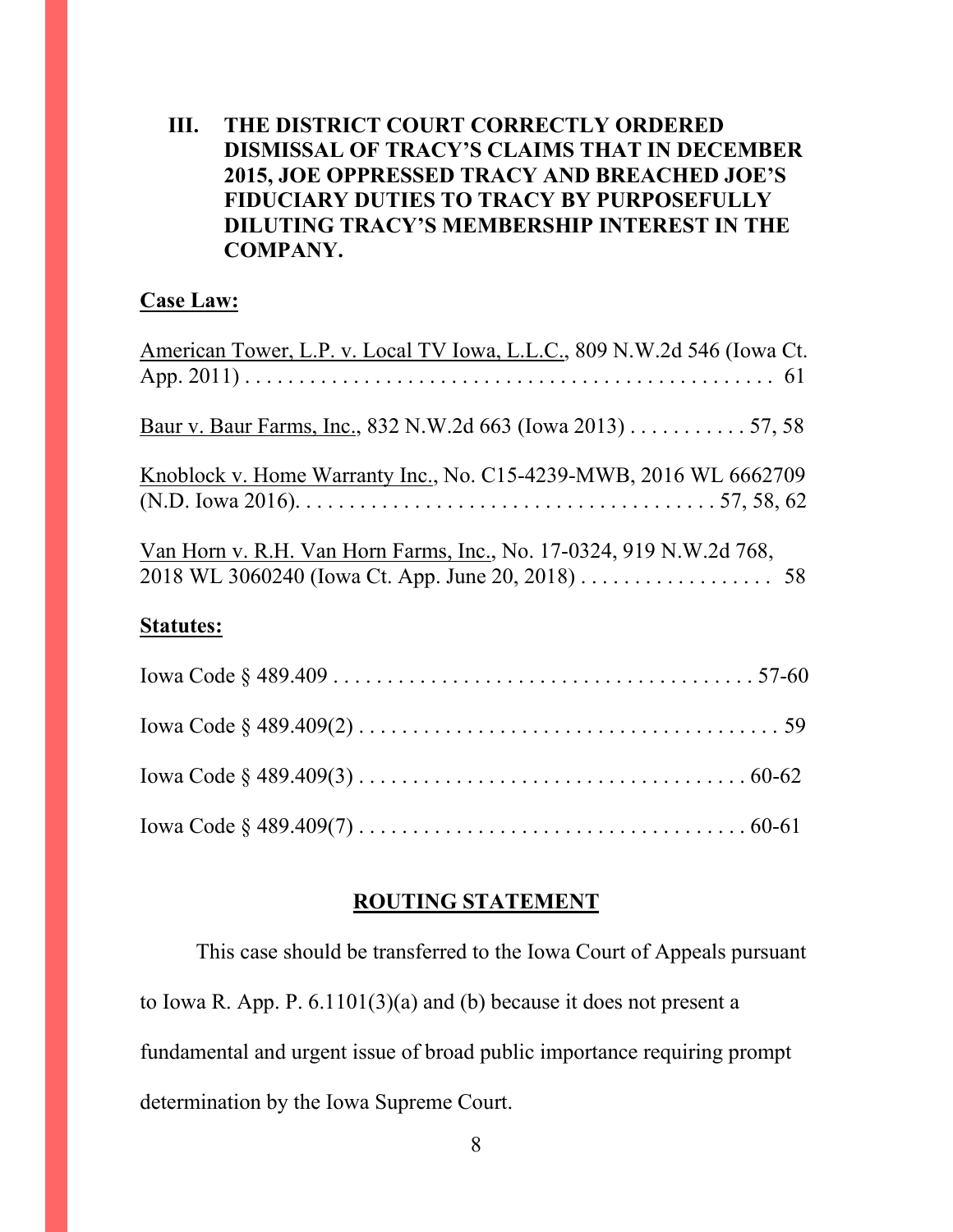#### **STATEMENT OF THE CASE**

This appeal involves claims and disputes among members of an Iowa limited liability company, the judicial dissolution of the company, and the categorization of certain member financial contributions to the company.

Plaintiffs-Appellees/Cross-Appellants are Tracy Barkalow ("Tracy"), TSB Holdings, LLC, and Big Ten Property Management, LLC (collectively "Plaintiffs"). Defendants-Appellants/Cross-Appellees are Bryan Clark ("Bryan") and Jeffrey Clark ("Jeff"). Defendant-Appellee/Cross-Appellee is Joseph Clark ("Joe").

Bryan and Jeff have filed an appeal and Tracy a cross-appeal, and pursuant to the Order of this Court filed June 1, 2020, Joe submits this combined Brief in response to both Bryan's and Jeff's appeal and Tracy's cross-appeal.

Tracy brought several claims against Joe before the District Court:

Count II: Judicial Dissolution of Outside Properties, LLC ("Company"), under Iowa Code § 489.701, on the grounds (a) that it is not reasonably practicable to carry on the Company's activities in conformity with the Certificate of Organization and Operating Agreement (Iowa Code  $\S$ § 489.701(1)(d)(2)) and (b) that Joe oppressed Tracy by making a December 2015 financial contribution to the Company and thereby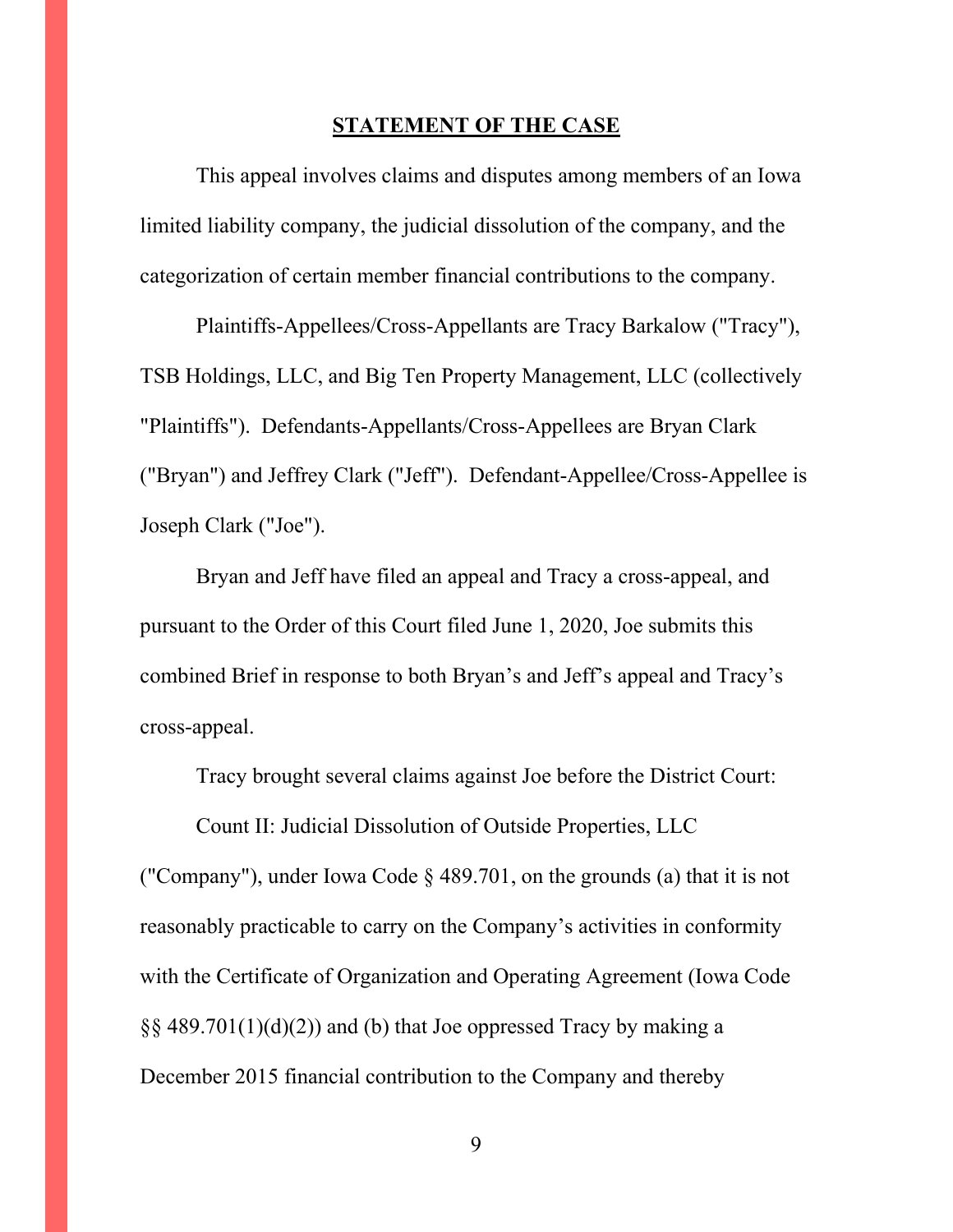purposefully diluted Tracy's membership interests in the Company (Iowa Code  $§$  489.701(1)(e)(2)).

Count III: Breach of Fiduciary Duty, alleging that Joe breached his fiduciary duties to Tracy by making a December 2015 financial contribution to the Company and thereby purposefully diluted Tracy's membership interest the Company.

Count IX: Civil Conspiracy, alleging that Joe conspired with Bryan and Jeff to make December 2015 financial contributions to the Company and thereby purposefully diluted Tracy's membership interest in the Company.

Count X: Injunctive Relief, requesting that Joe be prohibited from oppressive conduct in the form of diluting Tracy's membership interest in the Company.

Joe agreed with Tracy that the Company be judicially dissolved under Iowa Code § 489.701(1)(d)(2) as it is not reasonably practicable to carry on the Company's activities in conformity with its Certificate of Organization and Operating Agreement. (App. Vol. I. pp. 222-224; Joe's Post Trial Brief pp. 3-5)

However, Joe denied Tracy's claims in Count II that Joe oppressed Tracy and thereby purposefully diluted Tracy's membership interest in the Company. In addition, Joe denied Tracy's claims in Count III (Breach of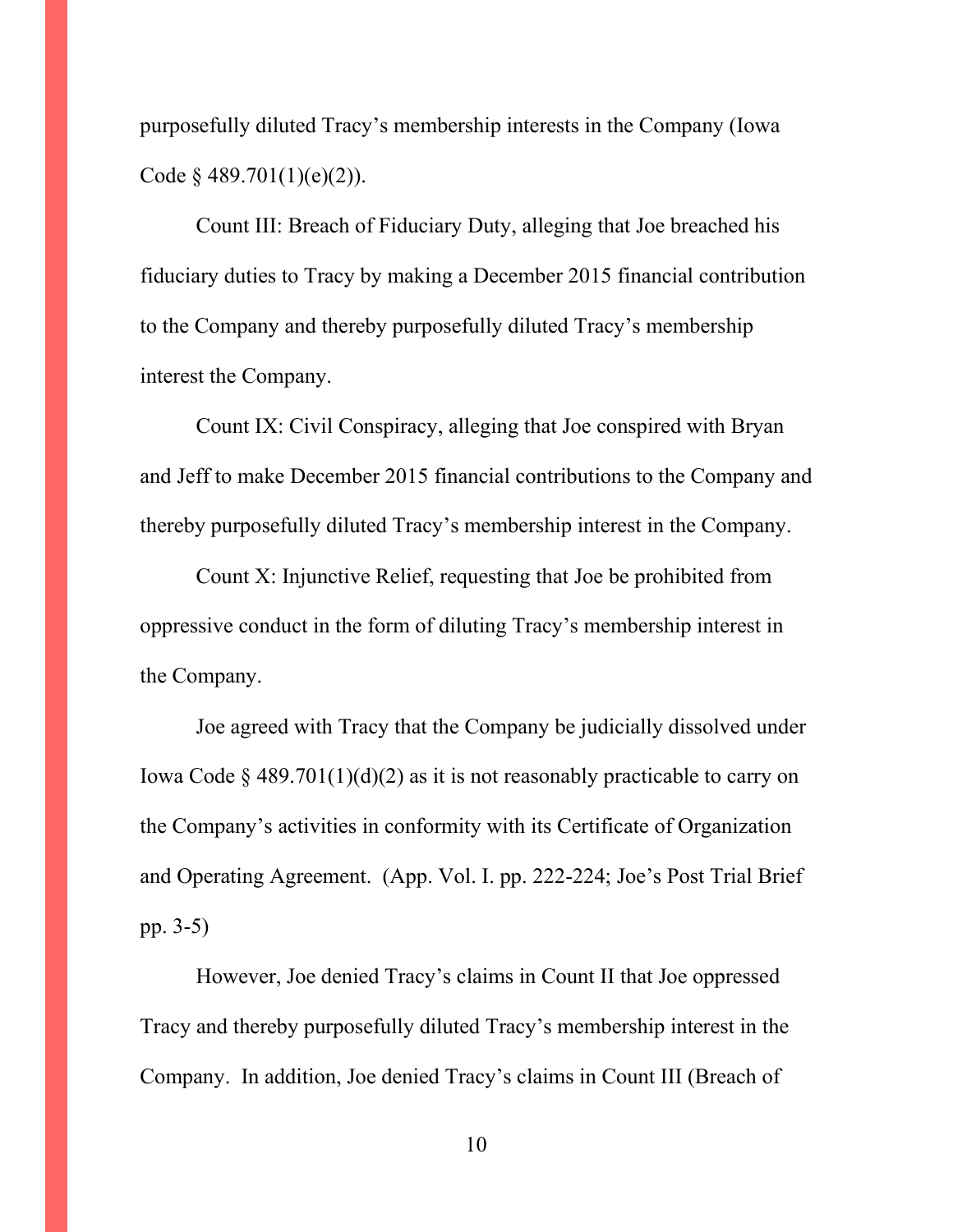Fiduciary Duty), Count IX (Civil Conspiracy) and Count X (Injunctive Relief). The District Court dismissed Tracy's claims in Count II for judicial dissolution based on oppression under Iowa Code  $\frac{1}{2}$  489.701(1)(e)(2), Count III (Breach of Fiduciary Duties), Count IX (Civil Conspiracy) and Count X (Injunctive Relief).

The District Court, as requested by Tracy and Joe, found that it is not reasonably practicable to carry on the Company's activities in conformity with its Certificate of Organization and Operating Agreement under Iowa Code  $\S$  489.701(1)(d)(2) and judicially dissolved the Company. (App. Vol. I. pp. 298-299; Ruling pp. 37-38). Specifically, the District Court found that "[i]t is an undisputable fact that Tracy's, Bryan's and Jeff's relationship is acrimonious and toxic and that issues between the three (3) of them have existed for over five (5) years." (App. Vol. I. p. 297; Ruling p. 36). The District Court also found that "I cannot ignore what I consider to be total dysfunction at the governance level" and that "[t]he relationship between the members is not repairable and certainly the duty of good faith that each must bring to the Company will be nonexistent in the future." (App. Vol. I. p. 298; Ruling p. 37).

The District Court ordered that "[t]o accomplish the dissolution, the 2015 and 2016 capital contributions will be re-categorized as loans with the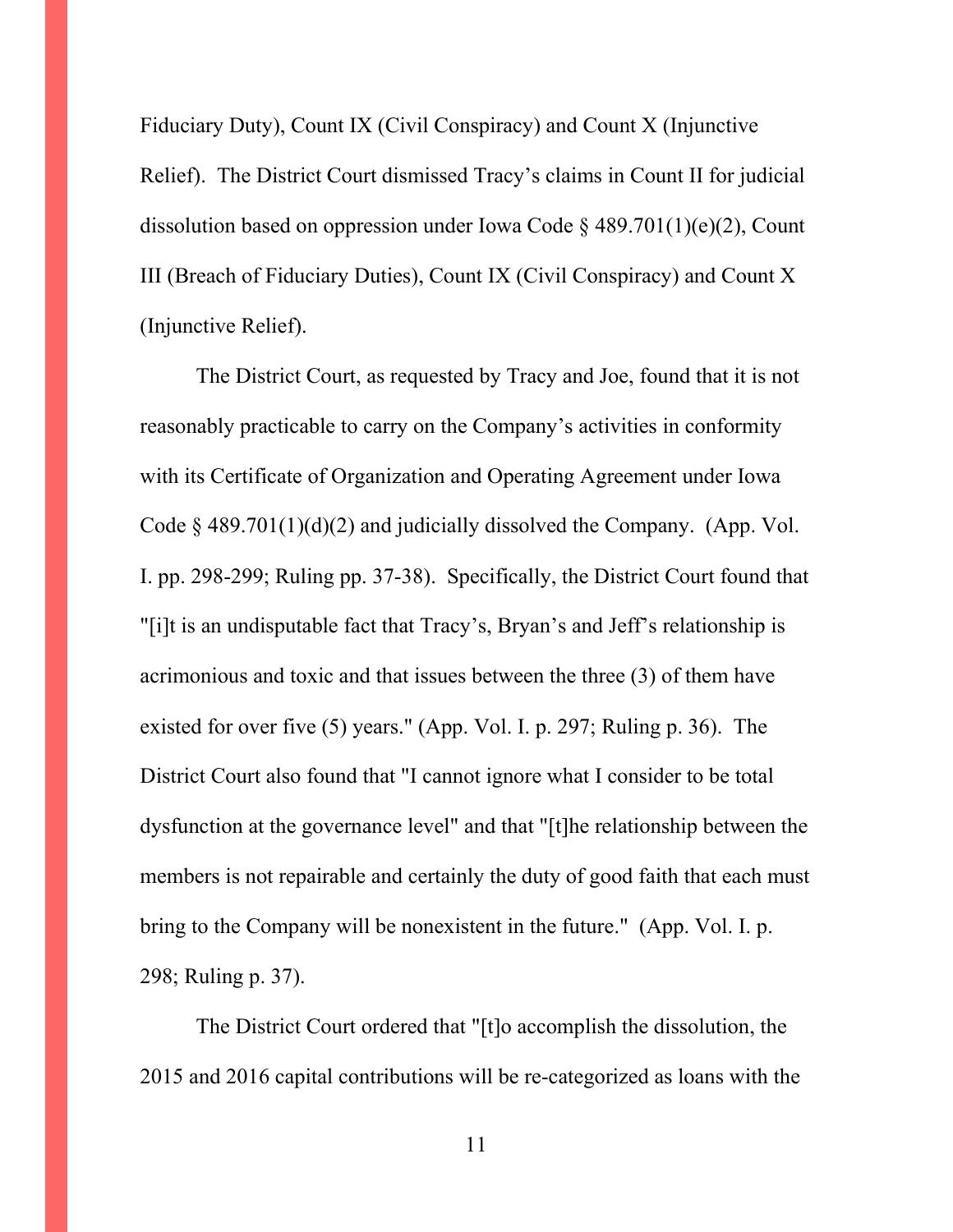principal loan balance for the December 2015 contribution being \$1,001,896.86 and the principal loan balance for the 2016 contributions being \$950,000" and ordered interest at a rate of 3.85% per annum beginning December 9, 2015, for the December 2015 contributions and July 1, 2016, for the June/July 2016 contributions. (App. Vol. I. p. 299; Ruling p. 38). In addition, the District Court ordered that Tracy, Bryan, Jeff, and Joe are each restored to 25% membership interest in the Company. (App. Vol. I. p. 299; Ruling p. 38).

Bryan and Jeff have appealed the District Court's Ruling dissolving the Company pursuant to Iowa Code  $\S$  489.701(1)(d)(2), the District Court's recategorization of the December 2015 and June/July 2016 financial contributions as loans in order to accomplish dissolution, and the District Court's restoration of Tracy, Bryan, Jeff, and Joe to 25% membership interests. Tracy has appealed the District Court's Ruling dismissing his claims that the Company be dissolved based on oppression, that Bryan, Jeff, and Joe breached their fiduciary duties to Tracy, and that Tracy be awarded damages on his oppression and breach of fiduciary duty claims if the Company is not dissolved.

Tracy does not appeal the District Court's Ruling dismissing his Civil Conspiracy and Injunctive Relief claims against Joe. In addition, Tracy does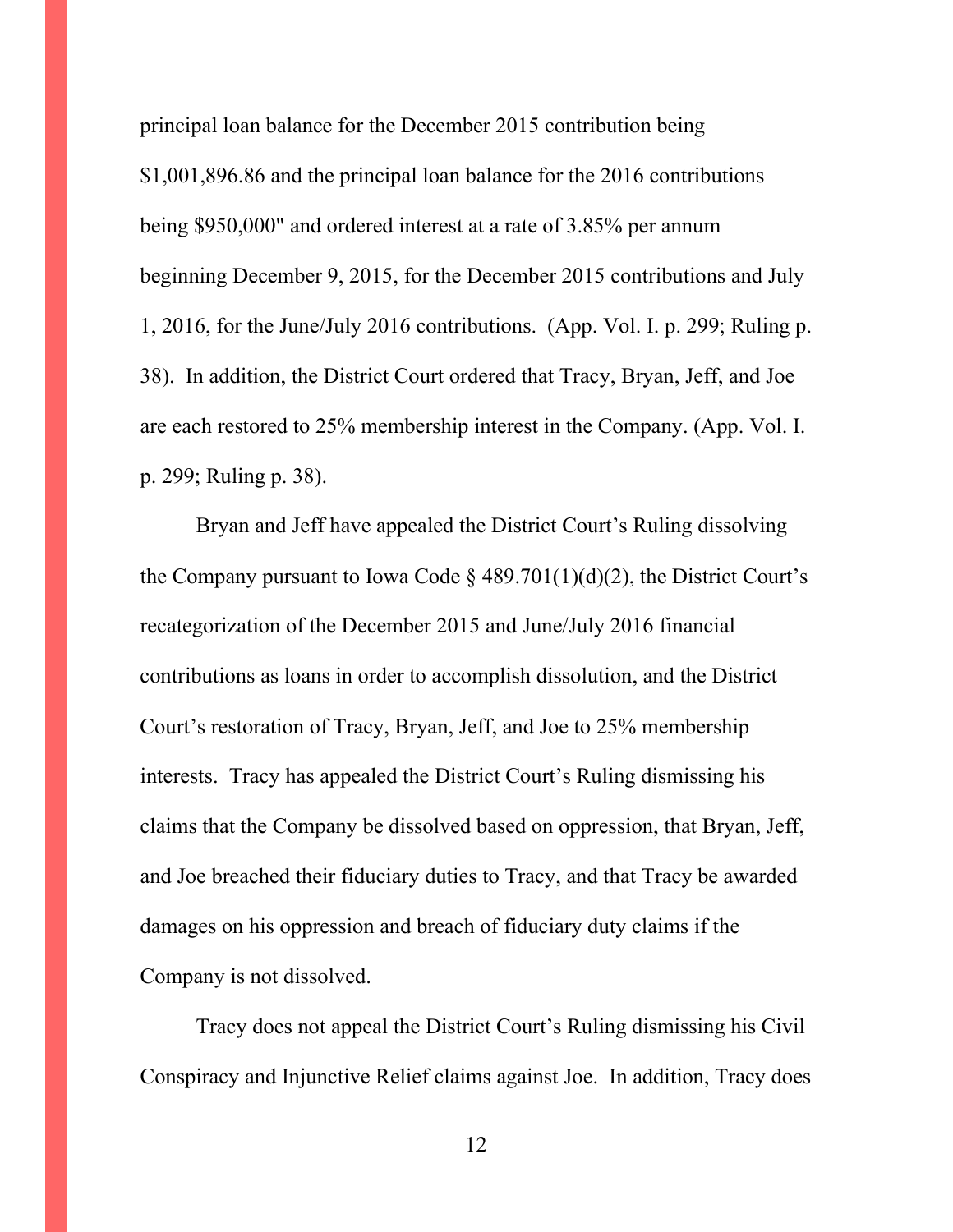not appeal the District Court's entry of judgment of \$153,203.25 against Tracy and Big Ten Property Rentals, LLC, based on Bryan's and Jeff's counterclaims.

It is Joe's position that the District Court's Ruling dissolving the Company pursuant Iowa Code § 489.701(1)(d)(2), the recategorization of the December 2015 and June/July 2016 financial contributions as loans in order to accomplish dissolution, and the restoration of Tracy, Bryan, Jeff, and Joe to 25% membership interests is correct and should be affirmed. In addition, it is Joe's position that the District Court's Ruling dismissing Tracy's claims based on oppression and breach of fiduciary duties is correct and should be affirmed.

### **STATEMENT OF FACTS**

#### **A. Outside Properties, LLC, Background**

Outside Properties, LLC (the "Company"), was formed in 2009. (App. Vol. I. pp. 321-328 and 391-393; Exs. 1 and 36). The Company's initial members were Tracy, Bryan, Jeff, and Joe and they each had a 25% membership interest in the Company. (App. Vol. I. pp. 321-328 and 391- 393; Exs. 1 and 36). Bryan, Jeff, and Joe are brothers. (Trial Tr. Vol 4, pp. 81:25-82:1). Tracy, Bryan, and Jeff are married to sisters. (Trial Tr. Vol. 1, pp. 47:25-48:8).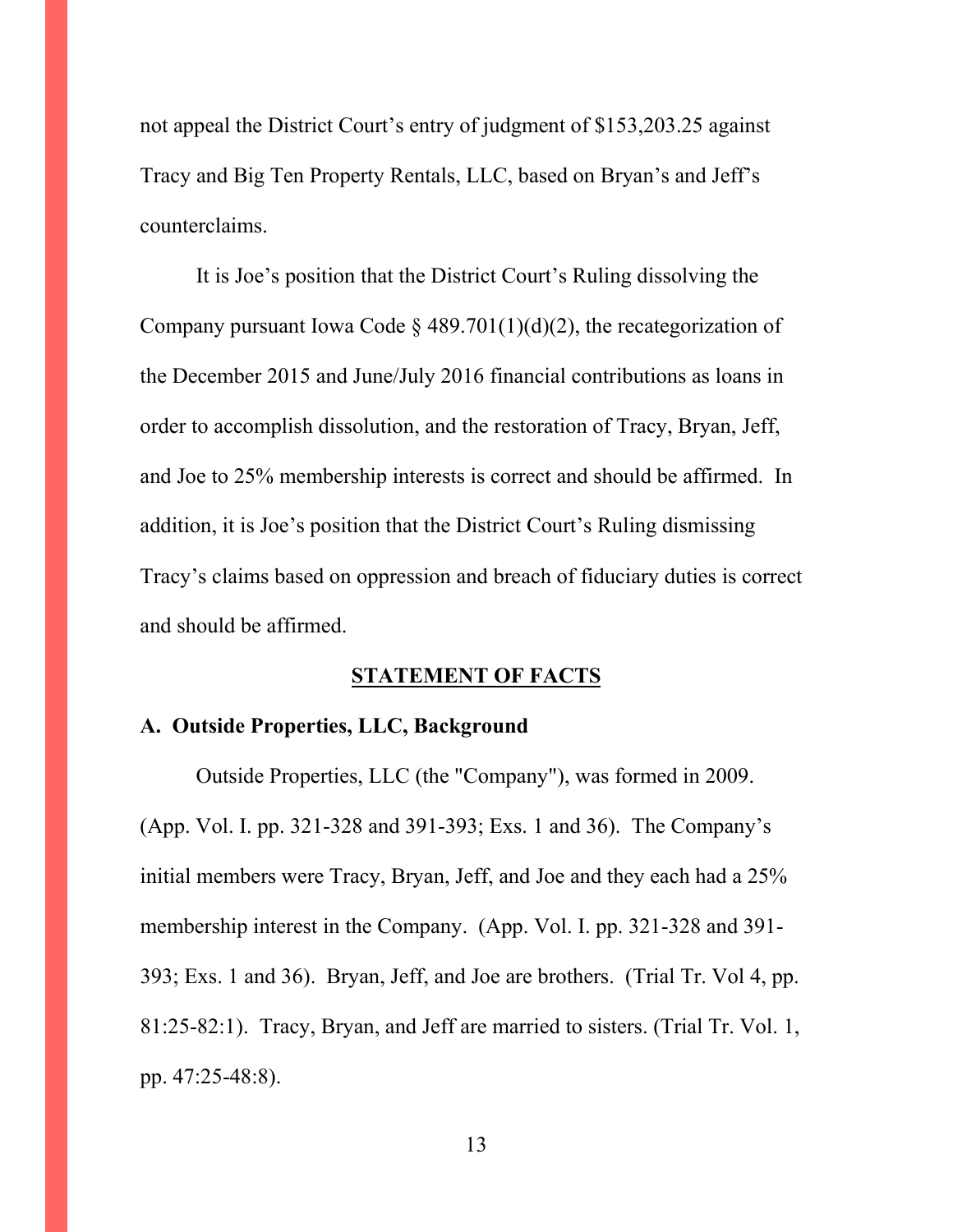The Company was formed to purchase a residential rental property located at 817 Melrose Avenue, Iowa City, Iowa. (Trial Tr. Vol. 1, p. 61:8- 18 and Vol. 4, pp. 193:24-194:1).

The Company's governance documents include a Certificate of Organization filed with the Iowa Secretary of State on October 2, 2009, an Operating Agreement, a First Amendment to Operating Agreement, and Management Certificates issued to Tracy, Bryan, Jeff, and Joe. (App. Vol. I. pp. 321-328, 329-330 and 462-469; Exs. 1, 2, 36, and 319-322). The Company is member-managed. (App. Vol. I. p. 327; Ex. 1, p. 7,  $\uparrow$  5.1).

Paragraph 7 of the Company's Certificate of Organization provides:

7. Additional Liability of Members. That no additional capital contributions will be required.

 $(App. Vol. I. p. 391; Ex. 36, p. 1, P. 7).$ 

Article IV of the Company's Operating Agreement provides in part that:

"[t]he members may from time to time unanimously declare, and the company may distribute, accumulated profits that the members agree are not necessary for the cash needs of the company's business."

(App. Vol. I. p. 327; Ex. 1, p. 7, Article IV).

Prior to the filing of the Company's Certificate of Organization with the Iowa Secretary of State, attorney Joe Holland notified Jeff and Tracy of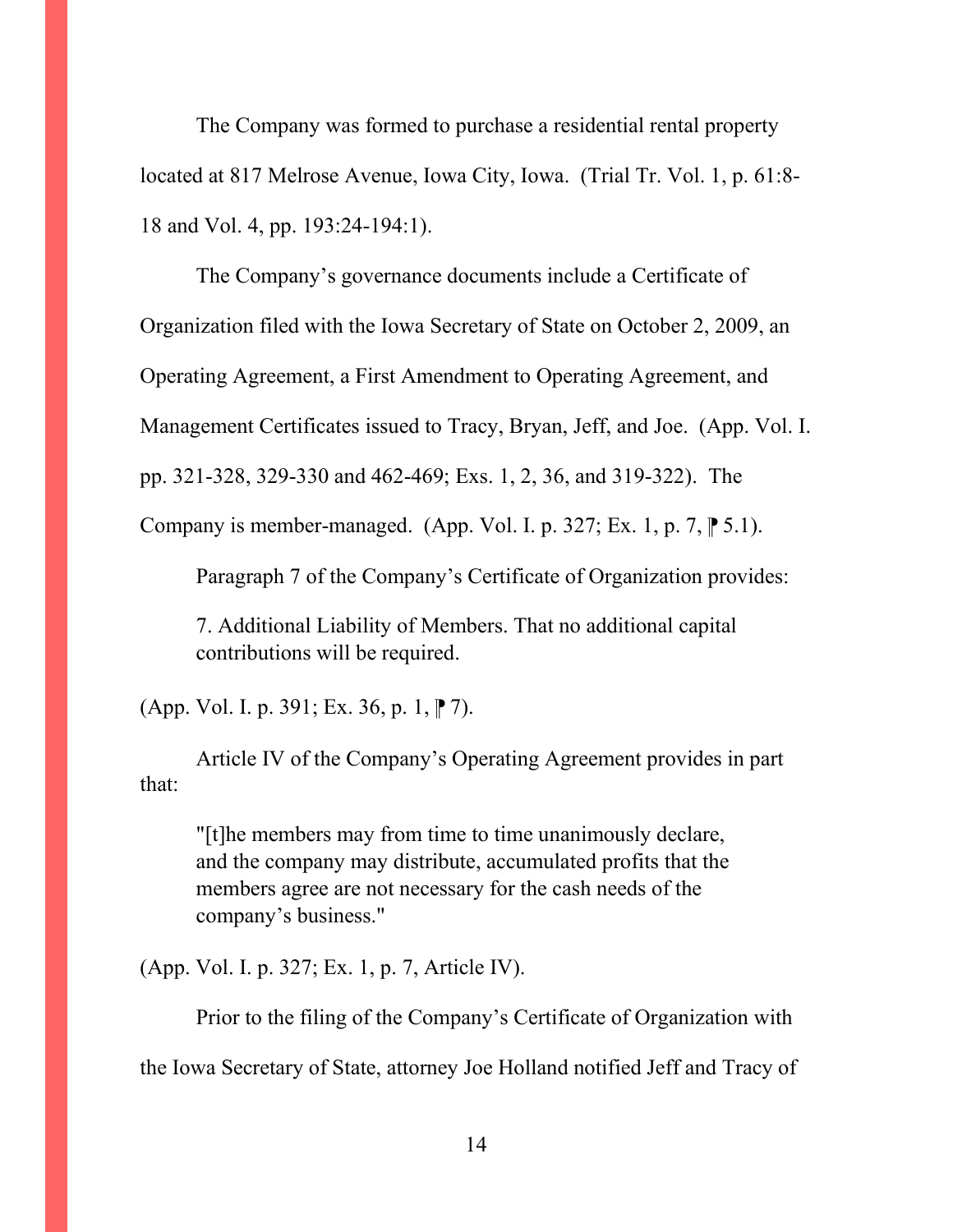several concerns and deficiencies regarding the Company's operational documents and advised them that the Company's operational documents "should be revised and finalized prior to any significant business activities". (App. Vol. I. pp. 441-443; Ex. 82). It appears the concerns raised by Mr. Holland were not addressed. (App. Vol. I. pp. 321-328, 391-393 and 441- 443; Exs. 1, 36, and 82; Trial Tr. Vol. 1, pp. 71:14-73:3).

Between August 25, 2009, and September 3, 2010, the Company acquired an interest in seven (7) residential rental real estate properties. (App. Vol. II. p. 219; Ex. 121). Five (5) of the properties are located approximately within a block of Kinnick Stadium and the University of Iowa Children's Hospital. (Trial Tr. Vol. 4, p. 14:11-14:20).

Four (4) of the Company's properties were purchased by seller financing; the Company made cash down payments and the seller financed the balance of the purchase price. (App. Vol. II. pp. 187-192 and 219; Exs. 103 and 121). Two (2) of the Company's properties were purchased with a cash down payment and loans from US Bank. (App. Vol. II. pp. 187-192 and 219; Exs. 103 and 121). One (1) property was purchased with money borrowed from companies owned by Bryan, Jeff, and Joe, and/or their family members. (App. Vol. II. p. 219; Ex. 121; Trial Tr. Vol. 1, pp. 67:23- 68:17 and Vol. 4, pp. 194:25-195:3).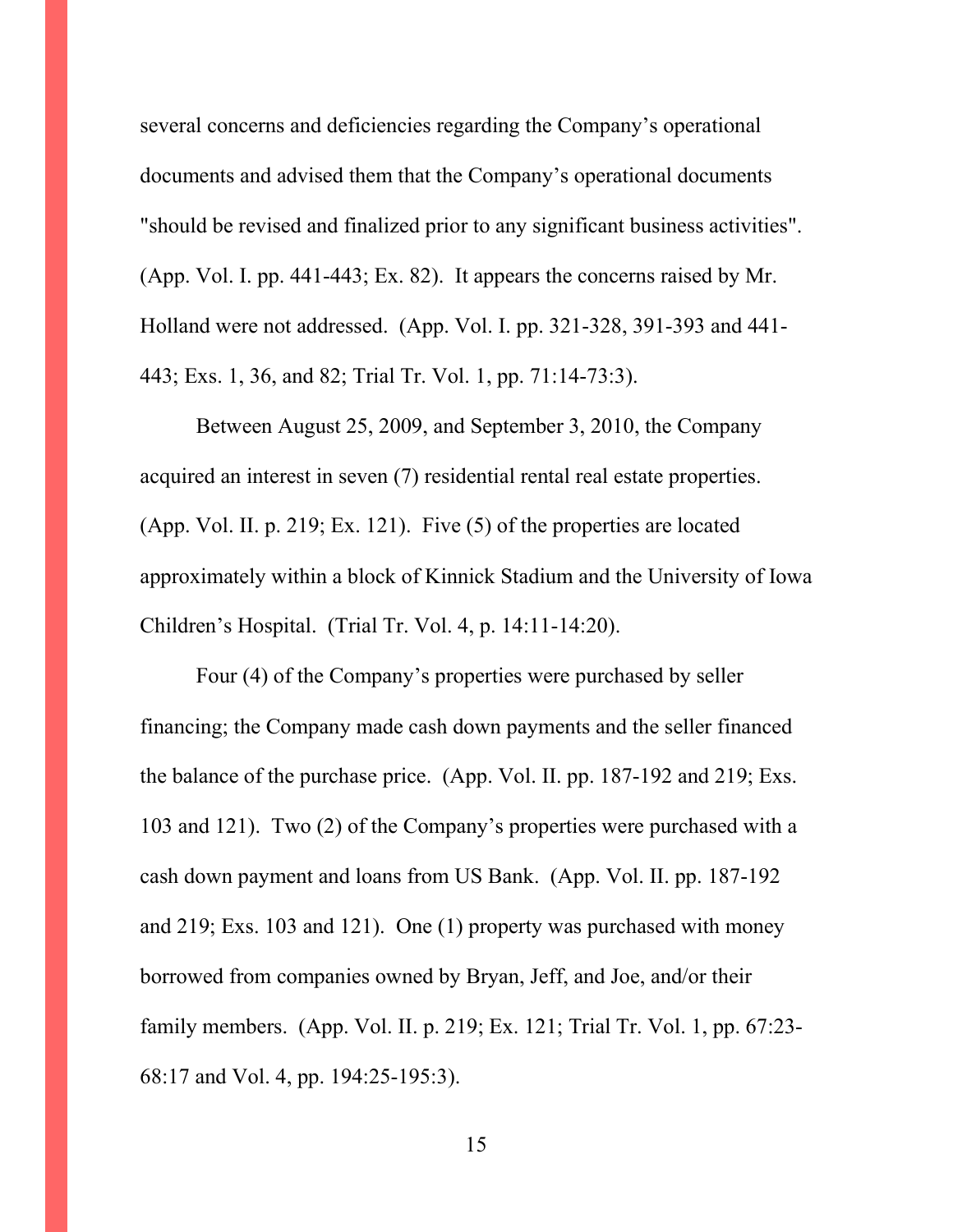After Tracy's, Bryan's, Jeff's, and Joe's initial capital contributions of \$41,000 each to purchase the first property at 817 Melrose Avenue, a significant amount of the cash for the Company's purchase and remodeling of properties, repayment of US Bank loans, and operating expenses was loaned to the Company by several entities owned by Bryan, Jeff, Joe, their parents, and/or their sisters. (App. Vol. II. pp. 091-112, 161-184, 185-186 and 187-192; Exs. 78, 99, 100, and 103; Trial Tr. Vol. 1, pp. 68:18-69:3). These loans have been referred to in in this litigation as "Clark family loans" or "Clark entity loans." Although the Clark family loans were neither documented by promissory notes nor secured with mortgages, these loans were documented on the Company balance sheets, tax returns, and internal QuickBooks statements by Jason Wagner, the Company's accountant. (App. Vol. II. pp. 014-015, 016-017, 018-019, 020-021, 022-024, 025-028, 091- 104, 161-184, 185-186 and 187-192; Exs. 56-61,78, 99, 100, and 103; Trial Tr. Vol. 3, pp. 28:14-31:15 and Vol. 4, pp. 26:3-26:9 and 159:20-25). Bryan testified that the Clark family loans were booked by the Company's accountant in order to be fair. (Trial Tr. Vol. 4, p. 195:15-19). The Company's accountant also set up amortization schedules and payment schedules for the Clark family loans. (App. Vol. II. pp. 161-184 and 185- 186; Exs. 99 and 100; Trial Tr. Vol. 3, pp. 30:5-21 and 32:14-33.5).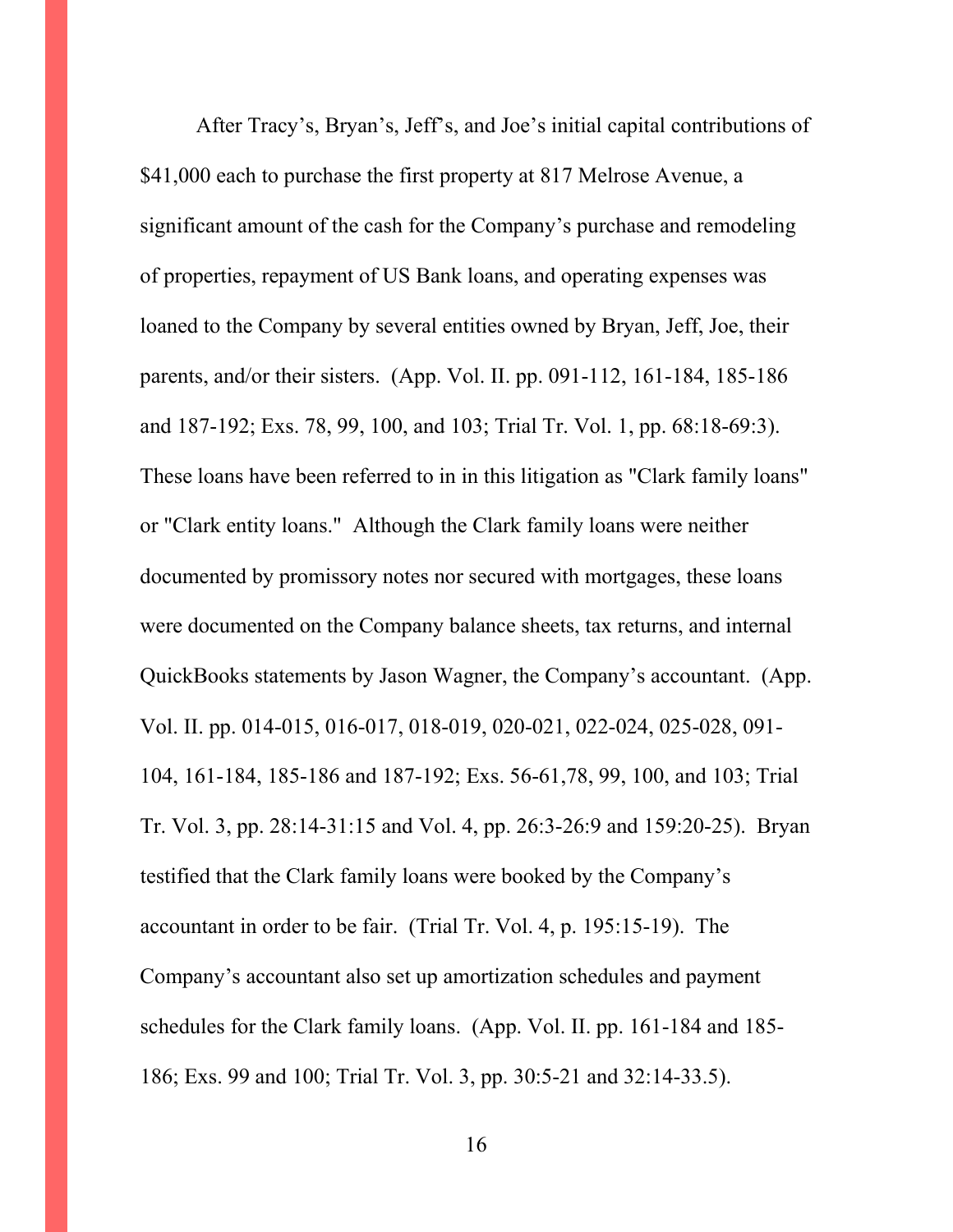The Company's December 31, 2015, Balance Sheet shows the balance of the Clark family loans on December 31, 2015, to be \$675,132.36 and a balance of monies owed by the Company to Bryan (\$17,634.20), Jeff (\$121,436.22), and Joe (\$15,394.12). (App. Vol. II. pp. 022-024; Ex. 60).

 In 2010, Tracy, Bryan, Jeff, and Joe amended the Company's Operating Agreement to permit the four (4) initial members to convert voting membership units to nonvoting membership units and transfer nonvoting membership units to their children. (App. Vol. I. pp. 329-330; Ex. 2). Pursuant to the First Amendment to Operating Agreement, Bryan, Jeff, and Joe each converted 11% of their membership units to nonvoting membership units and transferred the nonvoting membership units to their children for estate planning purposes. (App. Vol. II. pp. 029-064; Ex. 62; Trial Tr. Vol. 3, p. 117:13-17 and Vol. 4, pp 85:8-86:4). After these transfers, Bryan and his children, Jeff and two of his children, and Joe and his children each had a 25% membership interest in the Company. (App. Vol. II. pp. 029-064; Ex. 62).

The Company operated well from its inception until the summer of 2013 when the relationship between Tracy, Bryan, and Jeff deteriorated. (Trial Tr. Vol. 4, pp. 83:20-85:7).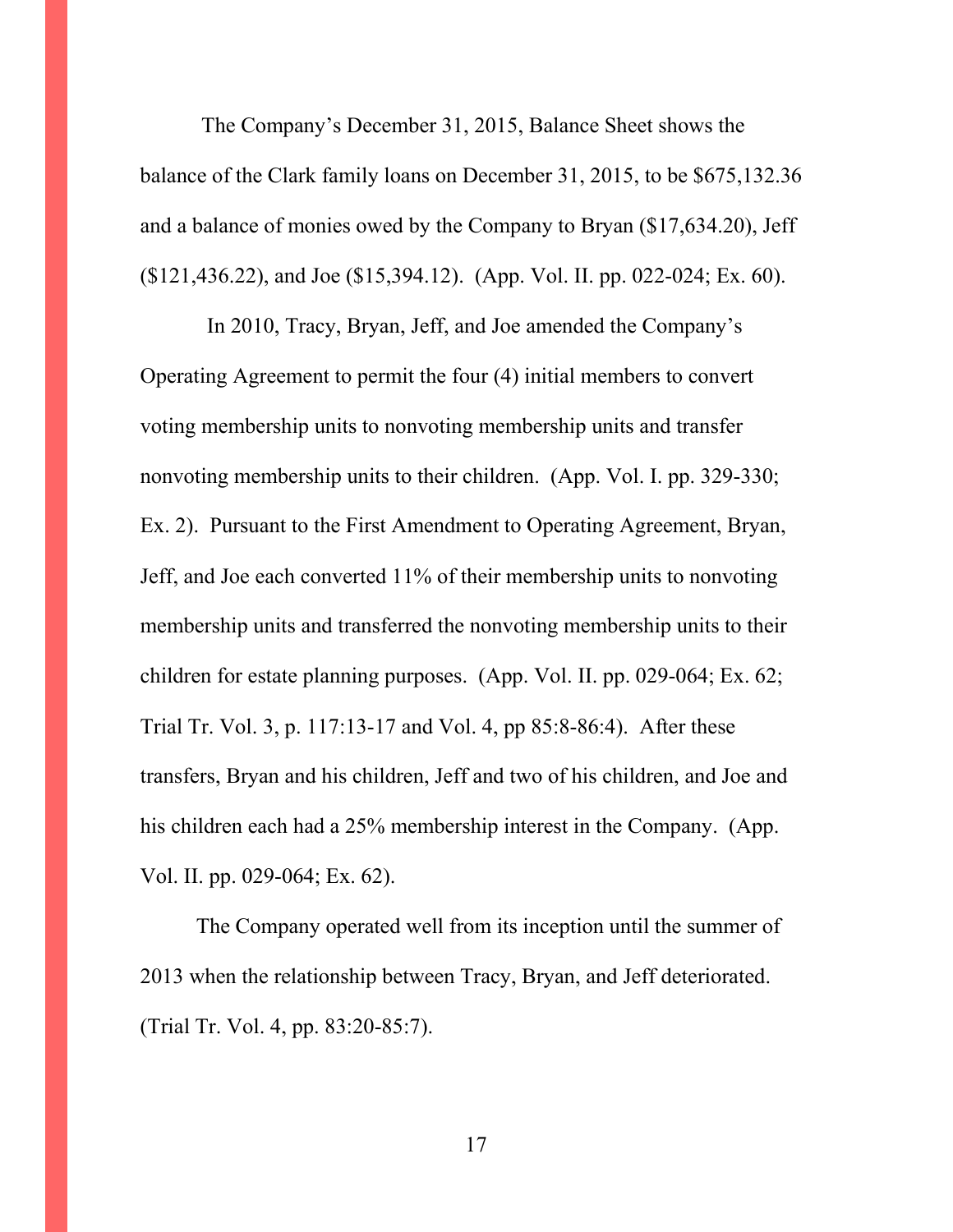Joe became more actively involved in the day-to-day operations of the Company in the summer of 2013 when the relationship between Tracy, Bryan, and Jeff deteriorated. (Trial Tr. Vol 2, p. 225:9-16; Vol 4, p. 85:2-6). After becoming more actively involved in the Company, Joe tried to act as peacemaker between his brothers and Tracy and made several good faith efforts to resolve disputes and issues that were caused by Tracy's, Bryan's, and Jeff's acrimonious and toxic relationship. (App. Vol. I. pp. 427-428; App. Vol. II. pp. 065-071; App. Vol. I. pp. 437-438 and 439-440; Exs. 66, 68, 75, and 76; Trial Tr. Vol. 2, p. 225:9-16 and Vol. 4, pp. 94:5-98.10 and 100:12-101:22). Joe's efforts to resolve Company issues between Tracy, Bryan, and Jeff were in the best interests of the Company. (Trial Tr. Vol 2, p. 225:9-19).

Joe's multiple efforts to resolve issues between his brothers and Tracy regarding the Company were unsuccessful and this litigation followed. (Trial Tr. Vol 4, pp. 94:5-98:10).

It is an undisputable fact that Tracy's, Bryan's, and Jeff's relationship is acrimonious and toxic and that issues between the three (3) of them existed for over five (5) years prior to this litigation. As a result, the following disputes have arisen: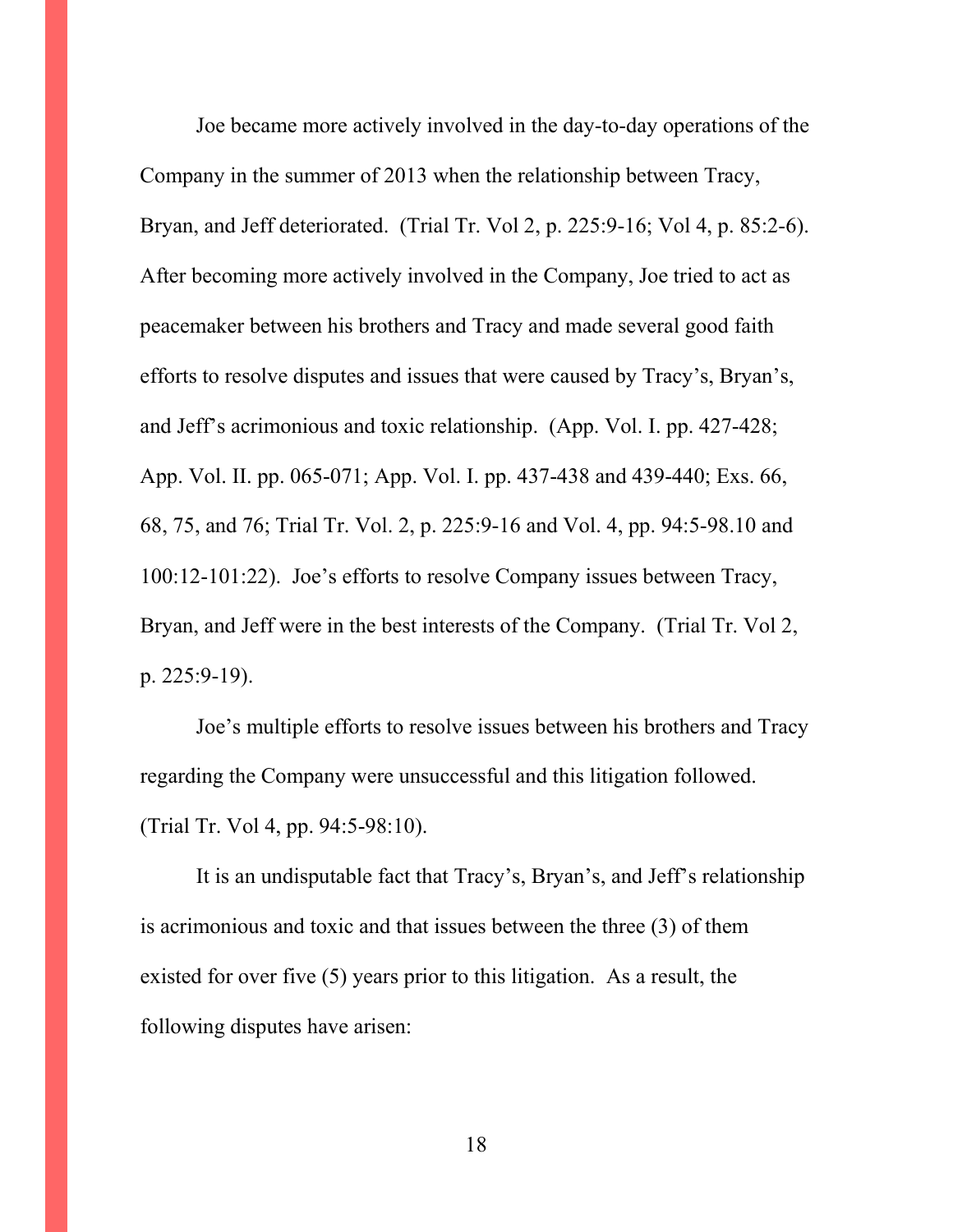- Disputes as to how to interpret the Company's Operating Agreement.
- Disputes as to the duties of the Company member managers, general manager, and property manager, and who is the general manager.
- Disputes as to ownership interests and voting interests in the Company.
- Disputes as to whether to treat financial events as distributions or expenses.
- Disputes regarding how to treat cash infusions.
- Disputes regarding refinancing the Company's debt.
- Disputes regarding keeping the Company's books.
- Disputes regarding the payment of property management fees.
- Disputes over who was to provide the Company's accountant the information to do the accounting for the Company.
- Disputes as to who the tax matters member should be and who should sign tax returns.
- Disputes as to who the Company's accountant should be.
- Disputes as to who should have possession of the Company checkbook and sign the Company's checks.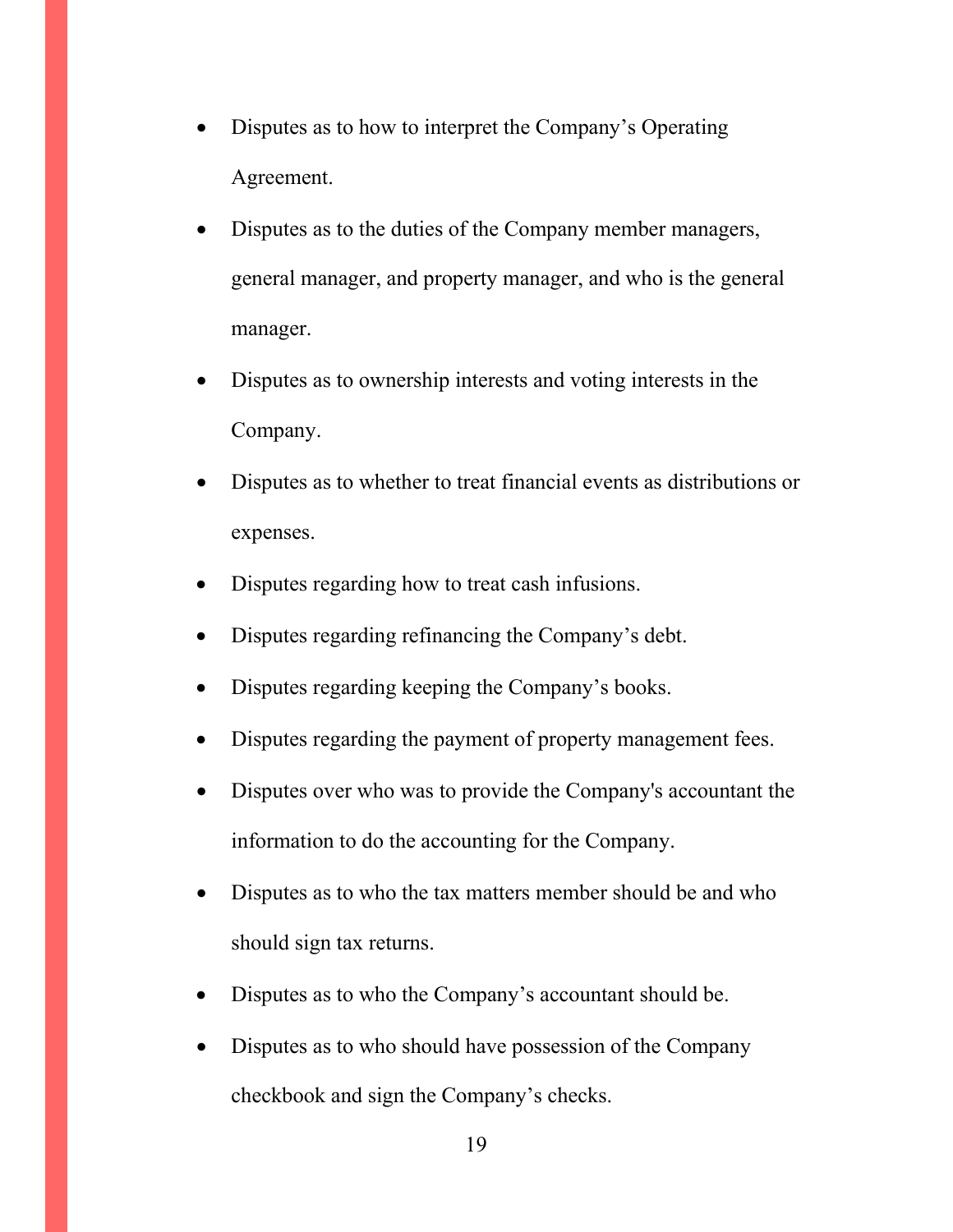Disputes over the scheduling of Member meetings. (App. Vol. I. pp. 369-371, 372-386, 410, 411-415, 432-435, 444-447 and 448-453; App. Vol. II. pp. 142-153 and 154-160; Ex. 32, 33, 44, 45, 72, 85,

87, 97, 98; Trial Tr. Vol 3, pp. 79:15-82:12 and Vol 4, pp. 40:22-42:25).

Jason Wagner, the Company's accountant, testified that the disputes have made it extremely difficult, or nearly impossible, for him to do the Company's accounting properly. (Trial Tr. Vol 3, p. 82:8-12).

The District Court accurately noted in its Ruling that the members have their attorneys present at Company meetings. (App. Vol. I. p. 298, Ruling p. 37).

Furthermore, in 2011, Bryan borrowed funds from Clark family entities to almost retire US Bank loans in excess of \$500,000 that were not due nor in default. (App. Vol. II. pp. 014-015 and 132; Exs. 56 and 80 9 and 103; Trial Tr. Vol. 3, pp. 69:24-72:11, 178:15-180.16, and Vol. 4, pp. 160:5- 8 and 192:17-193.1). Joe did not consent to nor was he aware of these actions at the time Bryan made the payments. (Trial Tr. Vol 4, pp. 109:18- 111:2). Joe was also not aware of Bryan's and Jeff's June/July 2016 financial contributions to the Company until several months after the contributions were made and Joe had trouble obtaining information from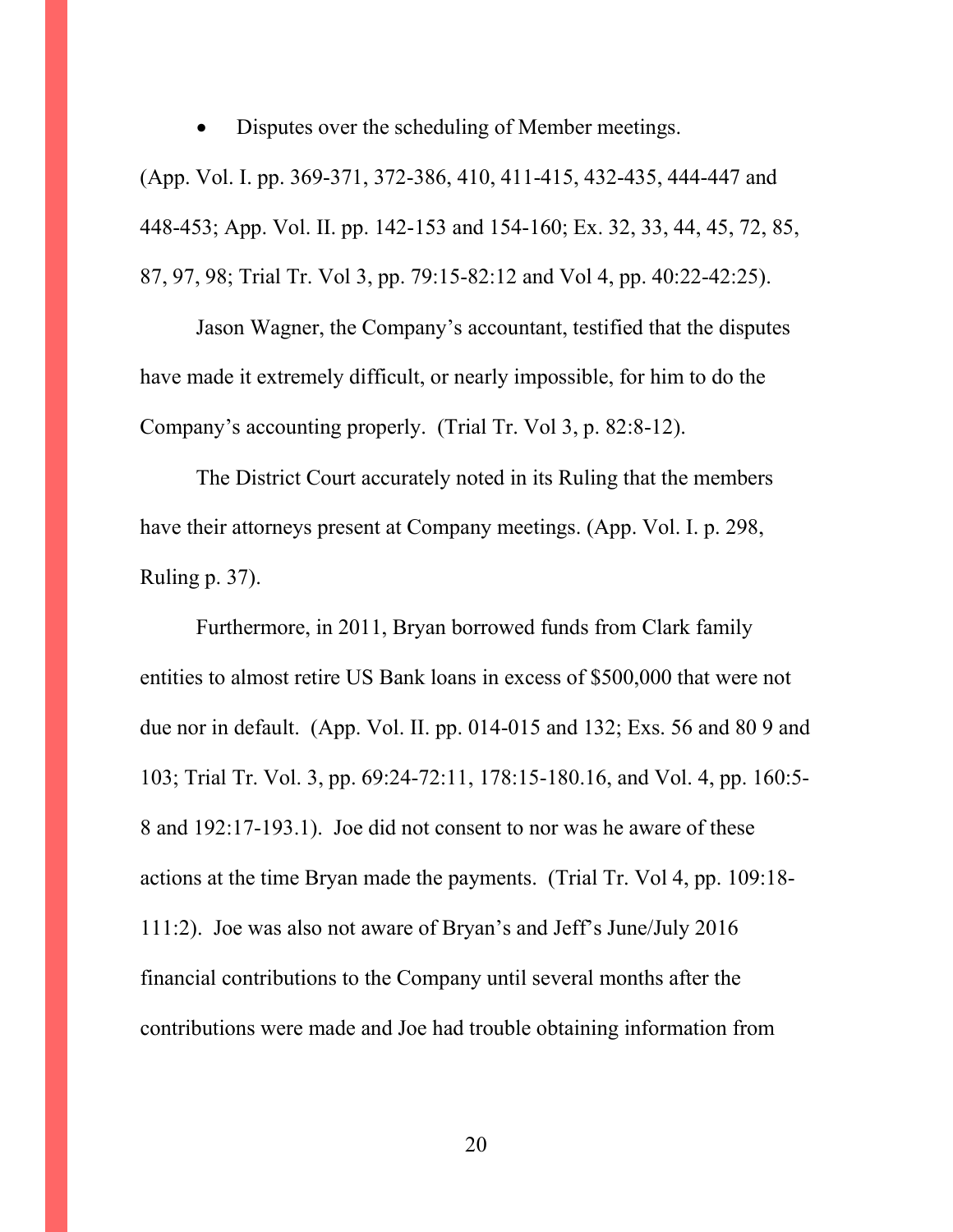Bryan and Jeff regarding these additional contributions. (App. Vol. II. pp. 073-079; Ex. 74 pp. 2-8).

The District Court concluded that the Company had "total dysfunction at the governance level", that "[t]he relationship between the members is not repairable and certainly the duty of good faith that each must bring to the Company will be nonexistent in the future", and that the District Court "cannot repair the lack of trust in the relationship between Jeff, Bryan, and Tracy". (App. Vol. I. p. 298; Ruling p. 37). The testimony and exhibits submitted in this case support these findings and conclusions.

### **B. December 2015: Shultz Payoff**

On September 3, 2010, the Company purchased three (3) properties from Ellis and Cathleen Shultz ("Shultz") for a total purchase price of \$1,200,000. The Company made a \$120,000 down payment and Schultz financed the balance of the purchase price of \$1,080,000 pursuant to a promissory note secured by a mortgage. (App. Vol. I. pp. 397-399; Ex. 39). The promissory note had a balloon payment due on December 1, 2015, for approximately \$1,000,000. (App. Vol. I. pp. 355 and 397-399; Exs. 17 and 39). Tracy, Bryan, Jeff, and Joe all did not realize the balloon payment on the promissory note was due on December 1, 2015, and Schultz refused to extend the balloon payment beyond December 9, 2015. (App. Vol. I. pp.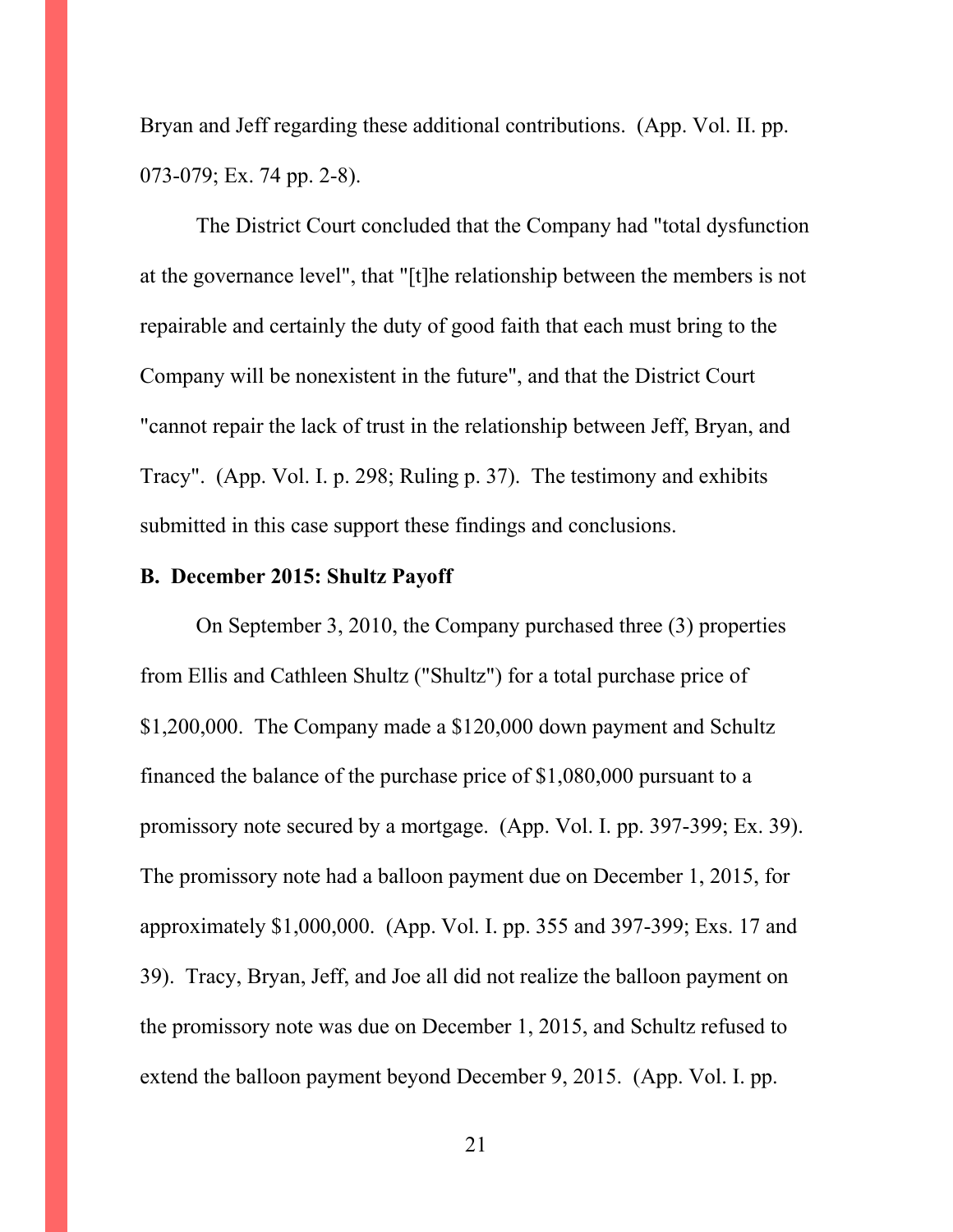397-399; Ex. 39). The Company did not have the funds to pay the balance due on the promissory note on December 9, 2015. (App. Vol. I. pp. 397- 399; Ex. 39).

Between December 1, 2015, and December 7, 2015, Tracy, Bryan, Jeff, and Joe had several discussions about what to do about paying the Shultz promissory note. (Trial Tr. Vol. 4, pp. 87:2-88:18 and 123:9-20). Joe did want to lose the three (3) properties and believed it was in the Company's best interests to pay Shultz in full by the December 9, 2015, deadline. (Trial Tr. Vol. 4, pp. 86:20-89:13). Bryan and Jeff felt that the Shultz loan was in default and that they needed to find funds to meet Shultz's December 9, 2015, payment deadline. (Trial Tr. Vol. 3, pp. 138:8- 10, 139:24-25, 141:7-142:2, and Vol. 4, p. 172:3-6). Tracy, however, took the position that the Shultz loan was not in "default" even though he admitted it was past due/matured. (Trial Tr. Vol. 2, p. 87:2-13). Therefore, Joe and his brothers made a financial contribution to the Company on December 9, 2015, in the amount of \$1,001,869.86 in order to pay the Shultz promissory note in full. (App. Vol. II. p. 207 and 208; Exs. 112 and 113; Trial Tr. Vol. 4, pp. 16:24-17:7 and 86:20-89:13). The Company did not have a formal vote prior to or after these financial contributions on the issue of whether these contributions should be treated as loans to the Company or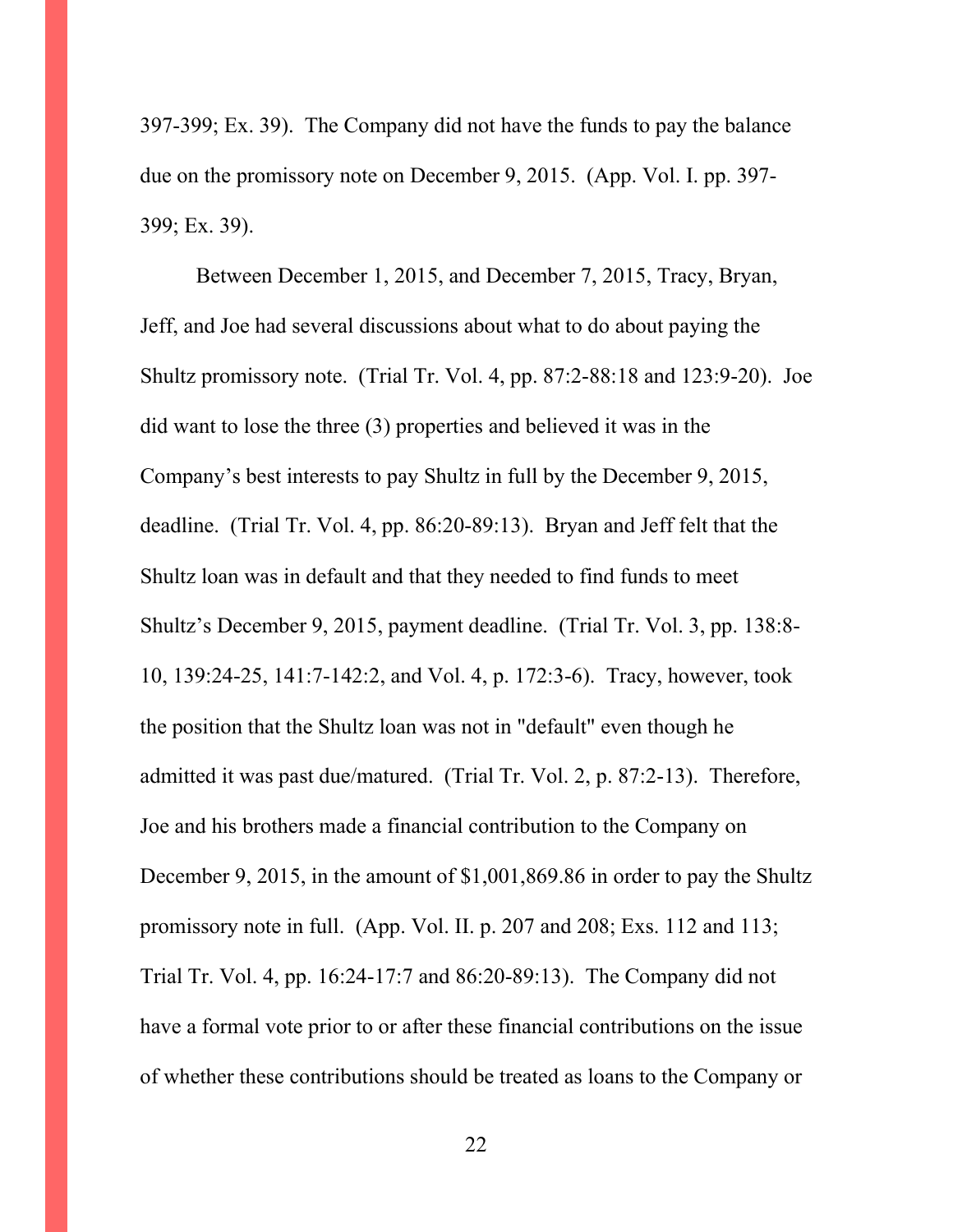as capital contributions. (App. Vol. I. p. 400 and 401; Exs. 40 and 41; Trial Tr. Vol. 4, pp. 114.23-115:5).

 The December 2015 financial contributions were booked as capital contributions from Bryan, Jeff, and Joe. (App. Vol. II. p. 207 and 208; Exs. 112 and 113). As a consequence, Tracy's percentage membership interest in the Company was significantly decreased. (App. Vol. II. p. 207 and 208; Exs. 112 and 113).

The December 2015 financial contributions associated with the payment of the Shultz promissory note were the first financial contributions booked as capital contributions rather than as loans since the initial \$41,000 per-Member capital contributions were made when the Company was first formed in 2009. (Trial Tr. Vol. 3, pp. 201:21-202.15).

### **C. February 2016: Clark Family Loans Payoff**

On December 31, 2015, the Clark family loans to the Company totaled approximately \$675,132.36. (App. Vol. II. p. 022-024; Ex. 60). As previously stated, the Company's accountant had documented the Clark family loans in the Company financial documents and had prepared amortization schedules and payment schedules for the Clark family loans. (App. Vol. II. pp. 014-015, 016-017, 018-019, 020-024, 025-028, 161-184 and 185-186; Exs. 56-61, 99, and 100). As the Company had not made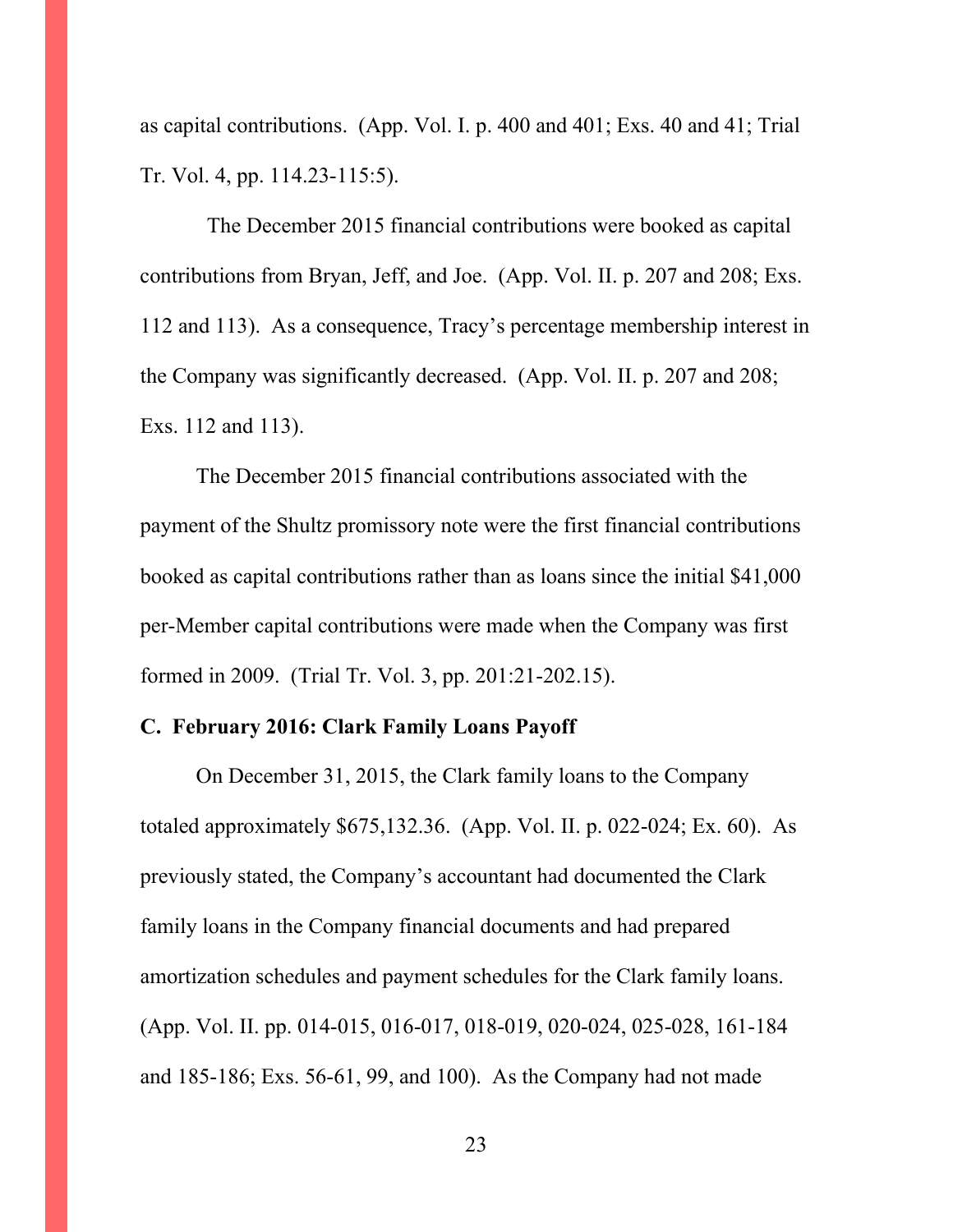payments on the Clark family loans between July 2014 and December 2015, at a December 17, 2015, voting Member's meeting, Tracy, Bryan, Jeff, and Joe voted on whether to "immediately pay back 'all Clark entity loans' interest and required back payments…" (App. Vol. I. pp. 401-403; App. Vol. II. pp. 091-112, 161-184 and 187-192; Exs. 41, 78, 99, and 103). Bryan, Jeff, and Joe voted in favor of this proposal, Tracy voted against this proposal, and the proposal passed. (App. Vol. I. pp. 401-403; Ex. 41). Based on this proposal passing, the Company paid the Clark family loans for unpaid interest and back payments on or about December 19, 2015. (App. Vol. II. pp. 091, 101, 104, 105, 108, 110 and 112; Ex. 78, pp. 11, 14, 15, 18, 20, and 22; Trial Tr. Vol. 3 p. 210:5-22).

At the Company's January 15, 2016, voting members' meeting, Tracy, Bryan, Jeff, and Joe voted on whether to "continue to pay all 'Clark entity loans' interest and required payments from the Outside Properties, LLC checking account…" and to authorize Bryan "to immediately cut checks for payment until a time all Clark entity loans are paid off". (App. Vol. I. pp. 404-405; Ex. 42). Bryan, Jeff, and Joe voted in favor of this proposal, Tracy voted against this proposal, and the proposal passed. (App. Vol. I. pp. 404-405; Ex.42). Based on this resolution passing, the Company made payments on these loans on or about January 30, 2016. (App. Vol. II.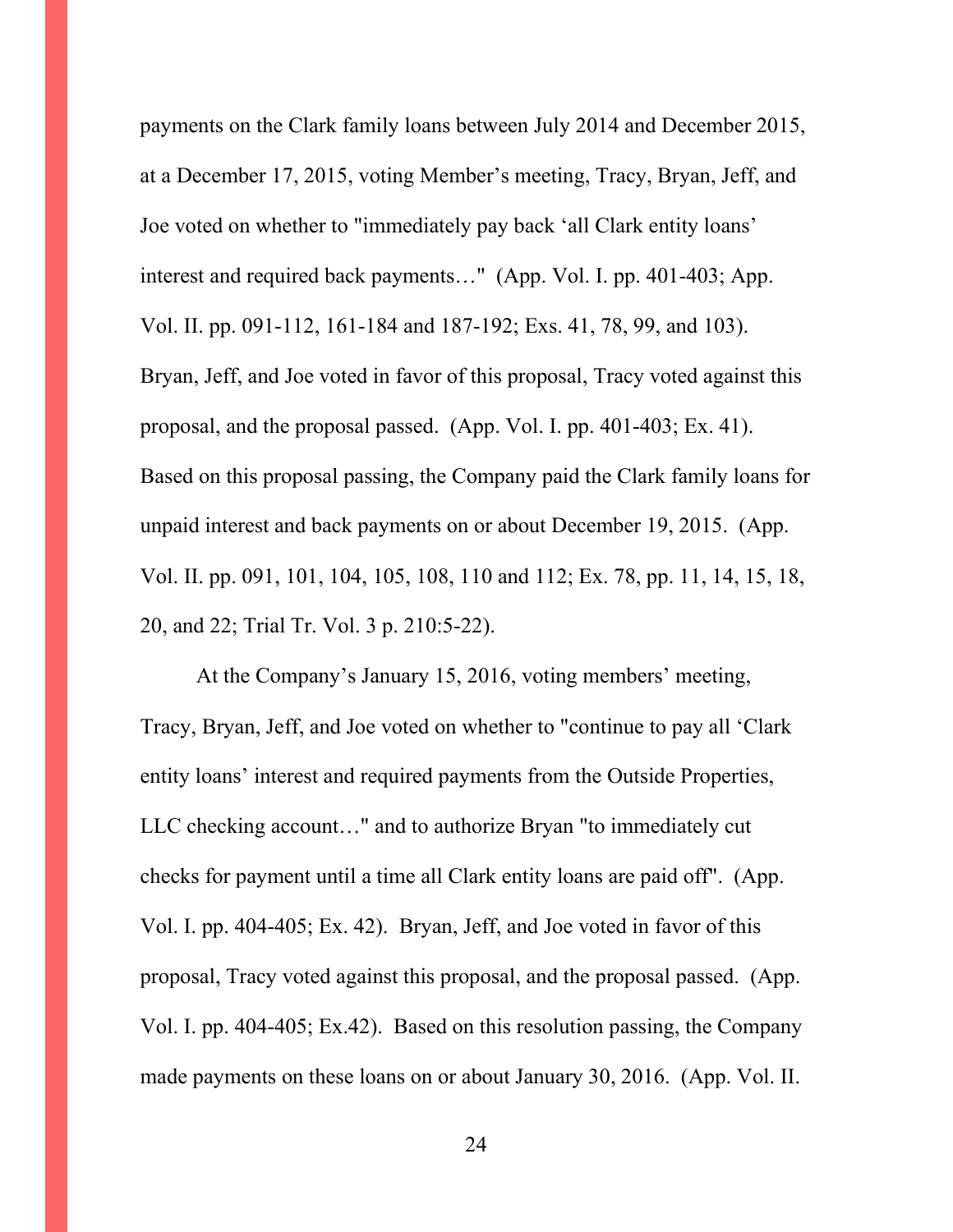pp. 091, 101, 104, 105, 108, 110 and 112; Ex. 78, pp. 11, 14, 15, 18, 21, and 22).

Also at the January 15, 2016, meeting, proposals were made to obtain financing from a financial institution to repay the Clark family loans in full, or, if Tracy, Bryan, Jeff, and Joe did not unanimously agree to obtain financing from a financial institution to repay the Clark family loans, that the voting members make capital contributions to repay the Clark family loans. (App. Vol. I. pp. 404-405; Ex. 42). Tracy voted against the proposal to obtain financing from a financial institution to pay the Clark family loans in full and therefore this proposal failed. (App. Vol. I. pp. 404-405; Ex. 42). Joe requested that the proposal that Tracy, Bryan, Jeff, and Joe make capital contributions in order to repay Clark family loans in full be deferred until February 2016 in order to give the voting members an opportunity to determine a fair solution to the repayment issue. (App. Vol. I. pp. 404-405; Ex. 42; Trial Tr. Vol. 4, pp. 100:21-101:9). Joe's request was approved. (App. Vol. I. pp. 404-405; Ex. 42).

As of January 15, 2016, the Clark family loans were not past due nor in default and had written amortization schedules and payment schedules pursuant to which the Company would repay the Clark family loans with

25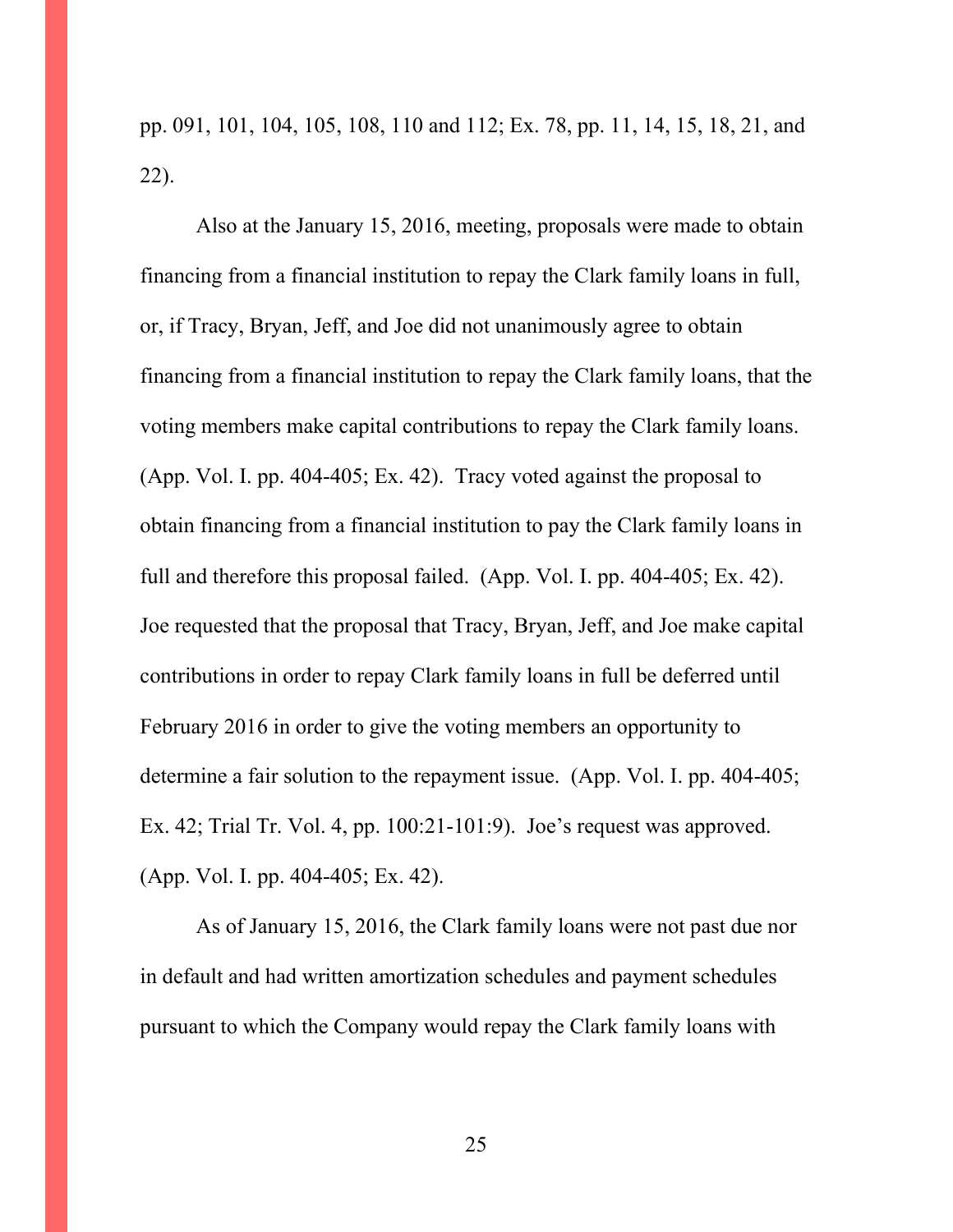interest over a 10-year period. (App. Vol. II. pp. 091-112, 161-184 and 185- 186; Exs. 78, 99, and 100; Trial Tr. Vol. 3, pp. 29:14-33:5 and 76:7-77:17).

On February 19, 2016, a Company Special Meeting for voting members was held. (App. Vol. I. pp. 406-409; Ex 43). During this meeting, Bryan, Jeff, and Joe made an offer to purchase Tracy's interest in the Company. (App. Vol. I. pp. 406-409; Ex. 43). Tracy rejected this offer. (App. Vol. I. pp. 406-409; Ex.43). Bryan, Jeff, and Joe made a second offer to Tracy that would resolve several outstanding Company issues and Tracy rejected this second offer. (App. Vol. I. pp. 406-409; Ex. 43). A vote was then made on a proposal for Tracy, Bryan, Jeff, and Joe to contribute \$950,000 to pay off Clark family loans. (App. Vol. I. pp. 406-409; Ex. 43). Joe, Bryan, and Jeff voted in favor and Tracy voted against a capital contribution of \$950,000. (App. Vol. I. pp. 406-409; Ex. 43). The Company's resolution that Tracy, Bryan, Jeff, and Joe contribute \$950,000 to pay off Clark family loans did not include a deadline by which members were required to contribute an equal share of the \$950,000. (App. Vol. I. pp. 406-409; Ex. 43). Therefore, no deadline has ever been set by which the members are required to contribute an equal share of \$950,000. It is also important to note that the capital contribution of \$950,000 included funds to pay not only the Clark family loans but also funds to pay the Company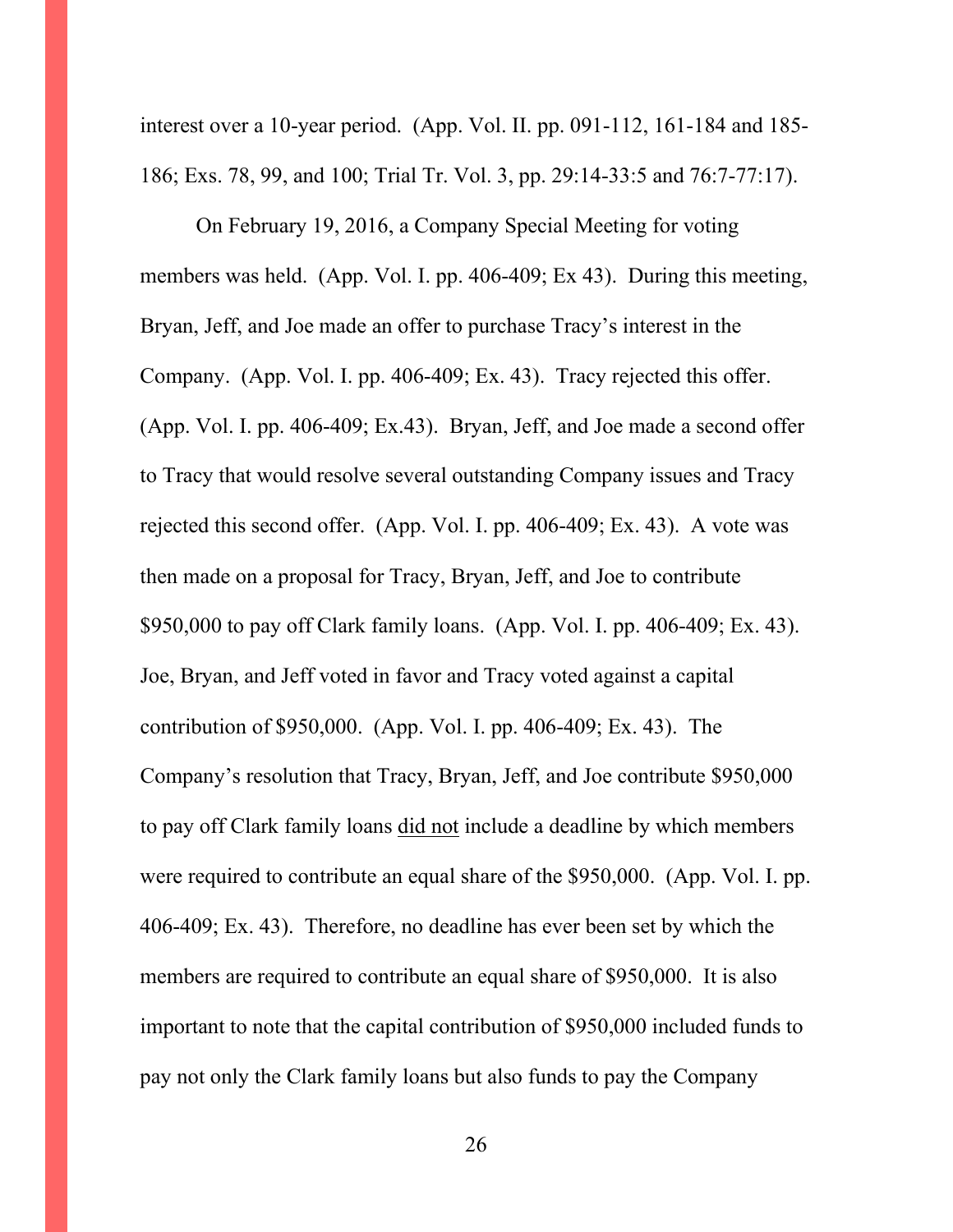obligations for loans from Bryan, Jeff, and Joe individually. (App. Vol. II. pp. 025-028 and 205-206; Exs. 61 and 111).

On June 23, 2016, Jason Wagner e-mailed a plan for Bryan, Jeff, and Joe to finance the financial contributions to pay off the Clark family loans to the Company. (App. Vol. II. pp. 678-681; Ex. 413). On June 23, 2016, Joe made it clear to Bryan and Jeff that he did not agree with a loan from Iowa-Illinois Square, LLC, a Clark family entity, as the source of funds to make the financial contribution to the Company to pay off Clark family loans to the Company unless voted on by all Clark family members. (App. Vol. II. pp. 678-681; Ex. 413). Joe had several questions he needed answered and did not agree with using loans from a Clark family entity to pay off Clark family entity loans to the Company. (App. Vol. II. pp. 072-090 and 678- 681; Exs. 74 and 413).

On June 24, 2016, Joe e-mailed Jeff requesting answers to his questions in previous e-mails. (App. Vol. II. p. 081; Ex. 74, p. 10).

On June 29, 2016, Joe received a check from Iowa-Illinois Square, LLC, a Clark family entity, for \$316,666. (App. Vol. II. p. 073; Ex. 74, p. 2). As there was no explanation what this check was for, Joe assumed this was for payment of Clark family loans with the Company. (App. Vol. II. p. 073; Ex. 74, p. 2). Joe did not agree with the source of these funds (Clark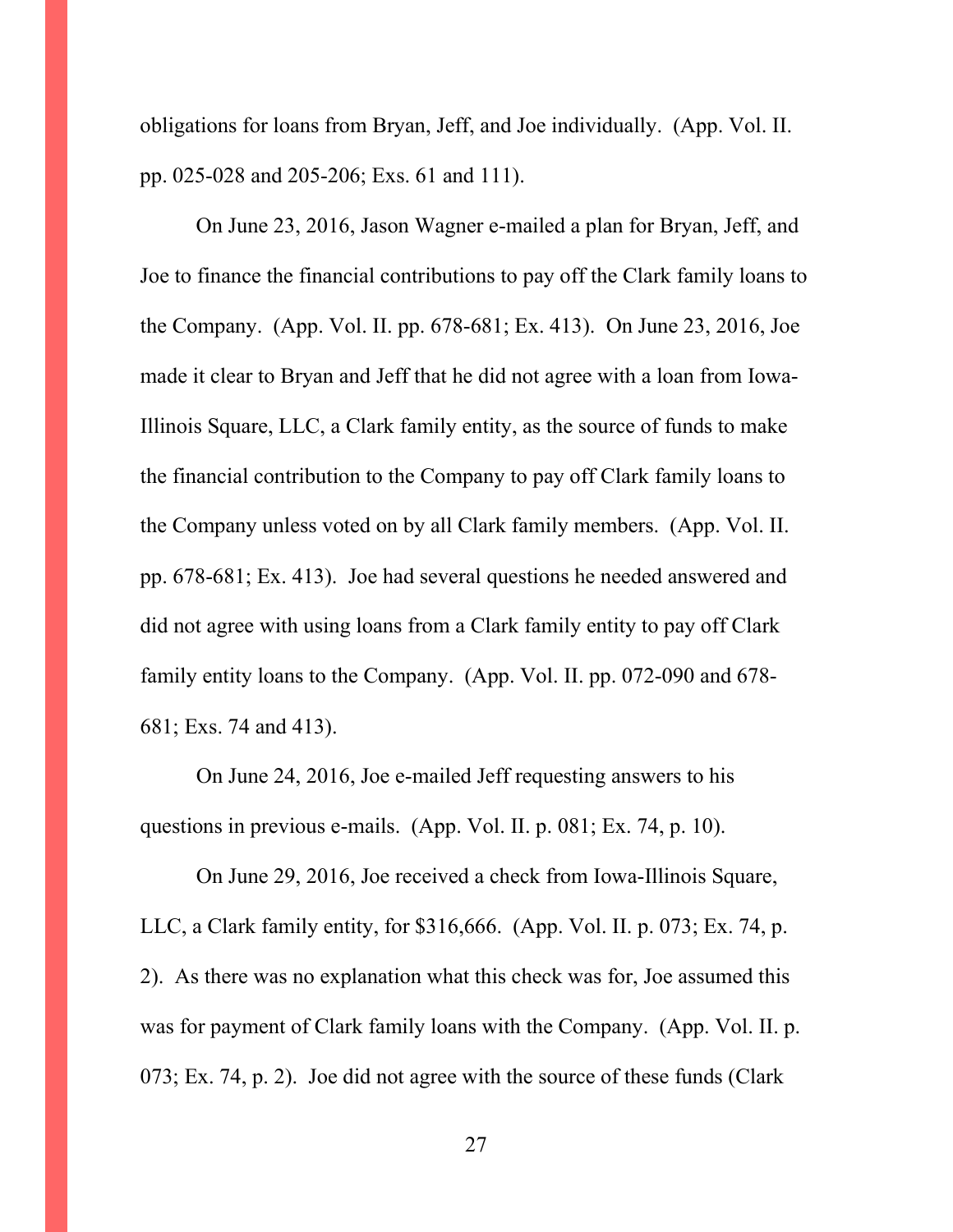family loans) and did not cash the check. (App. Vol. II. pp. 072-073; Ex. 74, pp. 1-2; Trial Tr. Vol. 4, p. 120:14-19).

On June 29, 2016, Bryan and Jeff each contributed \$316,666 to the Company. (App. Vol. II. pp. 205-206; Ex. 111). Three days later, on July 1, 2016, Bryan and Jeff each contributed an additional \$158,333 to the Company. (App. Vol. II. pp. 205-206; Ex. 111).

These financial contributions were used to pay off the Clark family loans, loans from Bryan, Jeff, and Joe, and were booked as capital contributions and not as loans, thereby decreasing Joe's membership interest in the Company. (App. Vol. II. pp. 025-028, 205-206, 207 and 208; Exs. 61, 111, 112, and 113). When paid, the Clark family loans were not due nor in default. (Trial Tr. Vol. 4, p. 151:17-20).

On July 15, 2016, Joe sent Bryan and Jeff an e-mail/text requesting information on the "Outside Properties situation", and as no meetings had been held since February 19, 2016, presumed they were at a "standstill with this situation" until funding issues could be resolved. (App. Vol. II. p. 074; Ex. 74, p. 3).

On August 18, 2016, as Joe had not received responses to his June 23, 2016, and July 15, 2016, e-mails, Joe e-mailed Bryan and Jeff requesting an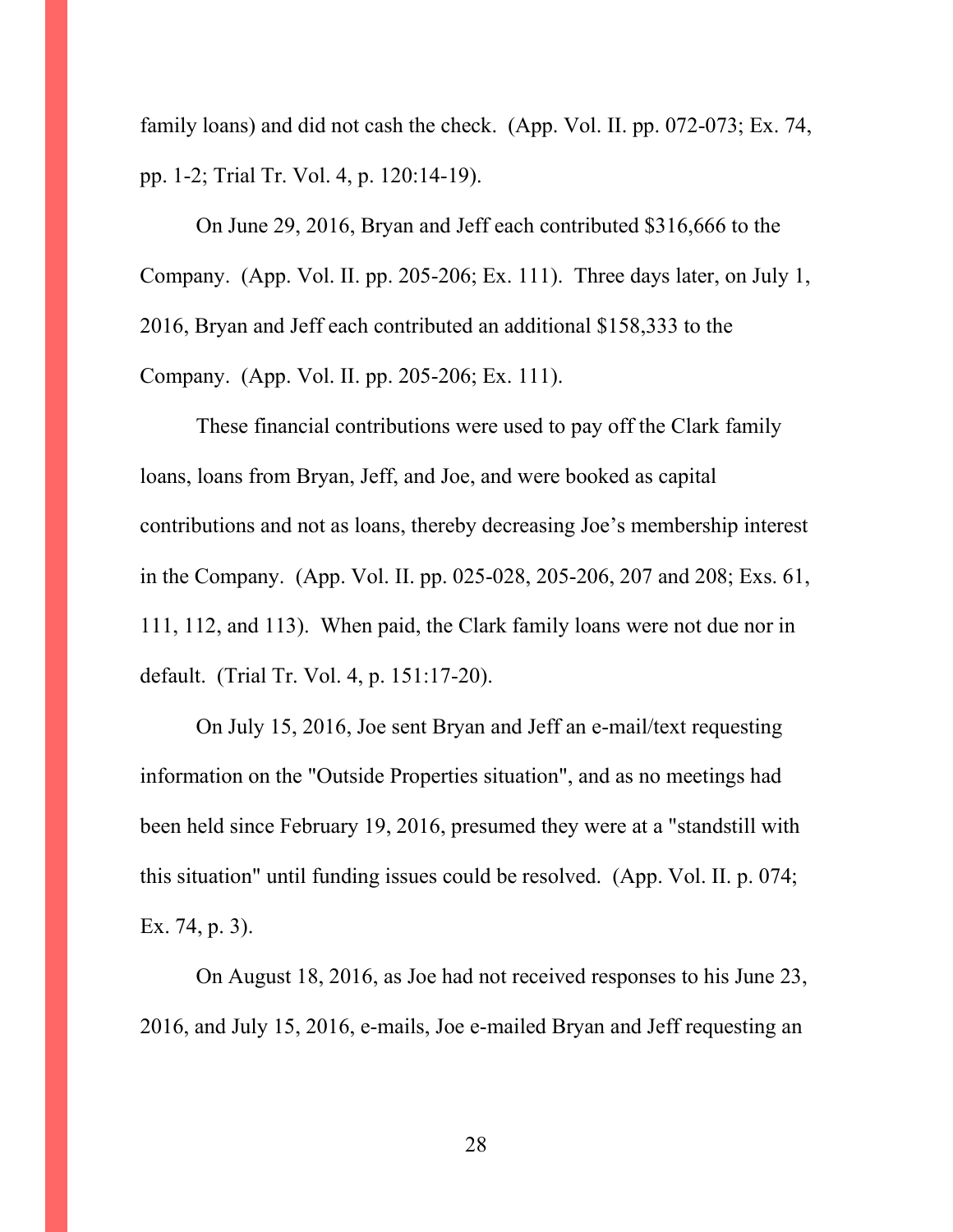update on the "Outside Properties situation". (App. Vol. II. p. 075; Ex. 74,

p. 4). Joe stated in this e-mail:

Even though I question whether we should be paying off loans to ourselves, which I did not have knowledge of in the beginning, I do not want to lose any membership shares within the partnership. Since no deadline was ever placed on this second payoff, and there is no external pressures forcing us to pay back this loan immediately (note coming due at bank, contract expiring with third-party, etc.), I think we need to discuss our options (including cash disbursements from other partnerships to cover the Outside Properties debt) prior to any action being taken. Borrowing money from ourselves again to pay off the original debt will not be viewed the same as paying off the debt with cash.

(App. Vol. II. p. 075; Ex.74, p. 4) (emphasis added).

On January 12, 2017, Joe e-mailed Bryan and Jeff requesting updated information on the "loan situation" within the Company and ownership shares. (App. Vol. II. p. 077; Ex. 74, p.6).

On January 30, 2017, in a text exchange with Bryan, Joe learned that Bryan was taking the position that Joe's membership interest in the Company had been decreased as a result of the Bryan's and Jeff's June/July financial contributions. (App. Vol. II. pp. 072-090 at p. 078; Ex. 74, p. 7). On January 31, 2017, Joe finally received information from the Company's accountant that Bryan and Jeff had contributed the \$950,000 in June/July 2016 and that Joe's membership interest in the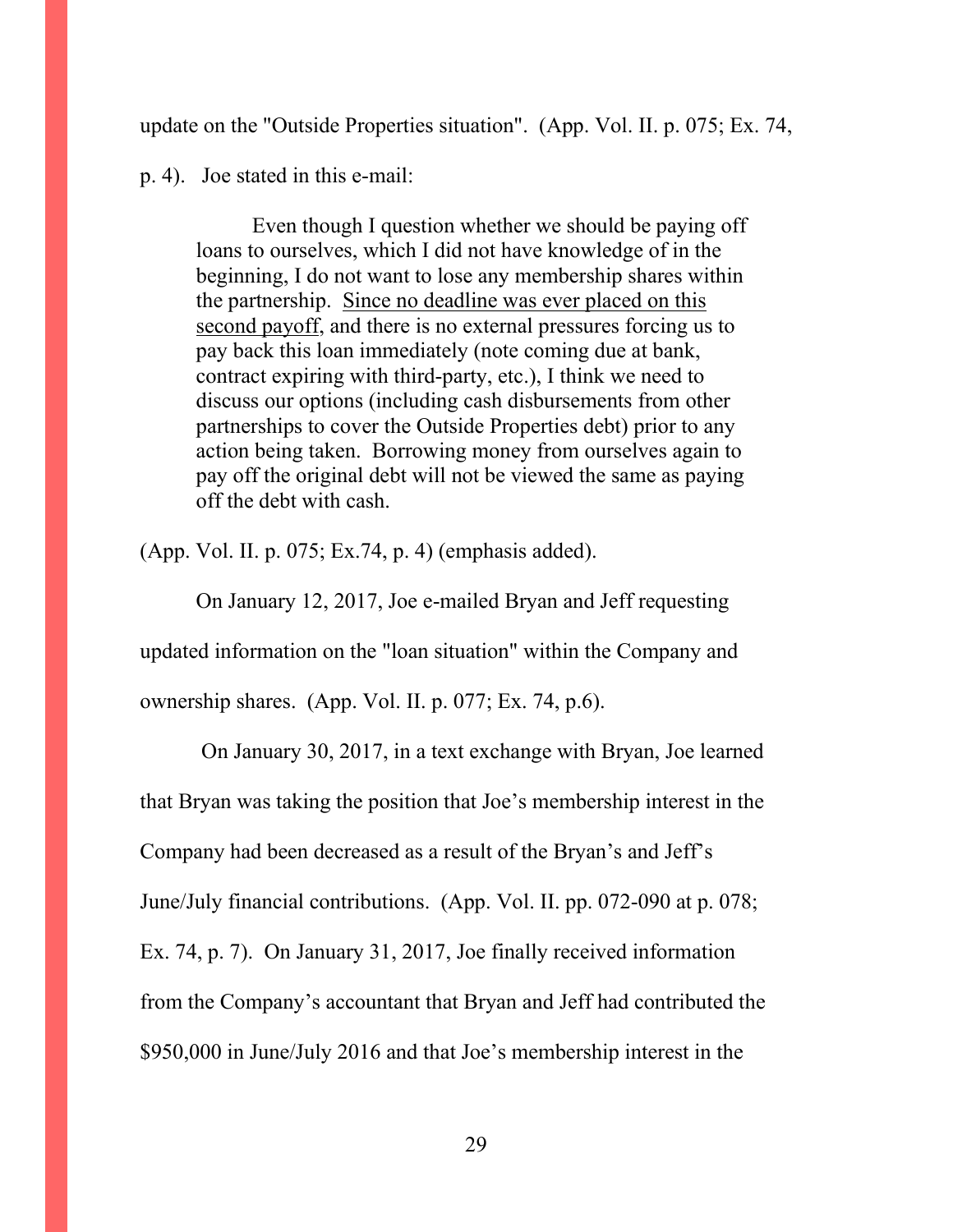Company had been decreased. (App. Vol. II. pp. 205-206 and 207; Exs. 111 and 112).

Despite repeated requests over several months for information pertaining to the Company and 2016 financial contributions, Joe was not notified that Bryan was taking the position that Joe's membership interest had been decreased until January 30-31, 2017. (App. Vol. II. pp. 072-090; Ex. 74).

### **D. Interim Management Agreement**

Bryan and Jeff take the position that the Company has been functioning fine since its inception and that since many of the disputes are now resolved by the District Court the Company will operate in a profitable manner in the future. (Bryan's and Jeff's Brief pp. 35-36.). Since October 2017, the Company has not been operating pursuant to its Certificate of Organization and Operating Agreement but rather pursuant to an Interim Management Agreement that was entered into by the parties in order to resolve Tracy's Application for Receiver pursuant to Iowa Code § 680.1 and Bryan's and Jeff's Application for Temporary Injunction filed in this case. (App. Vol. I. pp. 013-014 and 011-012; Plaintiff's Withdrawal of Verified Application to Appoint Receiver pursuant to Iowa Code 680.1 and Bryan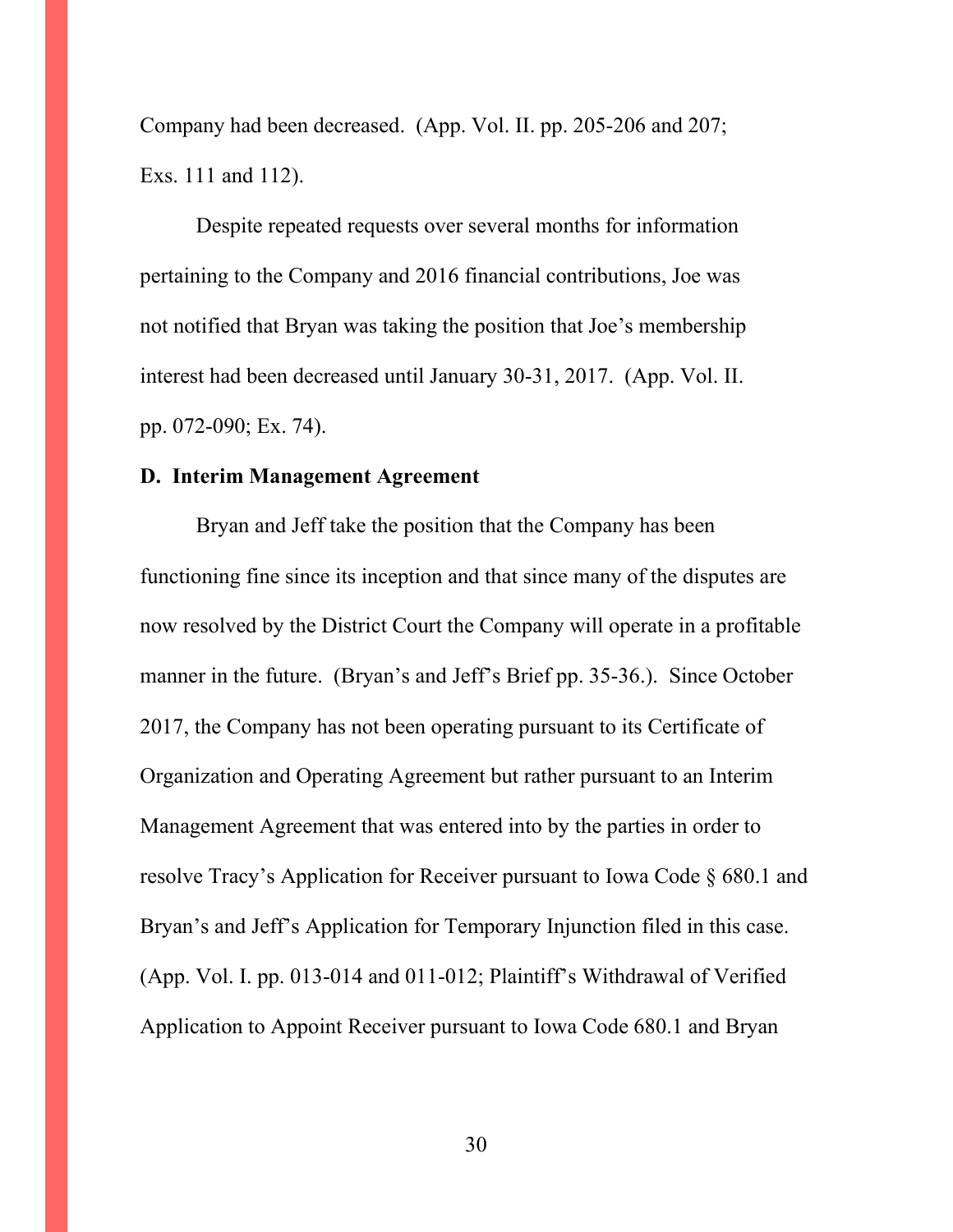Clark and Jeff Clark's Withdrawal of Request for Preliminary Injunctive

Relief). In fact, the District Court found the following:

The Company is also operating now under an "Interim Management Agreement", so obviously all issues concerning ordinary governance procedures and operating the company in the future have not been resolved and will continue to be future disputes if not dissolved. The Interim Management Agreement was entered into only to avoid the necessity of appointing a receiver or possibly issue a temporary injunction during the pendency of the lawsuit. I cannot ignore what I consider to be total dysfunction at the governance level.

(App. Vol. I. p. 298; Ruling p. 37).

# **ARGUMENT**

# **I. THE DISTRICT COURT CORRECTLY ORDERED DISSOLUTION OF OUTSIDE PROPERTIES, LLC, UNDER IOWA CODE § 489.701(1)(d)(2).**

### **A**. **Preservation of Error.**

Joe agrees that Bryan and Jeff preserved error on this issue.

### **B. Standard of Review.**

Joe agrees with the standard of review set forth in Bryan's and Jeff's

**Brief** 

### **C. Argument.**

Tracy and Joe requested that the Court judicially dissolve the

Company under Iowa Code § 489.701(1)(d)(2). (App. Vol. I. pp. 222-224;

Joe's Post-Trial Brief pp. 3-5). Joe's position is that the District Court's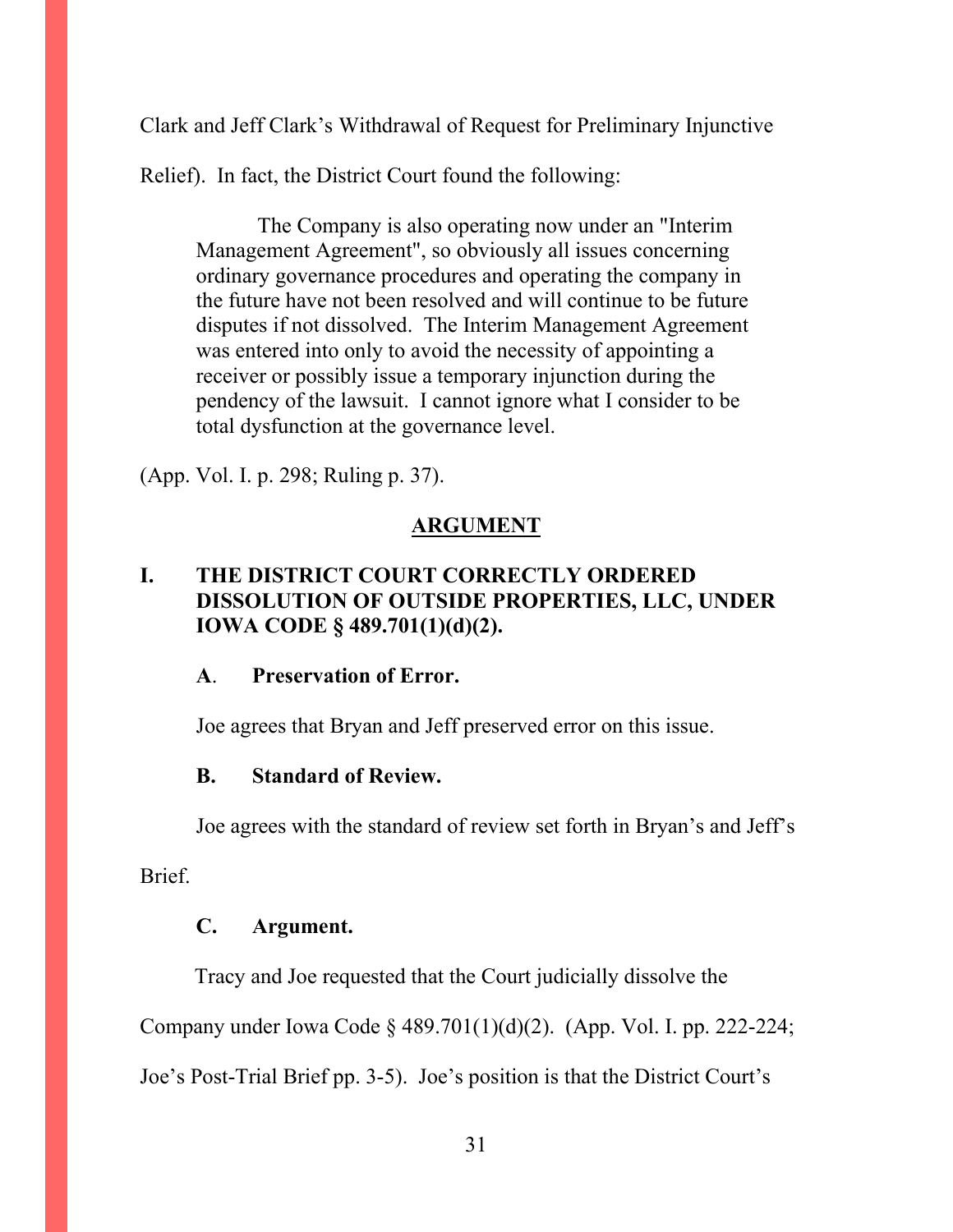judicial dissolution of the Company under Iowa Code  $\S$  489.701(1)(d)(2) was correct and should be affirmed. In support of Joe's position, Joe joins with and adopts Argument Section I of Tracy's Brief, pp. 31-38.

In addition to the cases already cited by Tracy, other opinions throughout the country support the judicial dissolution of closely held entities when the relationship between the owner-managers has become so bad that the management of the entity becomes dysfunctional.

In Gagne v. Gagne, 338 P.3d 1152 (Colo. Ct. App. 2014), the Colorado Court of Appeals held that a triable issue existed as to whether a mother and son could pursue the purposes for which their LLCs were formed in a reasonable, sensible, and feasible manner. The court observed that the business relationship between the parties "has been exceedingly difficult, and it has been marked by extreme dysfunction, allegations of physical altercations, mutual distrust, ongoing allegations of wrongdoing by the other, and legal proceedings or threats thereof." Gagne, 338 P.3d at 1156. The court observed that the Colorado Limited Liability Act does not define "reasonably practicable" in its section governing judicial dissolution. Id. at 1159. After reviewing common dictionary definitions, the court came to the following conclusion:

Based on these common definitions, we conclude that to show that it is not reasonably practicable to carry on the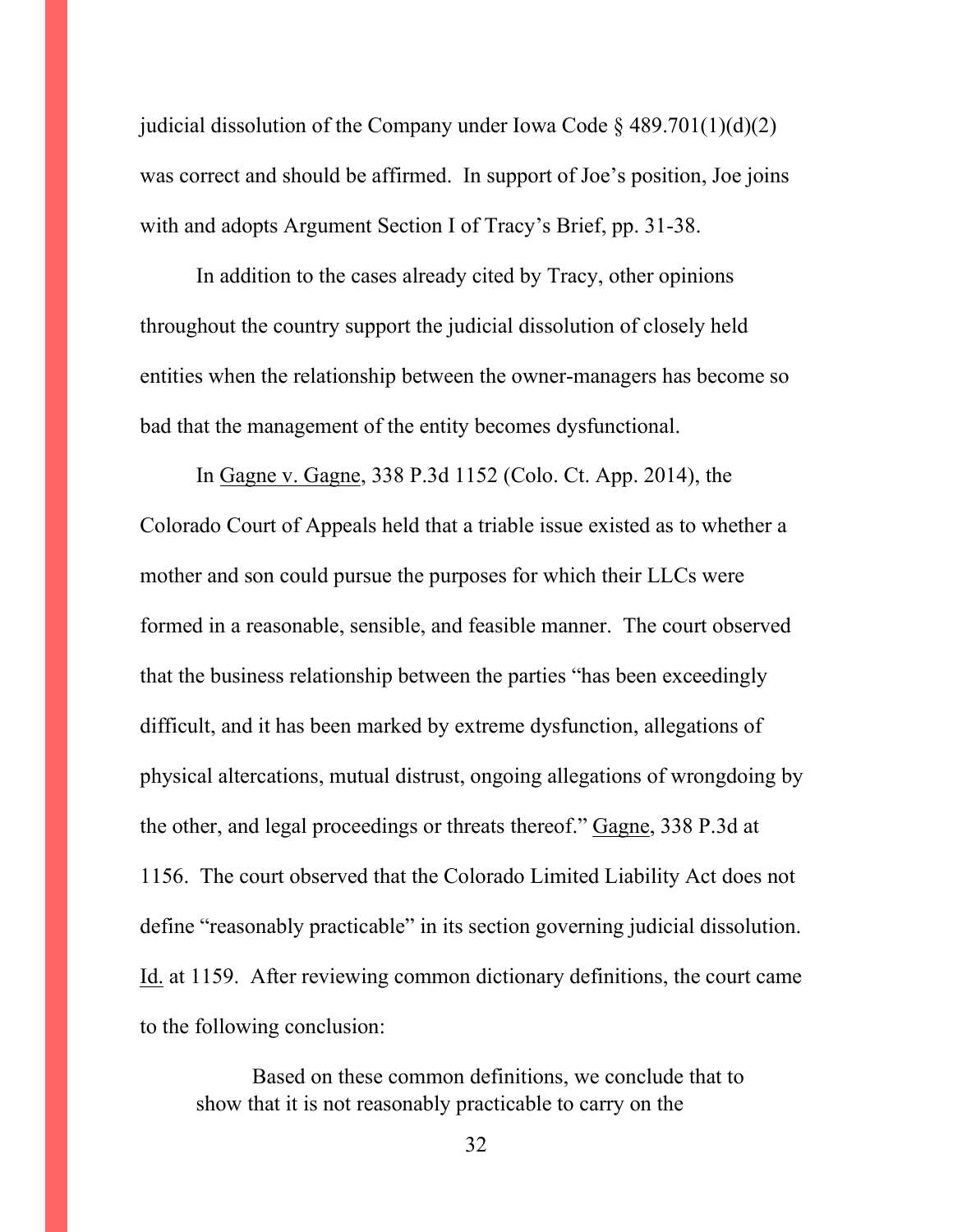business of a limited liability company, a party seeking a judicial dissolution must establish that the managers and members of the company are unable to pursue the purposes for which the company was formed in a reasonable, sensible, and feasible manner.

Id. at 1160 (citations omitted). Importantly, the court identified that "the test is whether it is reasonably practicable to carry on the business of the LLC,

not whether it is impossible to do so." Id. (emphasis added); see also Fisk

Ventures, LLC v. Segal, No. 3017–CC, 2009 WL 73957, at \*3 (Del. Ch. Jan.

13, 2009) (unpublished opinion), aff'd, 984 A.2d 124 (Del. 2009).

The court then surveyed case law from other jurisdictions and

compiled the following list of factors to be weighed when contemplating

judicial dissolution:

In determining whether it is reasonably practicable to carry on the business of a limited liability company, courts have considered a number of factors that should be weighed in considering a request for judicial dissolution of a limited liability company. These include, but are not limited to, (1) whether the management of the entity is unable or unwilling reasonably to permit or promote the purposes for which the company was formed; (2) whether a member or manager has engaged in misconduct; (3) whether the members have clearly reached an inability to work with one another to pursue the company's goals; (4) whether there is deadlock between the members; (5) whether the operating agreement provides a means of navigating around any such deadlock; (6) whether, due to the company's financial position, there is still a business to operate; and (7) whether continuing the company is financially feasible.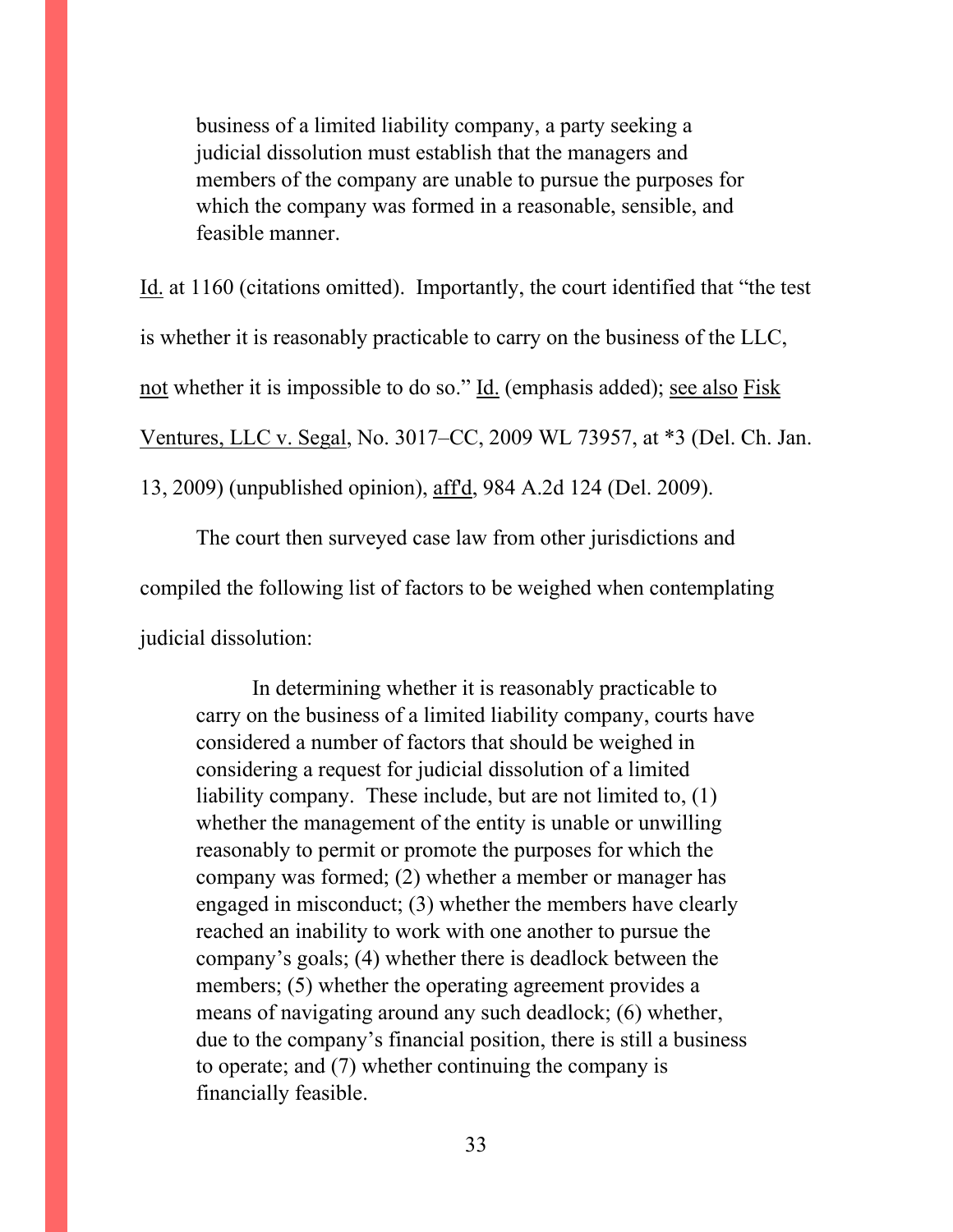No one of these factors is necessarily dispositive. Nor must a court find that all of these factors have been established in order to conclude that it is no longer reasonably practicable for a business to continue operating.

Gagne, 338 P.3d at 1160-1161 (citations omitted).

Courts in other jurisdictions have ruled in favor judicial dissolution when personal conflict between business principals made the continuation of the business impracticable. See Fakiris v. Gusmar Enterprises, LLC, New York Supreme Court, Queens County No. 14652/14, 2016 WL 6882889, at \*2-3 (N.Y. Sup. Ct. November 21, 2016) (holding that a party had "established prima facia that the management of the company has become so dysfunctional that it is no longer practicable to operate the business" where: "Plaintiff Marina and defendant Kostas have equal votes in the company and cannot agree on such fundamental matters as the refinancing of the mortgages. The parties cannot agree on the rent that Summit Development, owned by defendant Kostas, should be paying for the occupancy of a building owned by Gusmar. They cannot even agree on the release of \$495,000 held in escrow for the benefit of Gusmar. They are suing each other for financial improprieties. While it is true that the operating agreement authorizes defendant Neubauer to cast a tie-breaking vote, the relationship between plaintiff Marina and defendant Neubauer has totally

34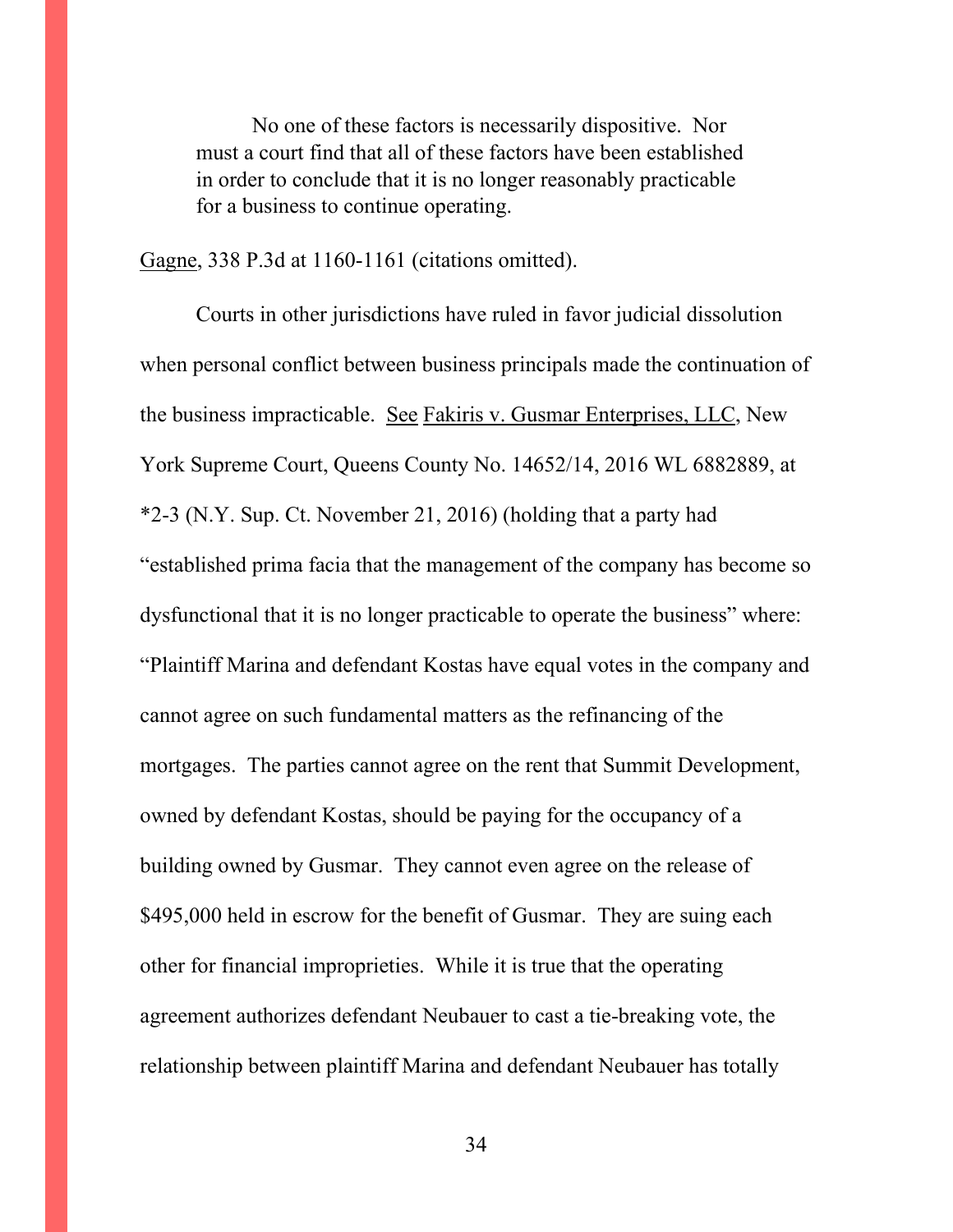broken down, and, indeed, the former has sued the latter in this action for financial misconduct. Kostas and Marina cannot agree on someone to replace Neubauer as the tie-breaker."); Rand, Algeier, Tosti & Woodruff v. Braun, No. L-2833-02, 2011 WL 4862136, at \*8 (N.J. Sup. Ct. Oct. 14, 2011) (holding that there was no genuine issue of material fact "that there was a sufficiently dysfunctional relationship to warrant dissolution of the corporation and a remedy that would not require any continuing cooperation between Braun and the Novin Trust where: "the adversarial relationship between the shareholders, whatever the merits of who was at fault for their dysfunctional relationship, was simply not conducive to such a result. For such a distribution to work, Braun and the Novin Trust would have had to work together to a significant degree to effectuate an in-kind partition of the property into separate building lots and then in the development of their own lots despite their separate ownership. The history of their contentious relationship strongly suggests that they would not have been able to do so."; Donovan v. Quade, 830 F.Supp.2d 460, 489 (N.D. Ill. 2011) ("The drastic remedy of dissolution is warranted here. Because of the parties' distrust, noncommunication, and inability to continue harmoniously the affairs of QDE, it is not practicable to carry on the business of QDE. The high level of animosity the parties hold for each other has divided the management and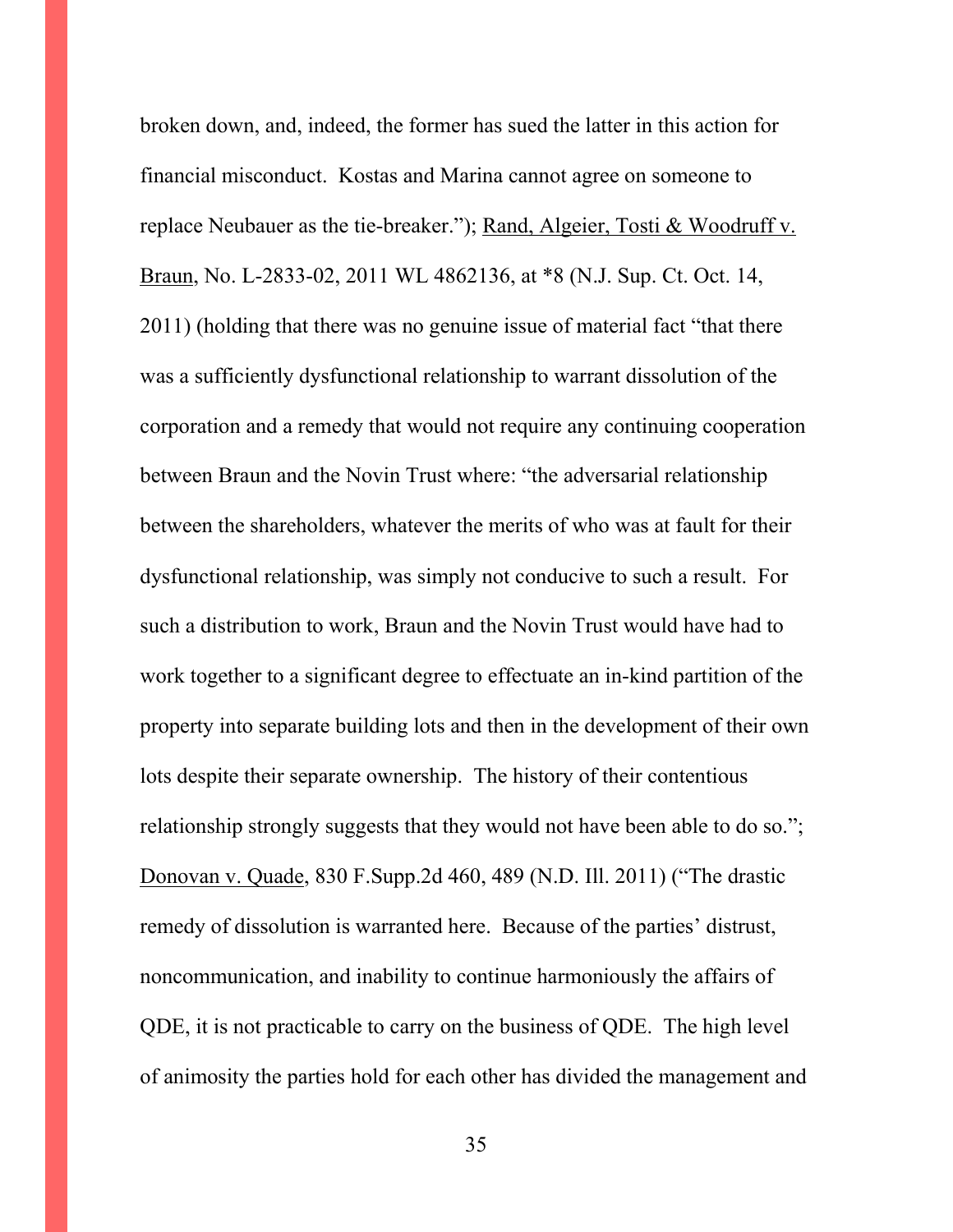operation of the corporation. There has been no joint decision-making since prior to 2003. The directors/shareholders have gone without meetings. The distribution of profits and royalties has gone unsettled. . . . The dissatisfaction and dissension among Donovan and Quade has been so long and bitter than any prior harmony and trust cannot be reestablished. The parties' differences are irreconcilable. Given this relationship between Donovan and Quade, the business and affairs of QDE cannot be operated to the advantage of all shareholders.").

Joe has been a member of the Company since its inception. (App. Vol. I. pp. 321-328 and 391-393; Exs. 1 and 36). Joe became more actively involved in the day-to-day operations of the Company in the summer of 2013 when the relationship between Tracy, Bryan, and Jeff deteriorated. (Trial Tr. Vol. 2, p. 225:9-16 and Vol. 4, p. 85:2-6). After becoming more actively involved in the Company, Joe tried to act as peacemaker between his brothers and Tracy and made several good faith efforts to resolve disputes and issues that were caused by Tracy's, Bryan's, and Jeff's acrimonious and toxic relationship. (App. Vol. I. pp. 427-428; App. Vol. II., pp. 065-071; App. Vol. I. pp. 437-438 and 439-440; Exs. 66, 68, 75, and 76; Trial Tr. Vol. 2, p. 225:9-16, and Vol. 4, pp. 94:5-98.10 and 100:12-101:22). Joe's efforts to resolve Company issues between Tracy, Bryan, and Jeff were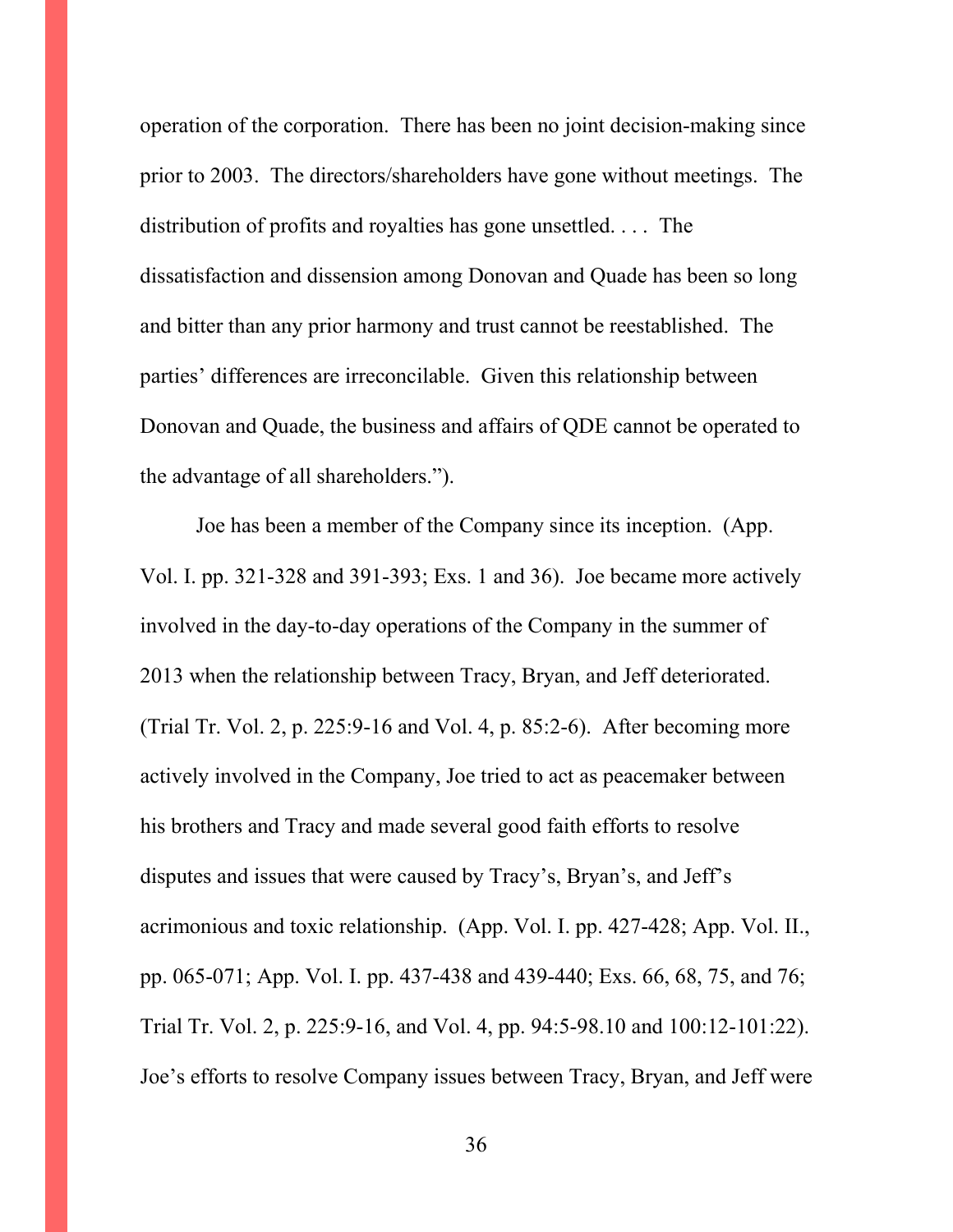in the best interests of the Company. (Trial Tr. Vol. 2, p. 225:17-19). Joe's efforts to resolve Company issues between Tracy, Bryan, and Jeff were unsuccessful. (Trial Tr. Vol. 4, pp. 94:5-98:10).

It is an undisputed fact the Tracy's, Bryan's, and Jeff's relationship is acrimonious and toxic, and that issues between the three (3) of them existed for over five (5) years prior to this litigation and has resulted in many Company disputes and issues. (App. Vol. I. pp. 369-371, 372-386, 410, 411-415, 432-435, 444-447, 448-453; App. Vol. II. pp. 142-153 and 154- 160; Exs. 32, 33, 44, 45, 72, 85, 87, 97, and 98; Trial Tr., Vol. 3, pp.79:15- 82:12, and Vol. 4, pp. 40:22-42:25).

Jason Wagner, the Company's accountant, testified that the disputes have made it extremely difficult, or nearly impossible, for him to do the Company's accounting properly. (Trial Tr. Vol. 3, p. 82:8-12). The District Court accurately noted that the members have their attorneys present at Company meetings. (App. Vol. I. p. 298, Ruling p. 37).

The District Court concluded that the Company had what the District Court considered "total dysfunction at the governance level", that "[t]he relationship between the members is not repairable and certainly the duty of good faith that each must bring to the Company will be nonexistent in the future", and that the District Court "cannot repair the lack of trust in the

37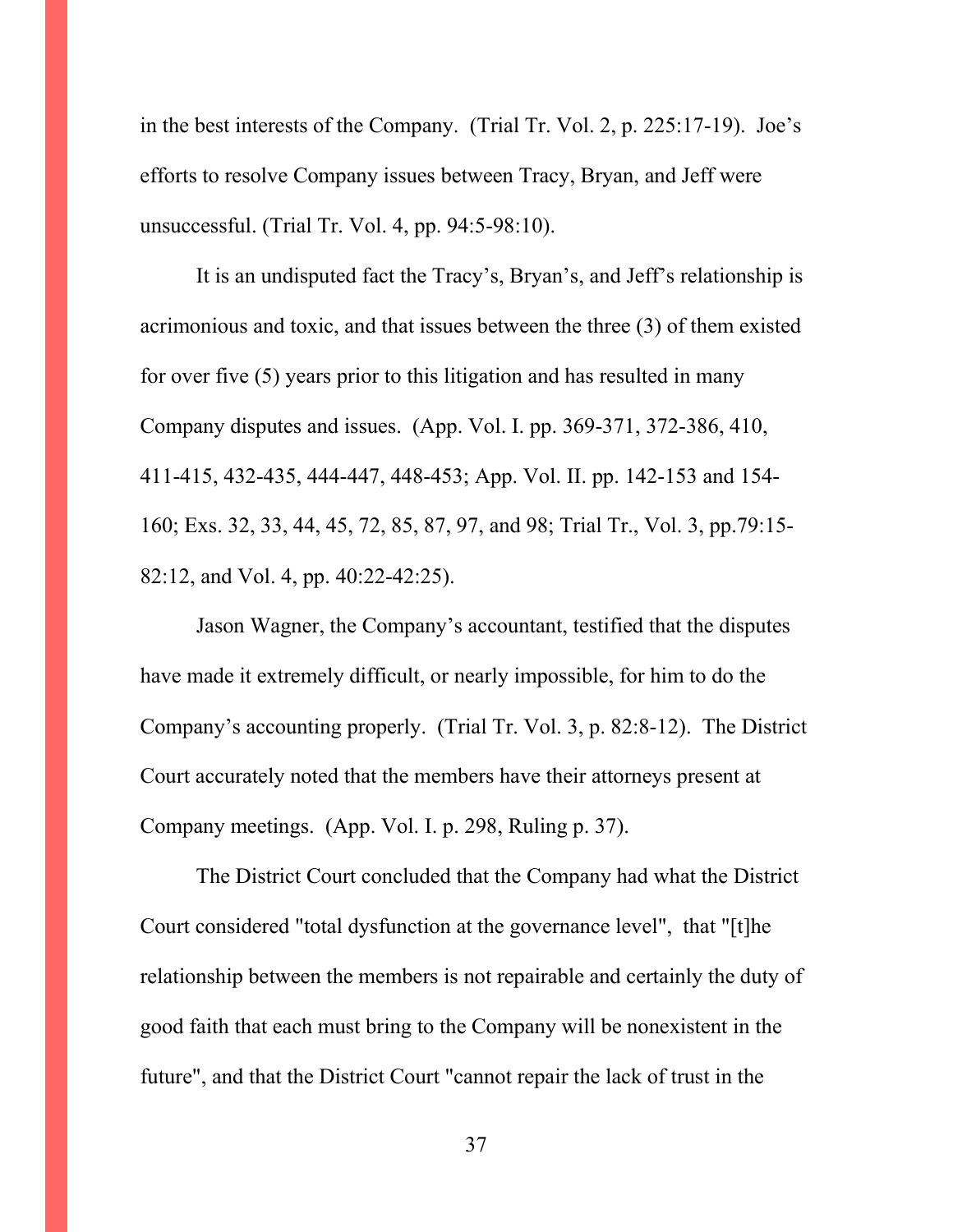relationship between Jeff, Bryan, and Tracy". (App. Vol. I. p. 298; Ruling p.

37). The testimony and exhibits submitted in this case support these

findings and conclusions of the District Court.

Iowa Code § 489.701 provides in part:

1. A limited liability company is dissolved, and its activities must be wound up, upon the occurrence of any of the following:

d. On application by a member, the entry by a district court of an order dissolving the company on the grounds that any of the following applies:

(2) It is not reasonably practicable to carry on the company's activities in conformity with the certificate of organization and the operating agreement.

. . .

. . .

. . .

As the District Court found, "[i]t is simply not reasonably practicable to carry on the Company's activities in conformity with the certificate of organization and operating agreement in light of the intensity, longevity and number of disputes and issues existing between Tracy, Bryan and Jeff which are fueled by their continuing long-time acrimonious, bitter, and toxic relationship." (App. Vol. I. p. 298; Ruling p. 37).

There are significant deficiencies and problems with the Company's operational documents. The Company's operational documents may have been adequate and sufficient for the initial purchase in 2009 of a single rental property (817 Melrose Ave.) when Tracy, Bryan, and Jeff were best of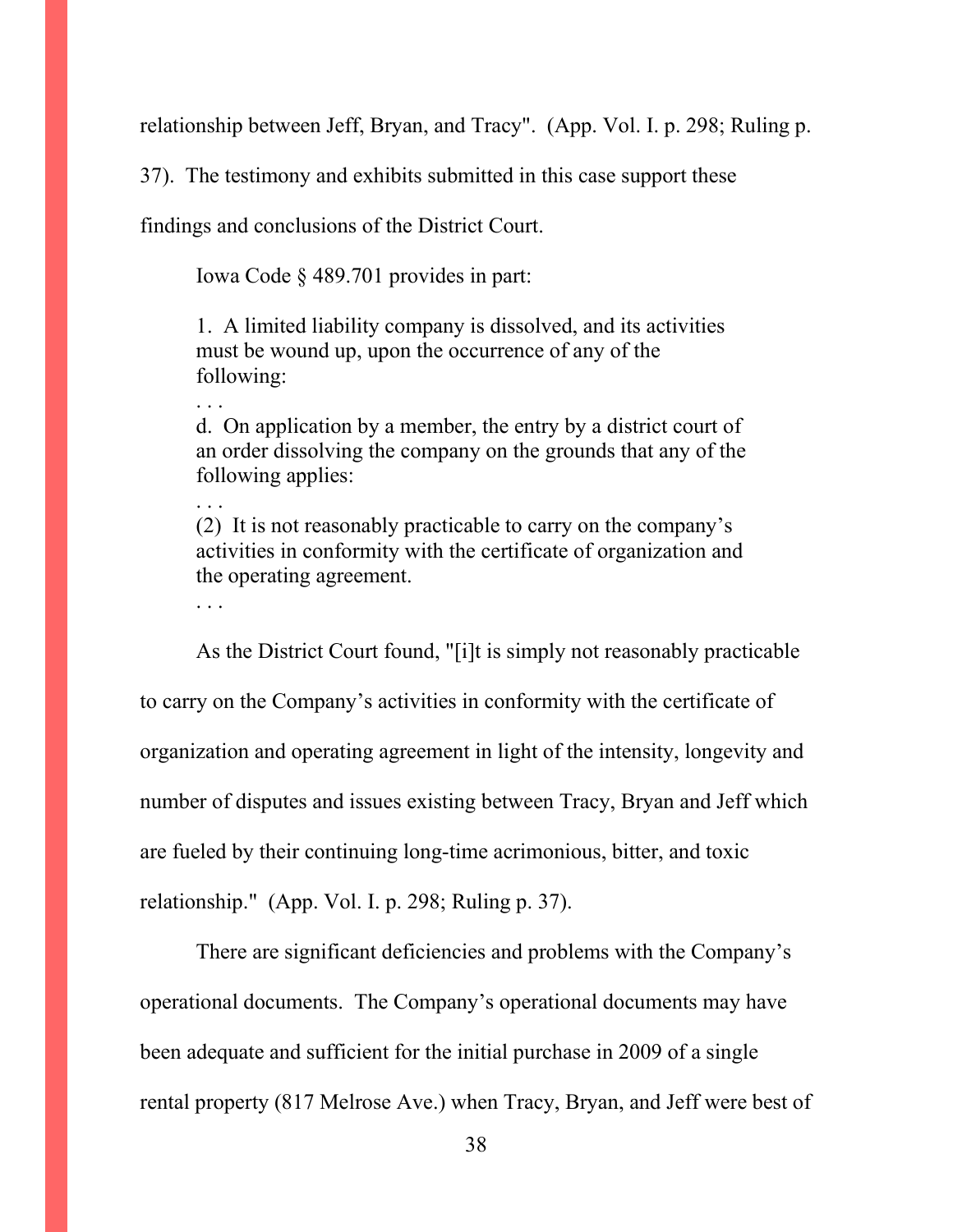friends. However, the Company's operational documents are neither adequate nor sufficient for the proper conducting of Company business now that the Company has an ownership interest in seven (7) rental properties valued in excess of 3,000,000 and Tracy, Bryan, and Jeff have an acrimonious, bitter, and toxic relationship. On September 8, 2009, attorney Joe Holland notified Jeff and Tracy of several concerns and deficiencies regarding the Company's operational documents and advised them that the Company's operational documents "should be revised and finalized prior to any significant business activities". (App. Vol. I. pp. 441-443; Ex. 82). The concerns raised by Mr. Holland were not addressed and many disputes resulted. (App. Vol. I. pp. 321-328, 391-393 and 441-443; Exs. 1, 36, and 82).

Furthermore, Article IV of the Company's Operating Agreement provides the following:

Article IV – Distribution of Profits:

The members may from time to time unanimously declare, and the company may distribute, accumulated profits that the members agree are not necessary for the cash needs of the company's business. Unless otherwise provided, retained profits shall be deemed an increase in the capital of the company.

(App. Vol. I. p. 327; Ex. 1, p. 7, Article IV) (emphasis added).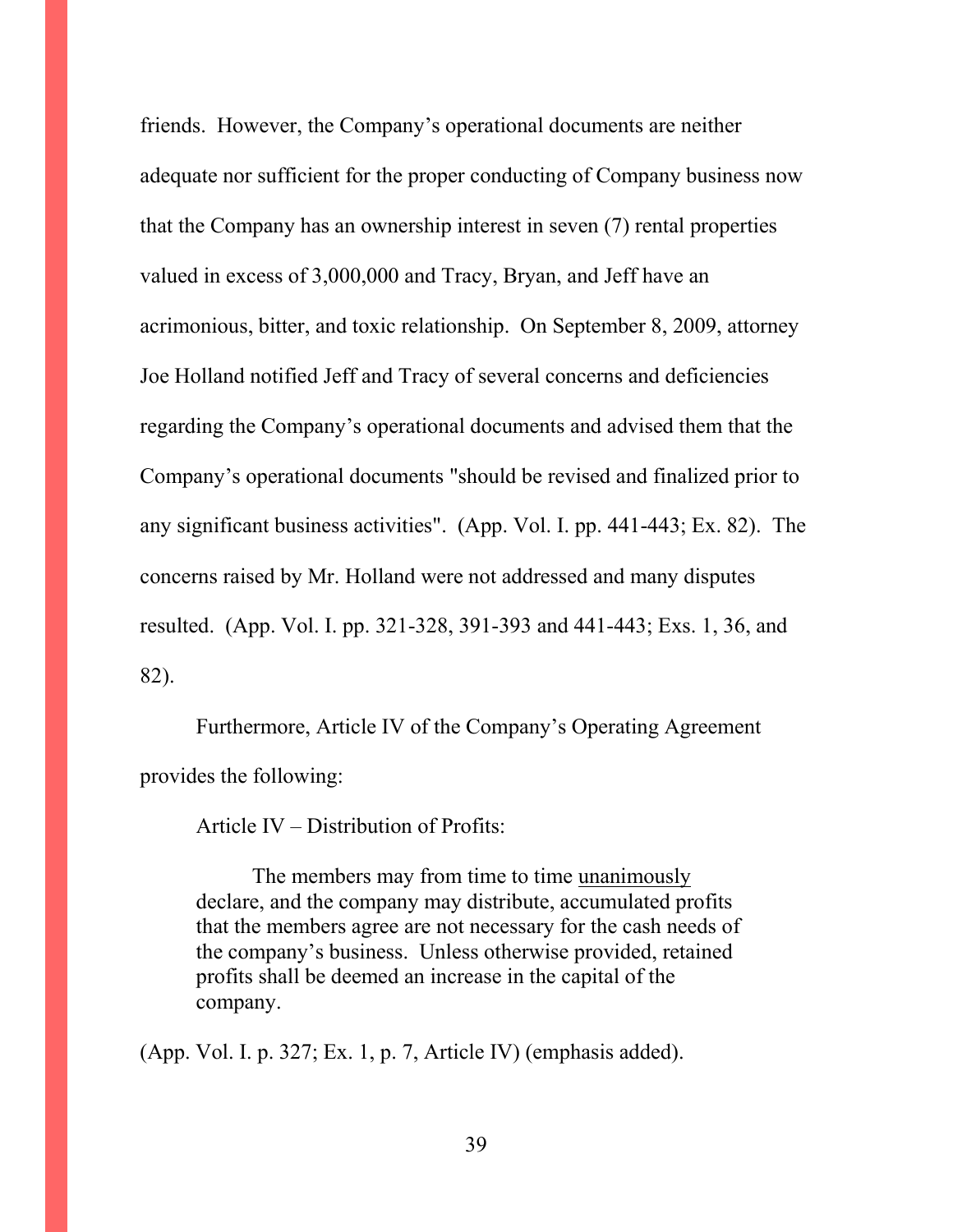Therefore, in order to distribute any Company profits, consent of all the members is required. Based on the acrimonious and toxic relationship between Tracy, Bryan, and Jeff, it is highly unlikely, if not impossible, that the members will ever agree on distribution of profits. Without distribution of Company profits, the specific purpose of the Company of investing in real estate is meaningless.

The Company simply cannot operate under existing Company operational documents and it would be impossible for the members to agree on necessary amendments to the Company's operational documents.

In their Brief, Bryan and Jeff take the position that the Company has been functioning fine since its inception and that, since many of the disputes are now resolved by the District Court, the Company will operate in a profitable manner in the future. (Bryan's and Jeff's Brief, pp. 35-36). Since October 2017, the Company has not been operating pursuant to its Certificate of Organization and Operating Agreement, but rather pursuant to an Interim Management Agreement that was entered into by the parties in order to resolve Tracy's Application for Receiver pursuant to Iowa Code § 680.1 and Bryan's and Jeff's Application for Temporary Injunction. (App. Vol. I. pp. 013-014 and 011-012; Plaintiff's Withdrawal of Verified Application to Appoint Receiver pursuant to Iowa Code 680.1 and Bryan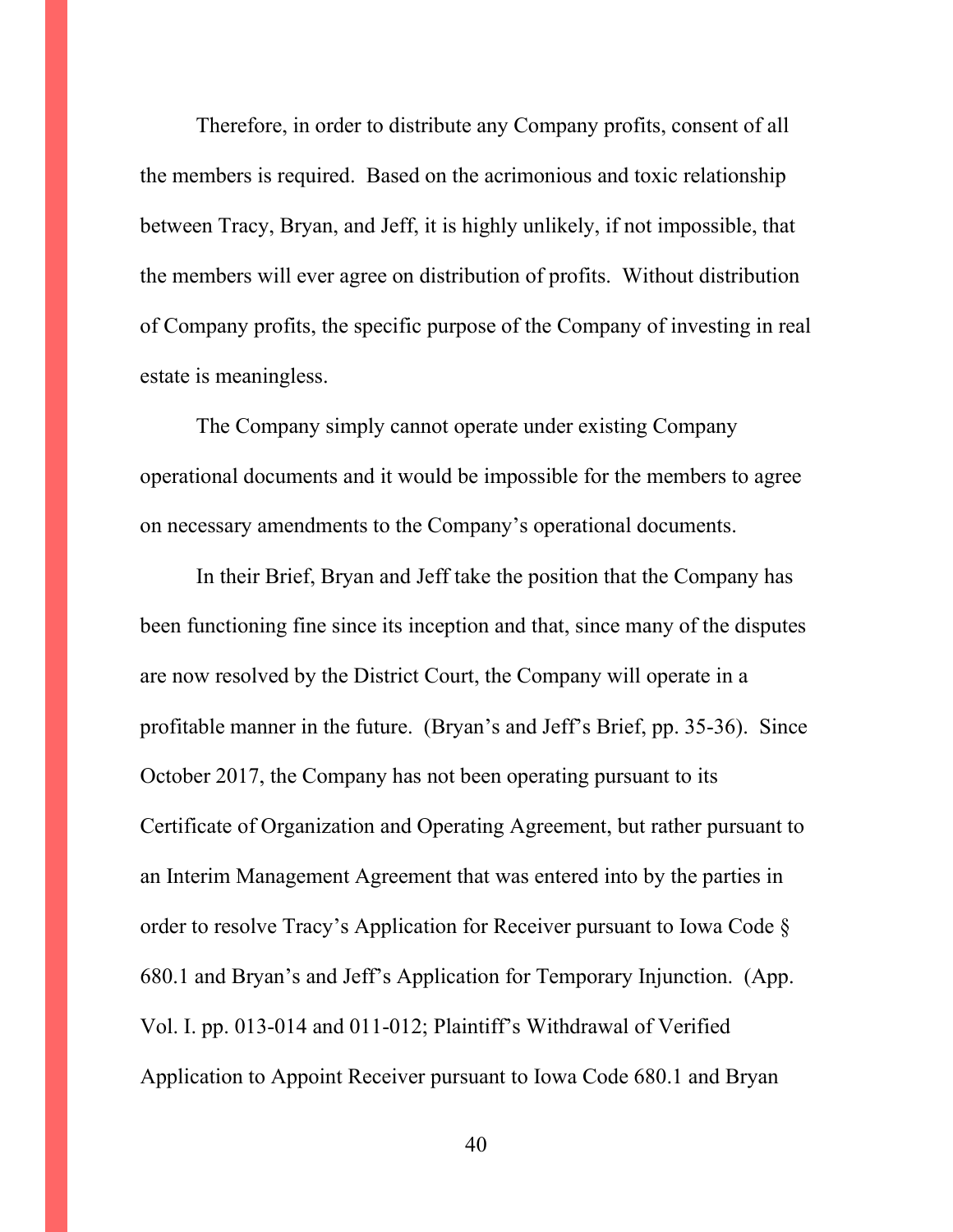Clark and Jeffrey Clark's Withdrawal of Request for Preliminary Injunctive

Relief). On this matter, the District Court found the following:

The Company is also operating now under an "Interim Management Agreement", so obviously all issues concerning ordinary governance procedures and operating the Company in the future have not been resolved and will continue to be future disputes if not dissolved. The Interim Management Agreement was entered into only to avoid the necessity of appointing a receiver or possibly issue a temporary injunction during the pendency of the lawsuit. I cannot ignore what I consider to be total dysfunction at the governance level.

(App. Vol. I., p. 298; Ruling p. 37).

Tracy, Bryan, Jeff, and Joe, as members of the Company, have a fiduciary duty of care to the Company and each other to act with "the care that a person in a like position would reasonably exercise under similar circumstances and in a manner the member reasonably believes to be in the best interests of the [C]ompany." See Iowa Code § 489.409(3). Members in a limited liability company shall discharge their duties of loyalty and care "consistently with the contractual obligation of good faith and fair dealing." Iowa Code § 489.409(4).

With the relationship between Tracy, Bryan and Jeff so acrimonious, bitter, and unrepairable, it is impossible that the duties of loyalty and care will be exercised consistently with the contractual obligation of good faith and fair dealing in the future. As the District Court correctly concluded,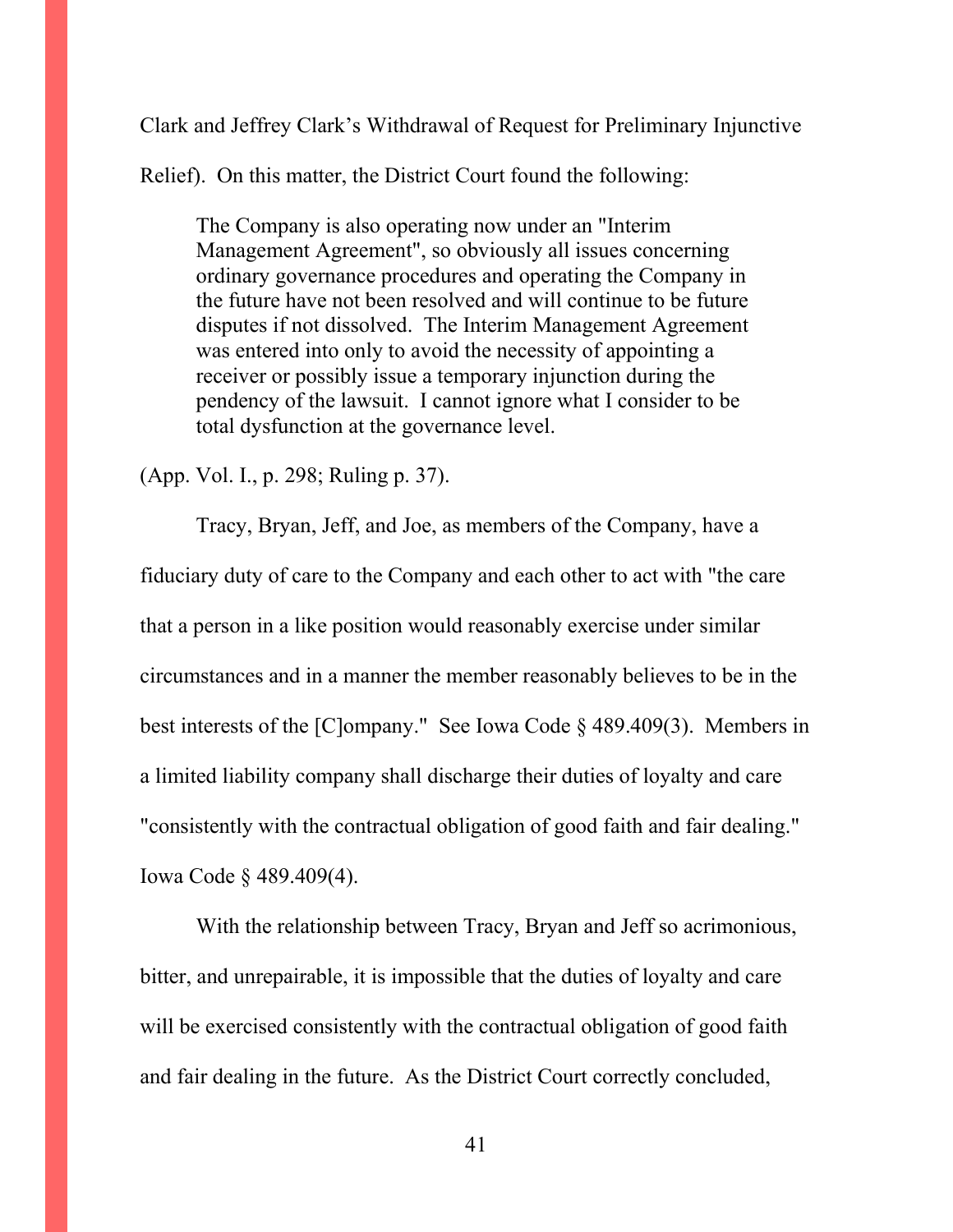"[t]he relationship between the members is not repairable and certainly the duty of good faith that each must bring to the Company will be nonexistent in the future." (App. Vol. I. p. 298; Ruling p. 37). As Joe testified, "I don't believe that we can go on the way that we're going and not be back here in a couple of years with another situation." (Trial Tr. Vol. 4, pp. 152:22-153:6).

Therefore, the District Court's judicial dissolution of the Company under Iowa Code § 489.701(1)(d)(2) was correct and should be affirmed.

# **II. THE DISTRICT COURT PROPERLY ORDERED THAT THE DECEMBER 2015 AND JUNE/JULY 2016 FINANCIAL CONTRIBUTIONS BE RECATEGORIZED AS LOANS AND THAT TRACY, BRYAN, JEFF, AND JOE EACH HAVE A 25% MEMBERSHIP INTEREST IN THE COMPANY.**

#### **A. Preservation of Error.**

Joe agrees that Bryan and Jeff preserved error on this issue.

#### **B. Standard of Review.**

Joe agrees with the standard of review set forth in Bryan's and Jeff's Brief.

#### **C. Argument.**

Joe requested that the District Court categorize the December 2015

and June/July 2016 financial contributions as loans. (App. Vol. I. p. 229;

Joe's Post-Trial Brief, p. 10). The effect of this is that Tracy, Bryan and his

children, Jeff and two (2) of his children, and Joe and his four (4) children

each have a 25% membership/equity interest in the Company. The District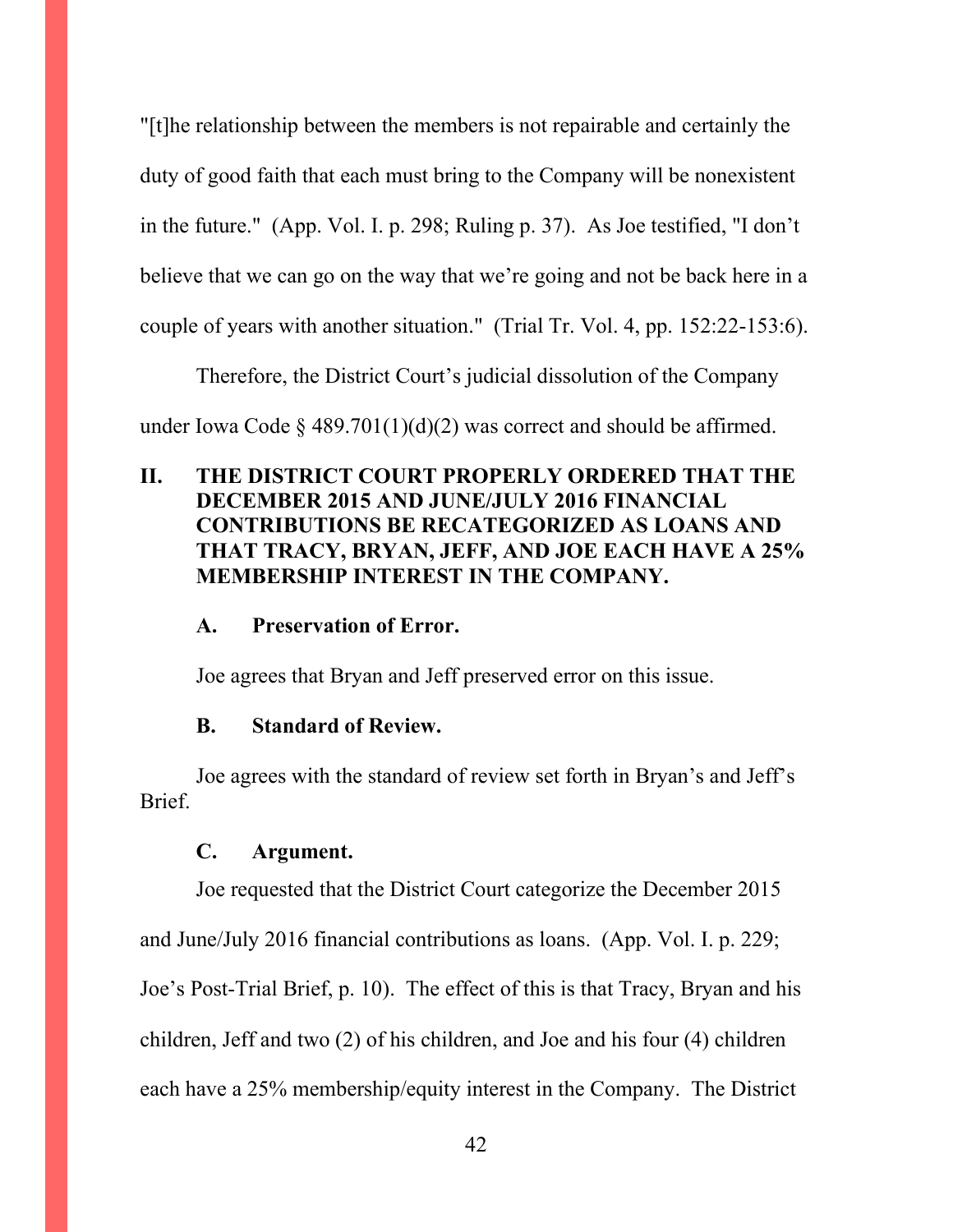Court's Ruling that the December 2015 and June/July 2016 financial contributions shall be recategorized as loans and that Tracy, Bryan, Jeff, and Joe each have a 25% membership/equity interest was correct and should be affirmed. In support of Joe's position, Joe joins with and adopts Argument Section II of Tracy's Brief, pp. 39-50. In addition, Joe submits the following supplemental argument.

The issue of dissolution of the Company was tried in equity. "Equity jurisdiction allows a court the necessary flexibility to determine the equities between the parties." Farmers Sav. Bank, Joice v. Gerhardt, 372 N.W.2d 238, 245 (Iowa 1985). "[A] court sitting in equity necessarily has considerable flexibility in framing a remedy[.]" Iowa Dept. of Social Services v. Blair, 294 N.W.2d 567, 570 (Iowa 1980). "Equity is not bound by forms, fiction or technical rules but will seek and determine the true situation." Vanhorn Refining and Inv. Co. v. Opdahl, 481 N.W.2d 710, 712 (Iowa Ct. App. 1991). Any situation that is contrary to equitable principals and can be redressed within the scope of judicial action may have a remedy devised to meet it, even though no similar relief has ever been given. Becker v. Central States Health and Life Co. of Omaha, 431 N.W.2d 354, 356 (Iowa 1988), *overruled on other grounds by* Johnston Equip. Corp. of Iowa v. Industrial Indemnity, 489 N.W.2d 13, 16-17 (Iowa 1992).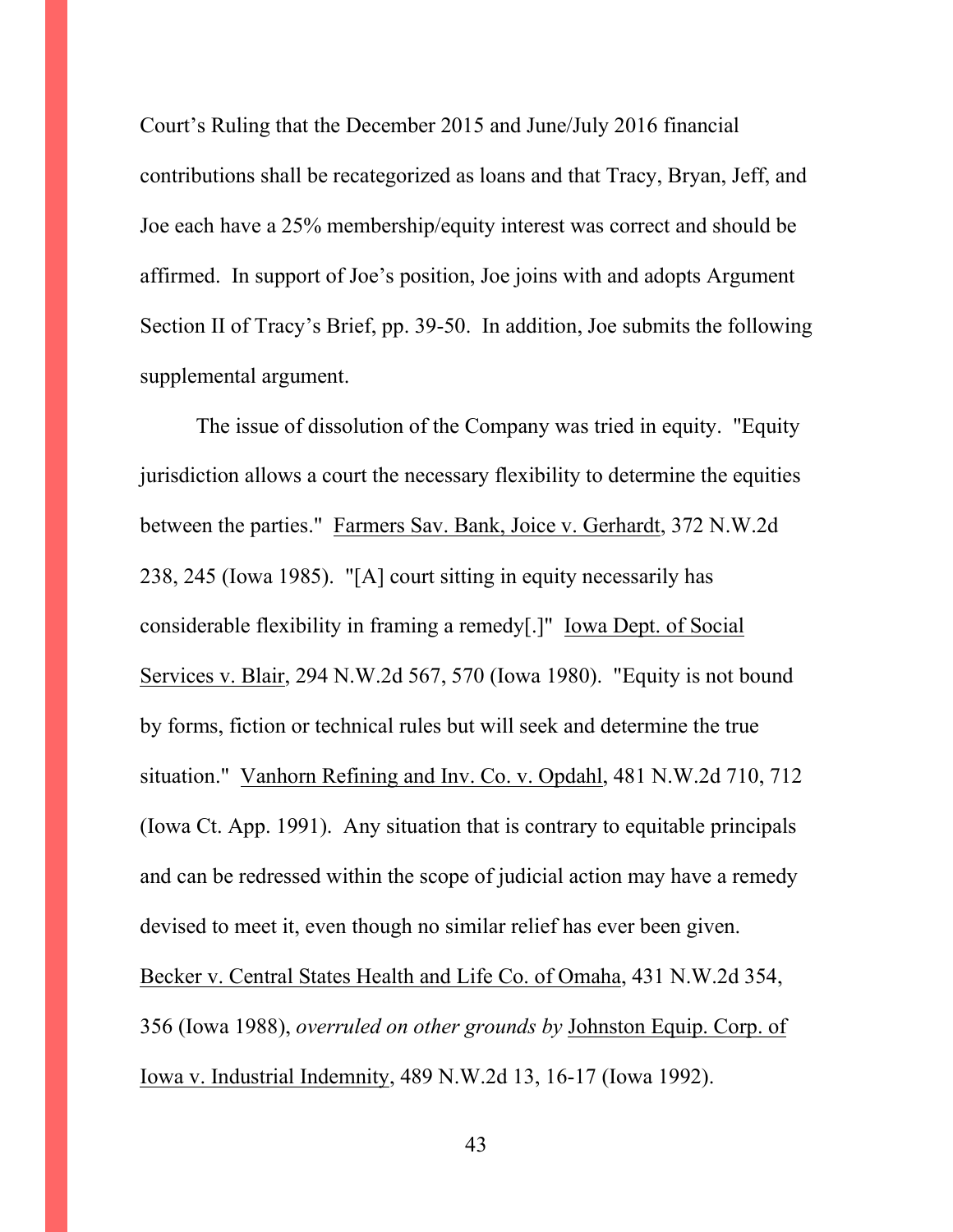As the issue of the dissolution of the Company was tried in equity, the District Court had the authority and flexibility to fashion a remedy that the District Court determined was appropriate based on the evidence presented at trial.

The District Court stated the following in its Ruling:

I am using my equitable powers to fashion a remedy that I believe is as fair as possible to all members. I am ordering that the 2015 capital contributions by Jeff, Joe, and Bryan and the 2016 capital contributions by Jeff and Bryan will be recategorized as debt and will be treated as loans to the Company and the members will be returned to their initial equity position of 25% each.

(App. Vol. I. p. 298; Ruling p. 37).

There are several reasons why categorizing the December 2015 and June/July 2016 financial contributions as loans and returning Tracy, Bryan, Jeff, and Joe to their initial membership/equity position of 25% each is fair and equitable.

Tracy, Bryan, Jeff, and Joe as member managers were all responsible for knowing that the Shultz promissory note was due on December 1, 2015, and having the Company in a financial position to timely pay it. Therefore, Tracy, Bryan, Jeff, and Joe as member managers are all responsible for missing the December 1, 2015, due date of the Schultz promissory note. As a result of their combined oversight, the Company was required to raise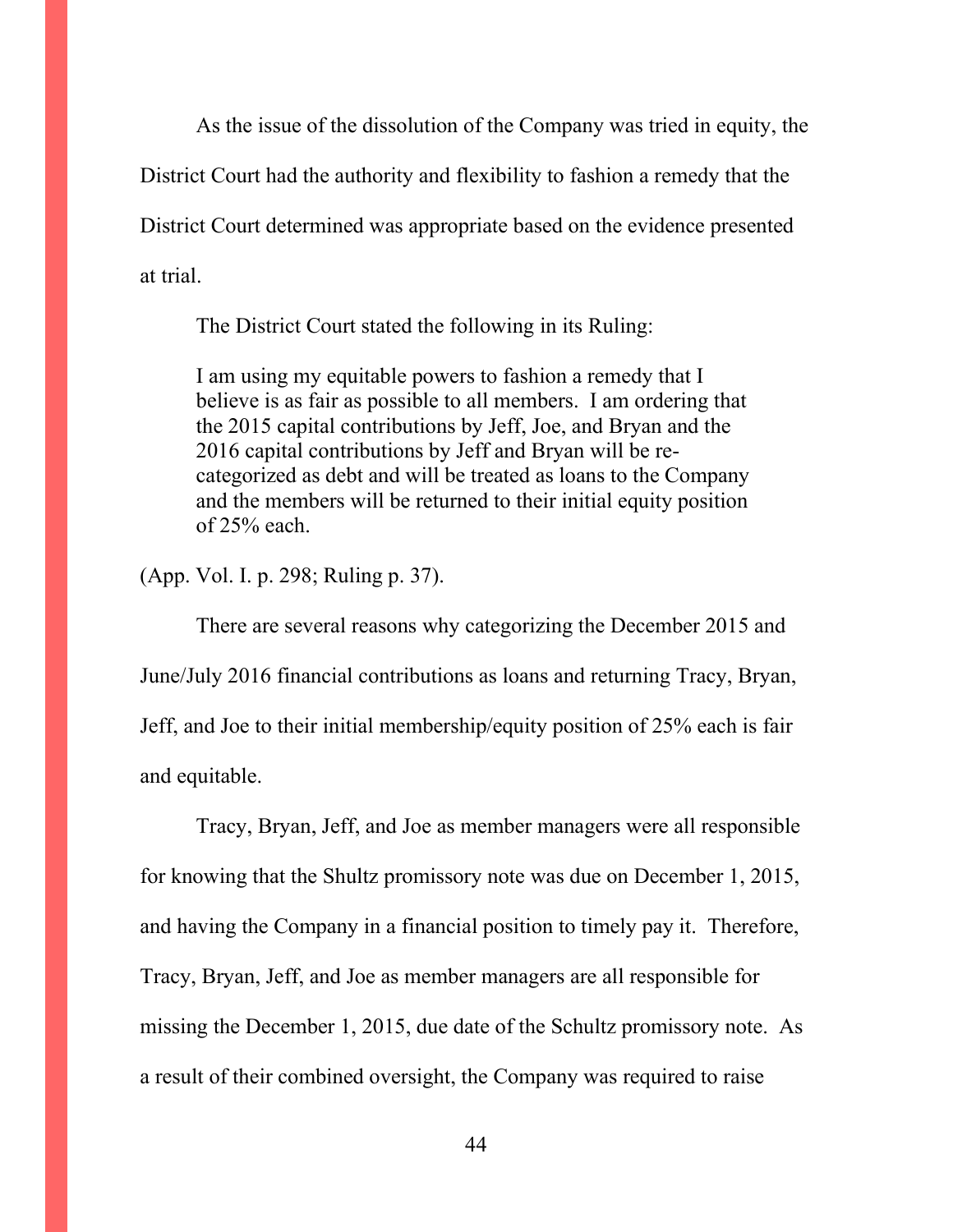approximately \$1,000,000 in a very short time; i.e., nine (9) days. (App. Vol. I. pp. 397-399; Ex.39).

It would not be fair and equitable to treat the December 2015 financial contributions as capital contributions when Tracy, Bryan, Jeff, and Joe all were responsible for being aware of the December 1, 2015, due date for payment of the Shultz promissory note and the Company was faced with very little time to fund an approximately \$1,000,000 payoff. A member should not be permitted to increase their membership interest (or decrease another member's membership interest) from a crisis that is in part their own making. This is especially true if certain members had sufficient and readily available funds to pay in a very short time an equal share of a financial contribution.

Furthermore, the December 2015 financial contributions associated with payment of the Shultz promissory note were the first financial contributions to the Company that were booked as capital contributions rather than as loans since the initial \$41,000 per-member capital contributions were made in 2009 when the Company was first formed. (Trial Tr. Vol. 3, pp. 201:21-202:15). After six (6) years of treating Clark family money contributed to the Company as loans, to change how financial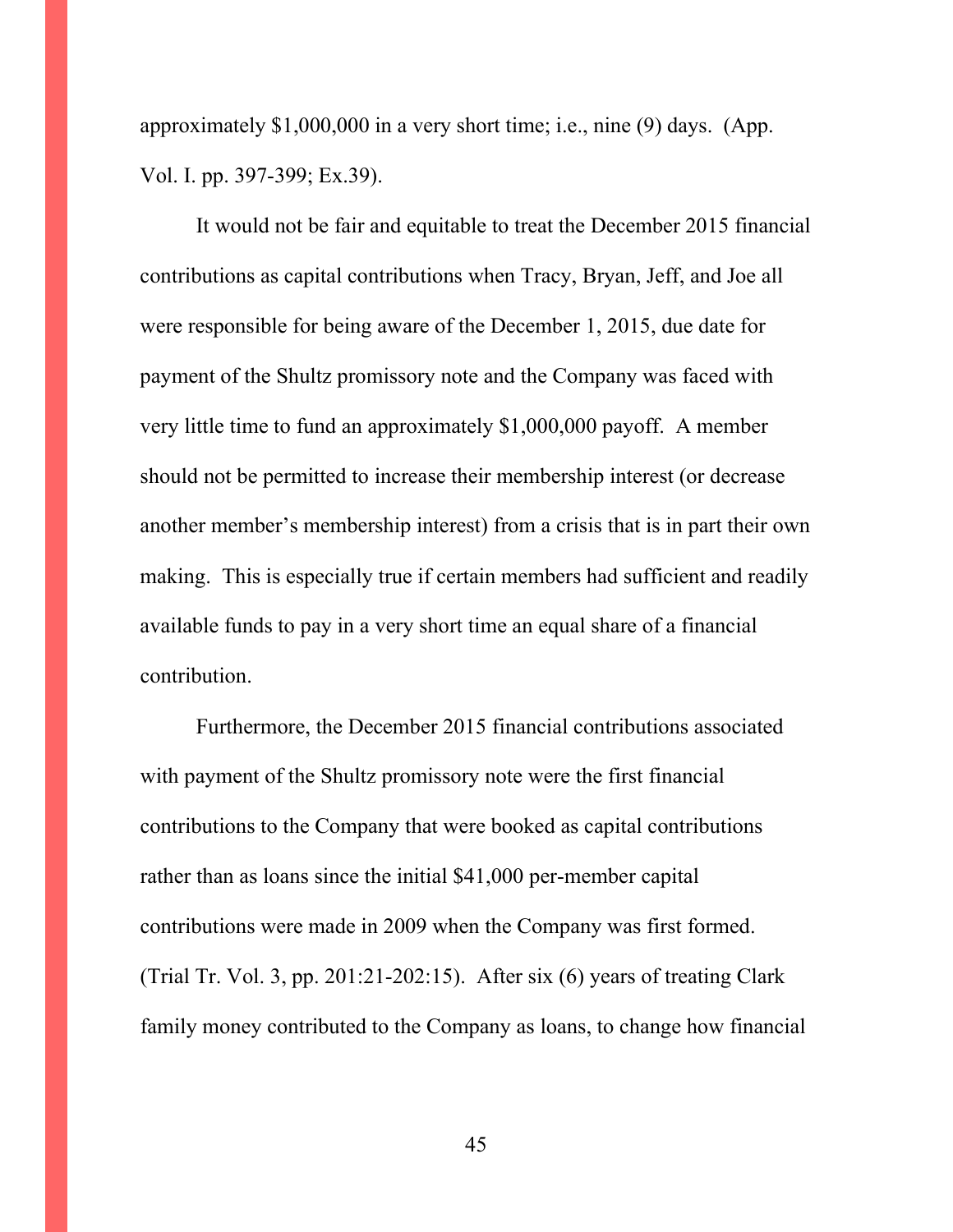contributions are treated in the Company in a crisis situation with a very short time to raise approximately a \$1,000,000 is neither fair nor equitable.

The resolution to contribute \$950,000 to pay the Clark family loans was passed on February 19, 2016. (App. Vol. I. pp. 406-409; Ex. 43). At the time this resolution was passed there were disputes among the Members as to Member's voting interests in the Company. (App. Vol. II. pp. 205-206, 207; and App. Vol. I. pp. 474-475, 476 and 477-479; Exs. 111, 112, and 402-404). No deadline was ever set by which Members were required to contribute an equal share of \$950,000. (App. Vol. I. pp. 406-409; Ex.43).

On June 23, 2016, over four (4) months after the February 19, 2016, resolution, Joe was notified by the Company accountant regarding a plan for Bryan, Jeff, and Joe to fund their share of the \$950,000 financial contribution. (App. Vol. II. pp. 678-681; Ex. 413). In response, Joe communicated to his brothers and the Company accountant that he had several concerns and questions about the funding plan and the need to pay the Clark family loans. (App. Vol. II. pp. 072-090 and 678-681; Exs. 74 and 413). Bryan and Jeff each contributed \$316,666 on June 29, 2016, and then on July 1, 2016, an additional \$158,333 each. (App. Vol. II. pp. 205-206; Ex. 111). Bryan testified that he gave Joe until the end of the month to make his financial contribution (before Bryan and Jeff made Joe's share of the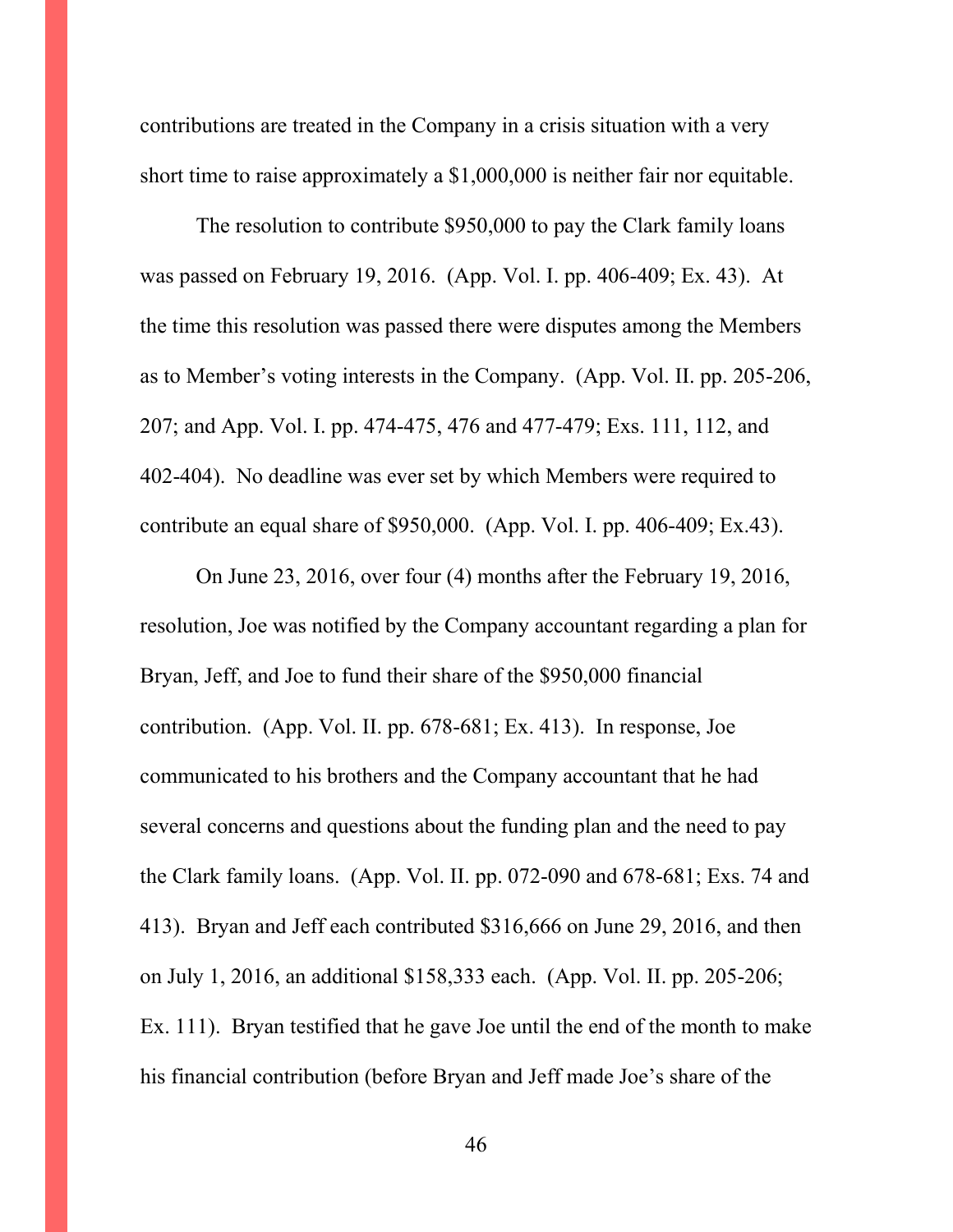financial contribution), but that Joe probably could have made his contribution by the end of the year. (Trial Tr. Vol. 4, p. 176:14-177:17).

There was no Company vote in June/July 2016, or at any time, that a Member's equal share of the \$950,000 contribution was due in June/July 2016. Bryan and/or Jeff unilaterally decided that Joe needed to make his equal share of the \$950,000 contribution on or about June 29, 2019. (App. Vol. II. pp. 072-090 and 678-681; Exs. 74 and 413). Bryan and Jeff are not authorized to make unilateral decisions for the Company and exceeded their authority in deciding when the equal shares of the \$950,000 were required to be paid. (App. Vol. I. pp. 321-328 and 391-393; Exs. 1 and 36).

Furthermore, there were amortization schedules and payment schedules for the Clark family loans set up by the Company's accountant. (App. Vol. II. pp. 161-184 and 185-186; Exs. 99 and 100; Trial Tr. Vol. 3, pp. 30:5-21 and 32:14-33.5). At the time Bryan and Jeff made the June/July 2016 financial contributions to the Company and the Clark family loans were paid, the Clark family loans were neither past due nor in default. (App. Vol. II. pp. 025-028 and 205-206; Exs. 61 and 111; Trial Tr. Vol. 4, p. 151:17-20). As Joe stated in an August 18, 2016, e-mail to Bryan and Jeff, "[s]ince no deadline was ever placed on this second payoff, and there is no external pressures forcing us to pay back this loan immediately (note coming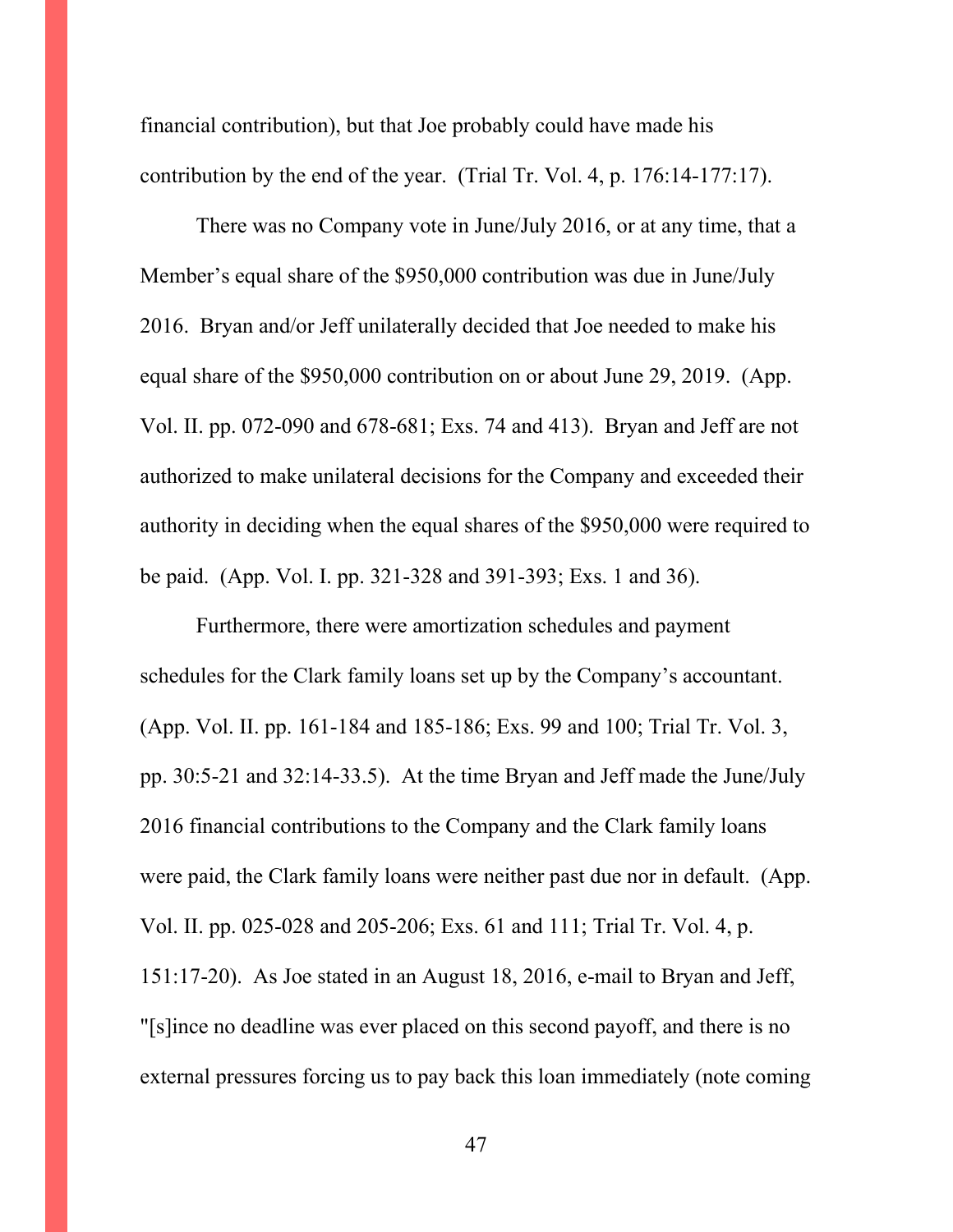due at bank, contract expiring with third-party, etc.), I think we need to discuss our options (including cash disbursements from other partnerships to cover the Outside Properties debt) prior to any action being taken". (App. Vol. II. p. 75; Ex. 74, p.4).

It is neither fair nor equitable to treat financial contributions as capital contributions (which increases and decreases membership interests) when the purpose of the financial contribution is to pay loans that are neither due nor in default and already have established amortization and repayment schedules. What is equitable and fair is to treat the financial contribution as a loan to the Company, thereby not increasing or decreasing a member's membership interest.

The Company's Certificate of Organization is silent on the issues of how financial contributions are to be treated and the effect of financial contributions on a member's membership interest (App. Vol. I. pp. 391-393; Ex. 36).

The Company's Operating Agreement is also silent on additional capital contributions, except to provide that, upon demand, voting rights are in proportion to capital contributions as adjusted from time to time to reflect any additional contributions or withdrawals. (App. Vol. I. pp. 321-328; Ex. 1).

48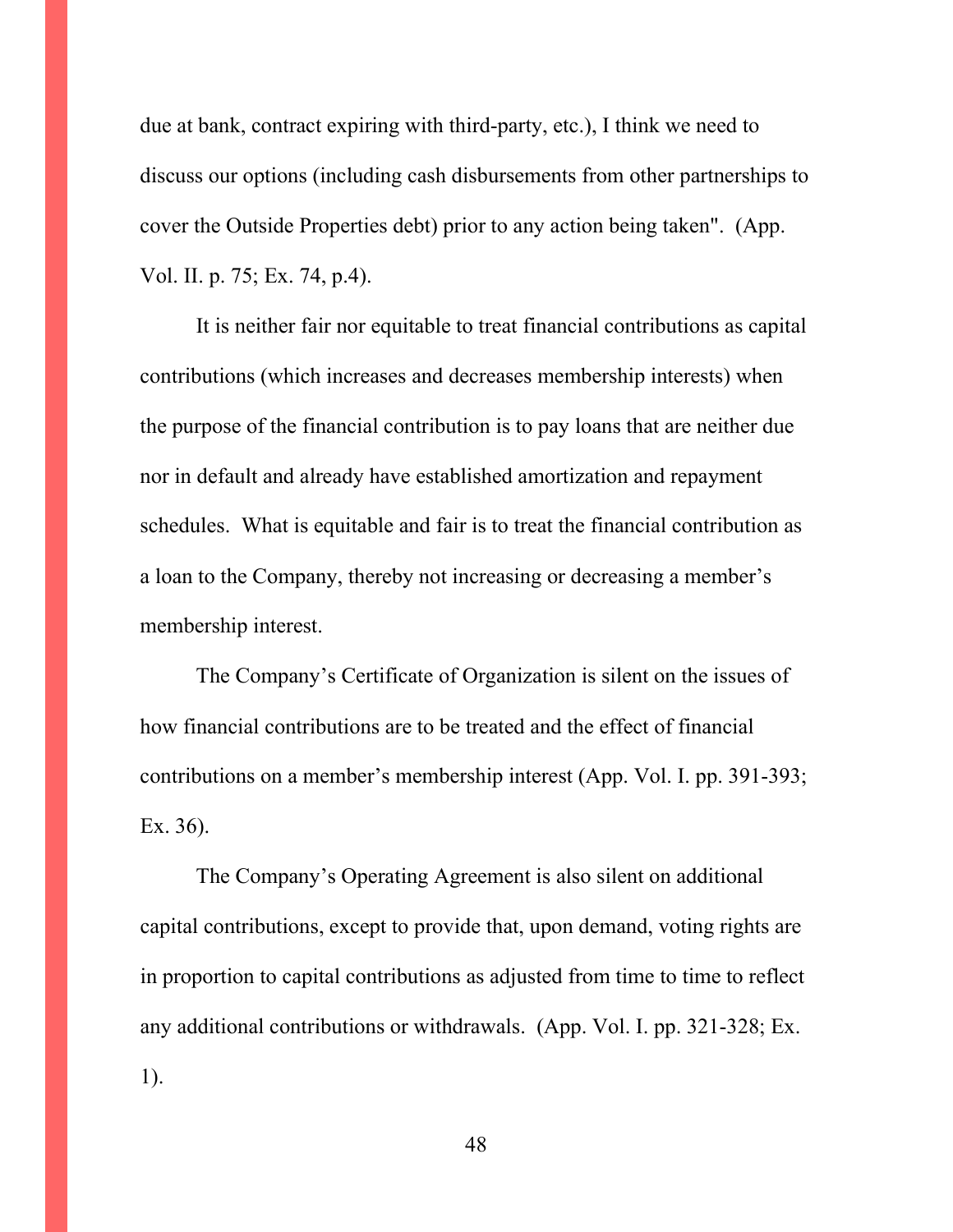The Company's Certificate of Organization and Operating Agreement do not provide any guidance as to when financial contributions are appropriate and the consequences of making or not making a financial contribution as to a member's percentage membership interest, including rights to profits, or whether the financial contribution should be treated as a capital contribution or a loan. (App. Vol. I. pp. 321-328 and 391-393; Exs. 1 and 36).

Iowa Code § 489.403(3) provides:

An operating agreement may provide that the interest of any member who fails to make a contribution that the member is obligated to make is subject to specified penalties for, or specified consequences of, such failure. The penalty or consequence may take the form of reducing or eliminating the defaulting member's proportionate interest in a limited liability company, subordinating the member's interest to that of a nondefaulting member, a forced sale of the member's interest, forfeiture of the member's interest, the lending by other members of the amount necessary to meet the member's commitment, a fixing of the value of the member's interest by appraisal or by formula and redemption, or sale of the member's interest at such value or other penalty or consequence.

Jason Wagner, the Company's accountant, testified that is fairly common for an operating agreement for a limited liability company to include a provision regarding the effect and treatment of the additional financial contributions within a company. (Trial Tr. Vol. 3, pp. 78:12-79:8).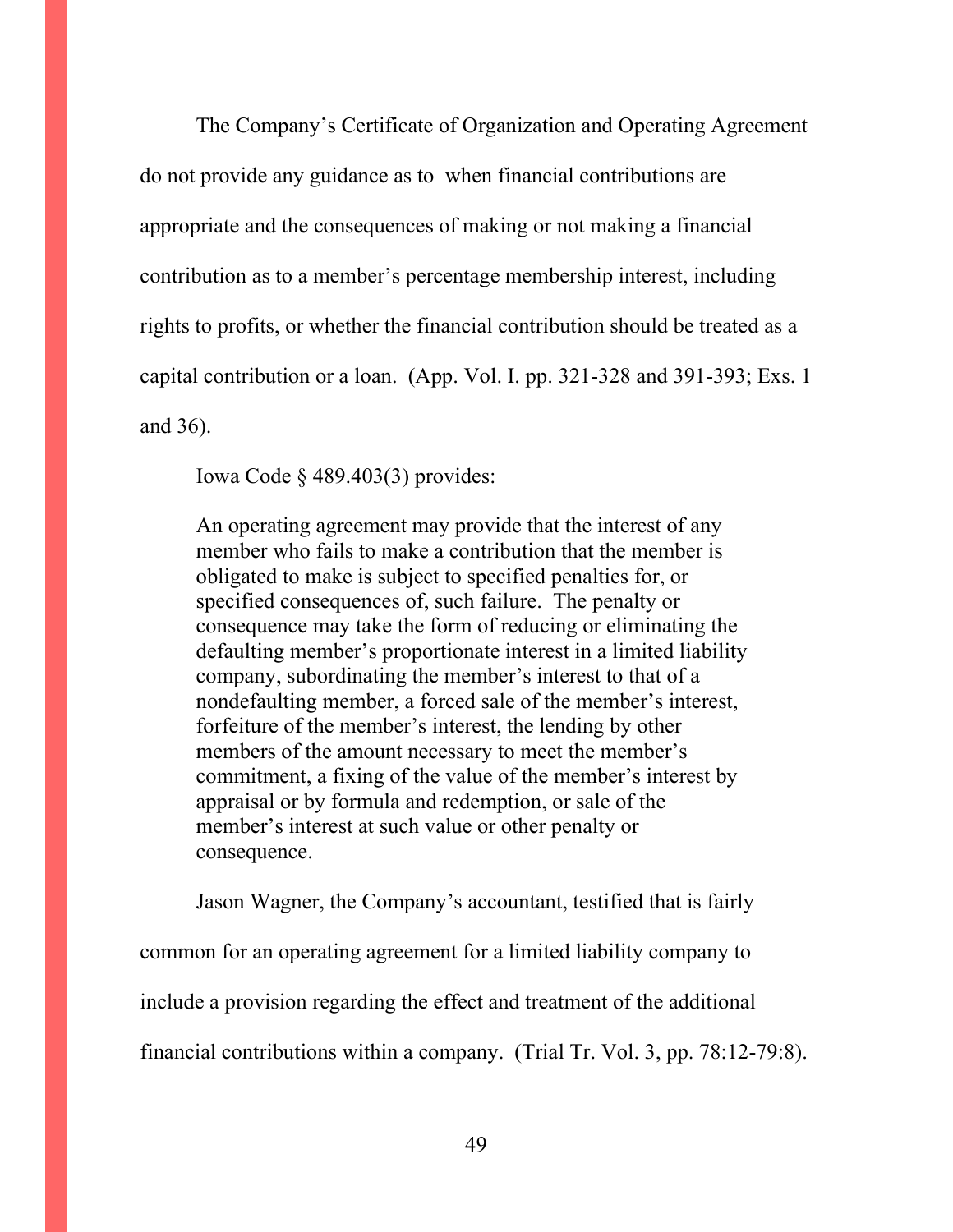The Company's Operating Agreement simply does not provide provisions contemplated by Iowa Code § 489.403(3) notwithstanding that the Company's accountant testified that such provisions are fairly common in operating agreements.

Although the Company's Management Certificates state "that capital contribution and proportionate equity interest is subject to change" this provision does not provide any detail on the relationship, if any, between additional capital contributions and proportionate membership/equity interests. (App. Vol. I. pp. 462-463, 464-465, 466-467 and 468-469; Exs. 319-322). The Company's Management Certificates contemplate that a member's capital contribution may change, and their proportionate equity interest may change, however, the Management Certificates do not provide specifically how additional capital contributions affect a member's proportionate membership/equity interest, if at all. (App. Vol. I. pp. 462- 463, 464-465, 466-467 and 468-469; Exs. 319-322).

When, as here, the Company's governance documents are so deficient and do not provide provisions regarding treatment of financial contributions and the effect of financial contributions on membership/equity interests, it is fair and equitable to treat the December 2015 and the June/July 2016 financial contributions as loans to the Company without any corresponding

50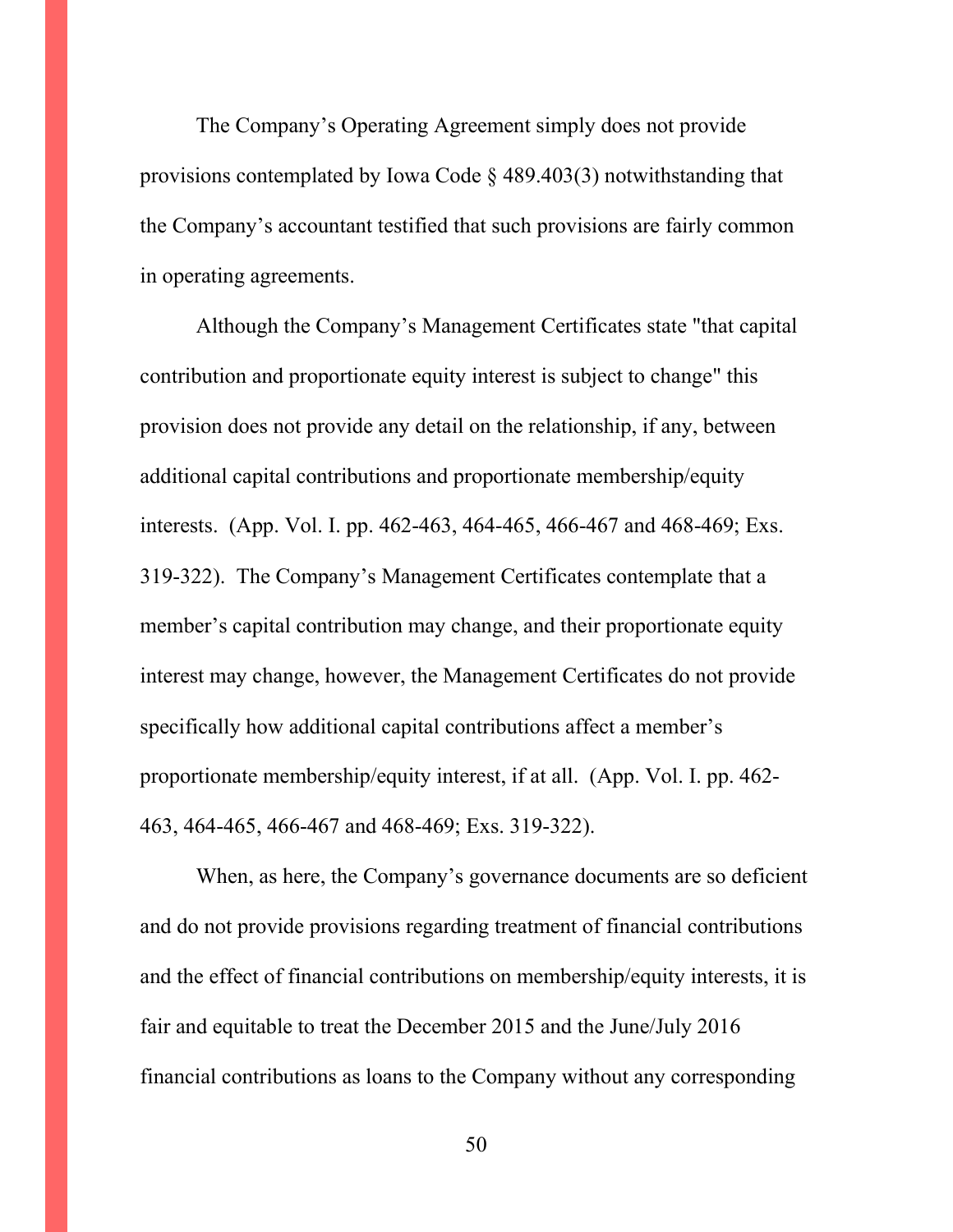increase or decrease in a Member's membership/equity interest. This is consistent with both the Company's Certificate of Organization (that members are not required to make capital contributions) and the first six (6) years of the Company's history regarding financial contributions to the Company.

The Court Ordered that "[t]o accomplish the dissolution, the 2015 and 2016 capital contributions will be re-categorized as loans with the principal loan balance for the 2015 contributions being \$1,001,896.86 and the principal loan balance for the 2016 contributions being \$950,000." (App. Vol. I. p. 299; Ruling p. 38).

Iowa Code § 489.702(1) provides the following:

A dissolved limited liability company shall wind up its activities, and the company continues after dissolution only for the purpose of winding up.

Therefore, as the District Court has judicially dissolved the Company, the Company is required to wind up its activities. Iowa Code  $\S$  489.702(1).

The Company's Certificate of Organization and Operating Agreement do not contain any provisions that set forth how Company assets, including any surplus of Company assets, are to be distributed upon winding up of the Company's affairs. (App. Vol. I. pp. 321-328 and 391-393; Exs. 1 and 36). Therefore, Iowa Code § 489.708 controls the distribution of the Company's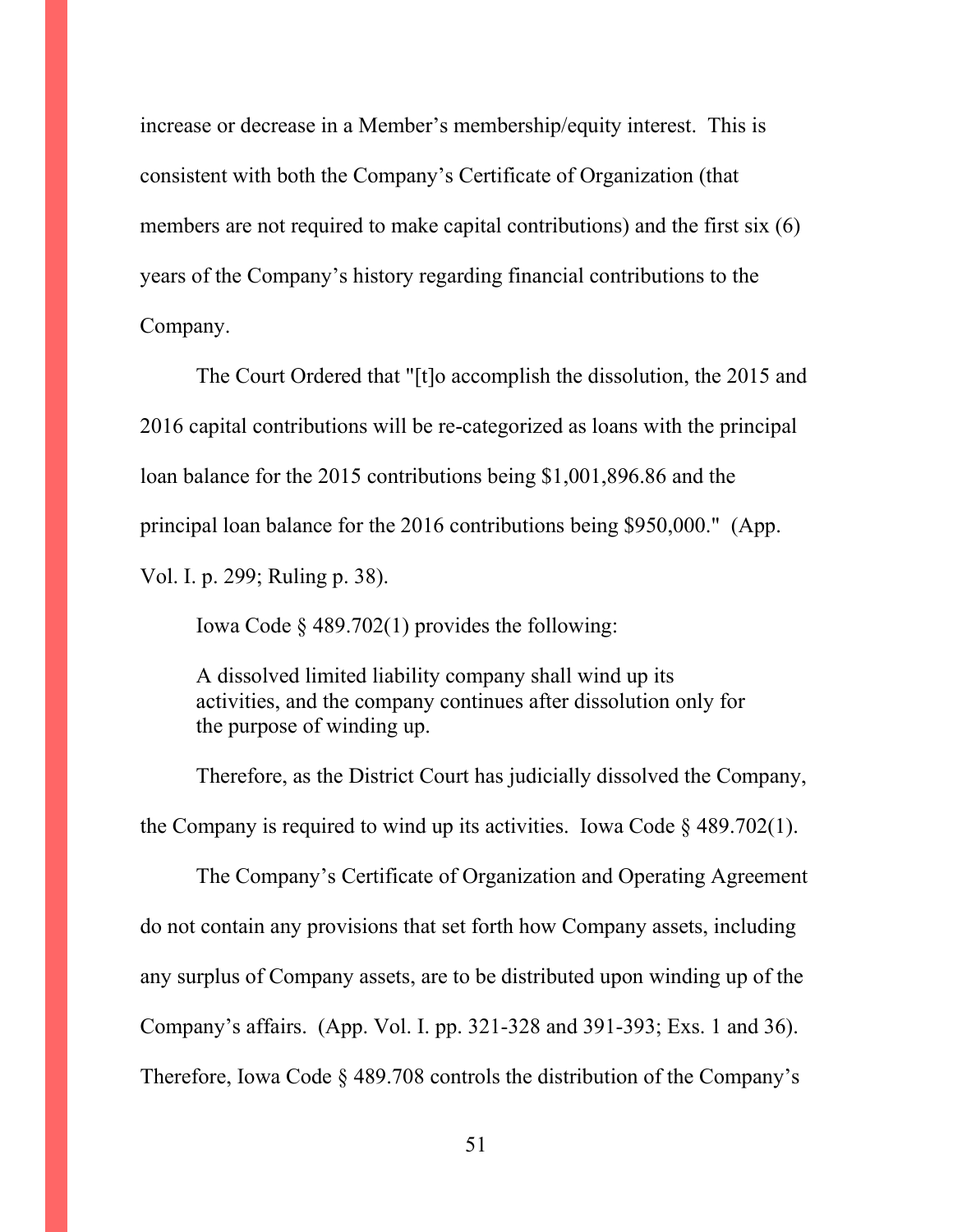assets upon dissolution and winding up of the Company's affairs. See Iowa

Code § 489.110(2).

Iowa Code §489.708 provides the following:

1. In winding up its activities, a limited liability company must apply its assets to discharge its obligations to creditors, including members that are creditors.

2. After a limited liability company complies with subsection 1, any surplus must be distributed in the following order, subject to any charging order in effect under Section 489.503:

a. To each person owing a transferable interest that reflects contributions made by a member and not previously returned, an amount equal to the value of the unreturned contributions.

b. In equal shares among members and disassociated members, except to the extent necessary to comply with any transfer effective under section 489.502.

3. If a limited liability company does not have sufficient surplus to comply with subsection 2, paragraph "a", any surplus must be distributed among the owners of transferable interests in proportion to the value of their respective unreturned contributions.

4. All distributions made under subsections 2 and 3 must be paid in money.

A "'[t]ransferrable interest' means the right, as originally associated with a person's capacity as a member, to receive distributions from a limited liability company in accordance with the operating agreement, whether or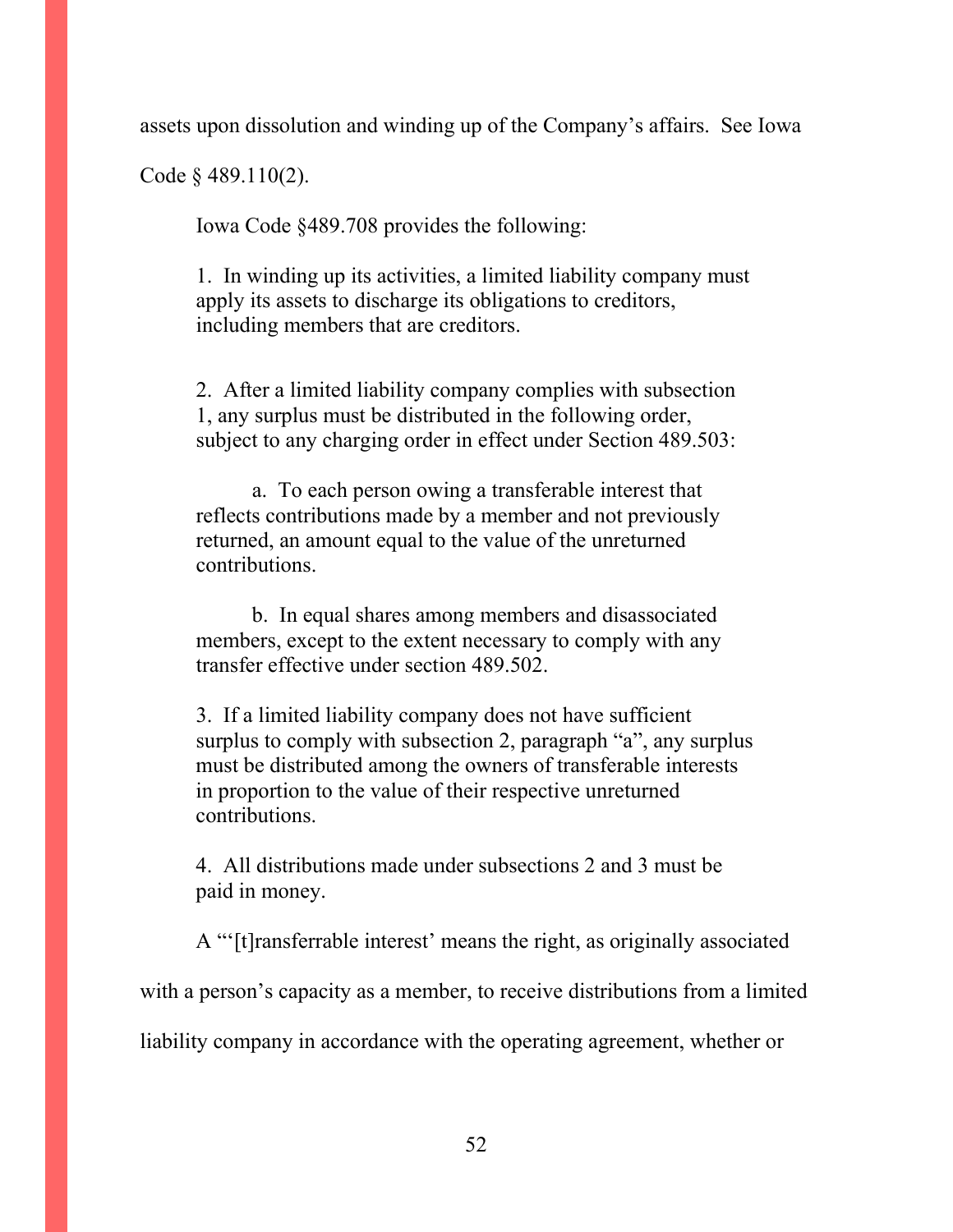not the person remains a member or continues to own any part of the right." Iowa Code § 489.102(24).

All of the members of the Company have a transferrable interest. Therefore, the Company, in winding up its activities, must apply its assets and any surplus as follows and in the following order:

1. Creditors, including members that are creditors;

2. To each person owning a transferrable interest in an amount equal to the member's unreturned contribution; and

3. In equal shares among members.

Iowa Code § 489.708.

Upon dissolution and winding up of the Company's affairs, distribution of the assets of the Company pursuant Iowa Code § 489.708 is the same whether the December 2015 and June/July 2016 contributions are treated as loans or capital contributions; i.e., Bryan, Jeff, and Joe will receive their December 2015 financial contributions, Bryan and Jeff will receive their June/July 2016 financial contributions, and any surplus will be distributed in equal shares among members.

Therefore, whether the December 2015 and June/July 2016 financial contributions are treated as capital contributions or loans, these financial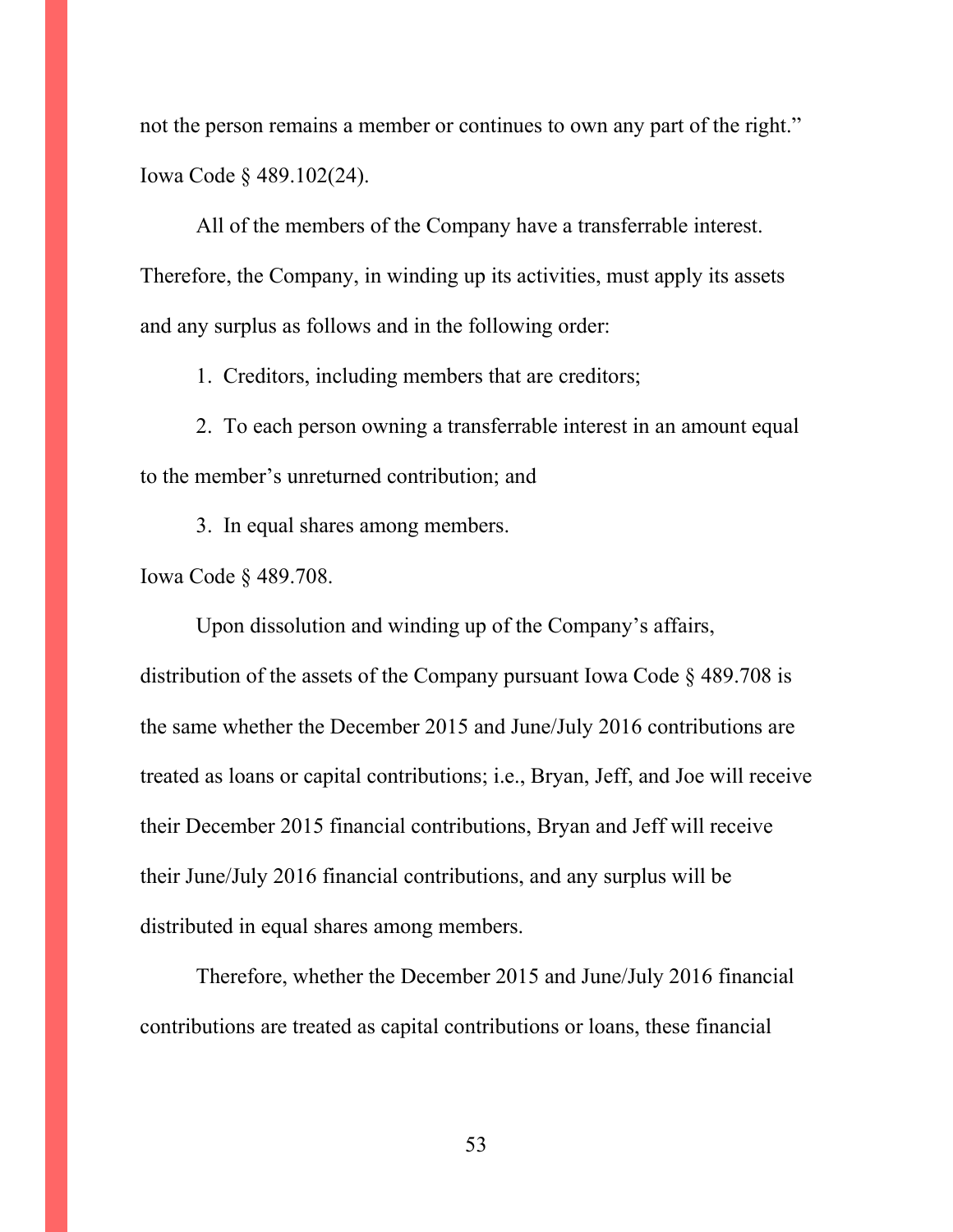contributions will first be repaid before any surplus is distributed to members.

As previously stated, Joe has tried to act as peacemaker and resolve disputes between Tracy, Bryan, and Jeff. (App. Vol. I. pp. 427-428, 437- 438, 439-440 and App. Vol II. p. 065; Exs. 66, 68, 75, and 76, Trial Tr. Vol. 2, p. 225:9-16, and Vol. 4, pp. 94:5-98:10 and 100:12-101:22). Joe has tried to be fair to Tracy, Bryan, Jeff, and the Company. (Trial Tr. Vol. 2, p. 229:9-24). Despite Joe's repeated requests over several months for information pertaining to the Company and the 2016 financial contributions, Joe was not notified until January 30-31, 2017, that Bryan was taking the position that Joe's membership interest had been decreased by Bryan and Jeff's June/July 2016 financial contributions. (App. Vol. II. pp. 072-090, 205-206 and 207; Exs. 74, 111, and 112).

It is neither fair nor equitable to permit Joe's membership interest in the Company be decreased based on June/July 2016 financial contributions when he has always acted in the best interests of the Company, tried to act as peacemaker to resolve disputes between his brothers and Tracy, there is no deadline in which to make a financial contribution, and the repayment of the loans for which the financial contributions were made are not due, are not in default, and have amortization and payment schedules.

54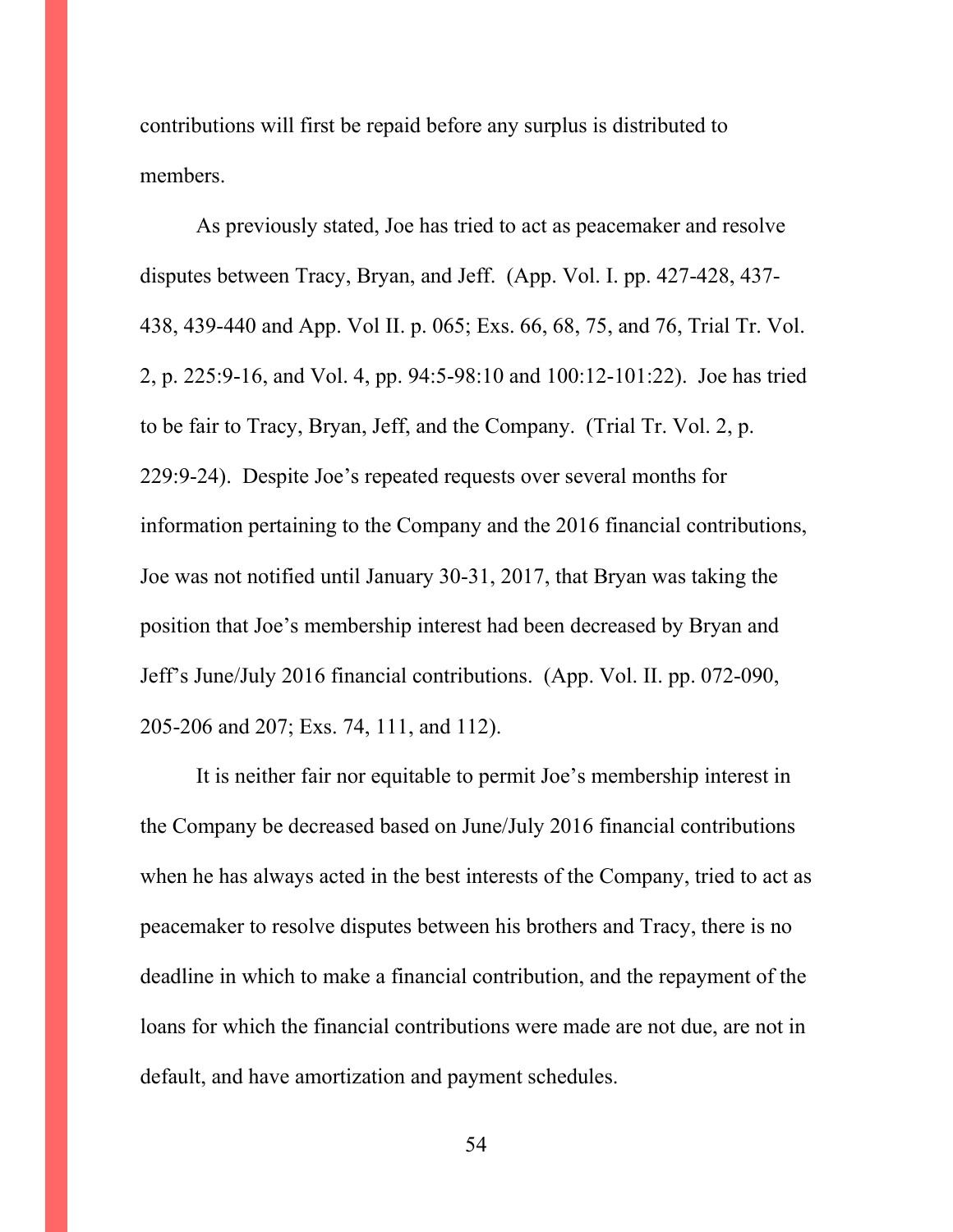## **III. THE DISTRICT COURT CORRECTLY ORDERED DISMISSAL OF TRACY'S CLAIMS THAT IN DECEMBER 2015 JOE OPPRESSED TRACY AND BREACHED JOE'S FIDUCIARY DUTIES TO TRACY BY PURPOSEFULLY DILUTING TRACY'S MEMBERSHIP INTEREST IN THE COMPANY.**

#### **A. Preservation of Error.**

Joe agrees that Tracy preserved error on these issues.

#### **B. Standard of Review.**

Joe agrees with the standard of review set forth in Tracy's Brief.

### **C. Argument.**

Tracy appeals the District Court's dismissal of Tracy's claims based on oppression and breach of fiduciary duty against Joe. The District Court was correct in dismissing these claims.

Tracy claims that Joe oppressed him and breached his fiduciary duties to Tracy by making a December 2015 financial contribution to the Company, thereby purposefully diluting Tracy's membership interest in the Company. Joe denied these claims.

Joe's December 2015 financial contribution was paid to the Company in order to pay the Shultz promissory note which was due on December 1, 2015. (App. Vol. I. p. 355, 397-399; App. Vol. II. p. 207 and 208; Exs. 17, 39, 112, and 113; Trial Tr. Vol. 4, pp. 16:24-17:7 and 86:20-89:13).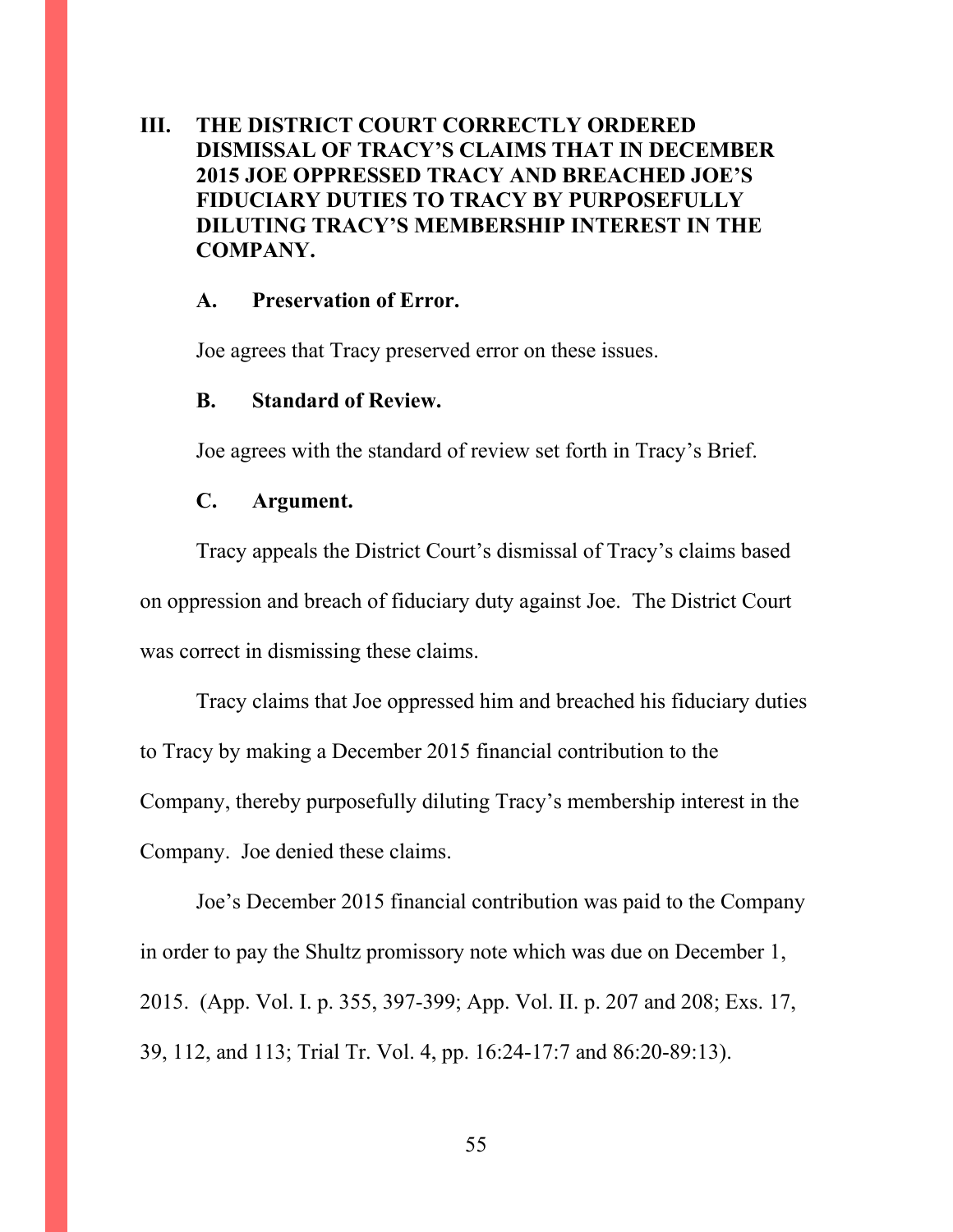Tracy testified that Joe was acting as peace maker and that Joe wanted to resolve Company issues and did not want to dilute anybody. (Trial Tr. Vol 2, pp. 225:9-226:1). Tracy also testified that he does not believe Joe intentionally or in bad faith tried to dilute him, that that Joe's December 2015 financial contribution was not done intentionally to dilute Tracy's interest in the Company or in bad faith. (Trial Tr. Vol. p. 226:2-9). In addition, Tracy admitted at trial that in Tracy's deposition he stated that he never observed Joe do anything in regard to the Company that was not in the Company's best interests. (Trial Tr. Vol. 2, p. 227:1-12).

Joe agreed to make the December 2015 financial contribution to the Company in order to pay the Shultz promissory note because he did not want to lose the Schultz real estate and the legal obligation to Shultz was due and needed to be paid. (App. Vol. I. pp. 355 and 397-399; Exs. 17 and 39; Trial Tr. Vol 4, pp. 86:20-89:13). Joe also testified that when he made his decision to contribute financially to the Shultz payoff, dilution of anybody was not part of his decision making, in fact, Joe did not know what "dilution" was. (Trial Tr. Vol. 4, p. 89:2-17). Joe was focused on not losing the Shultz properties and meeting a legal obligation to Shultz. (Trial Tr. Vol. 4, pp. 86:20-89:13). By contributing to the Shultz payoff, Joe was not intending to dilute Tracy's interest in the Company. (Trial Tr. Vol. 4, p.

56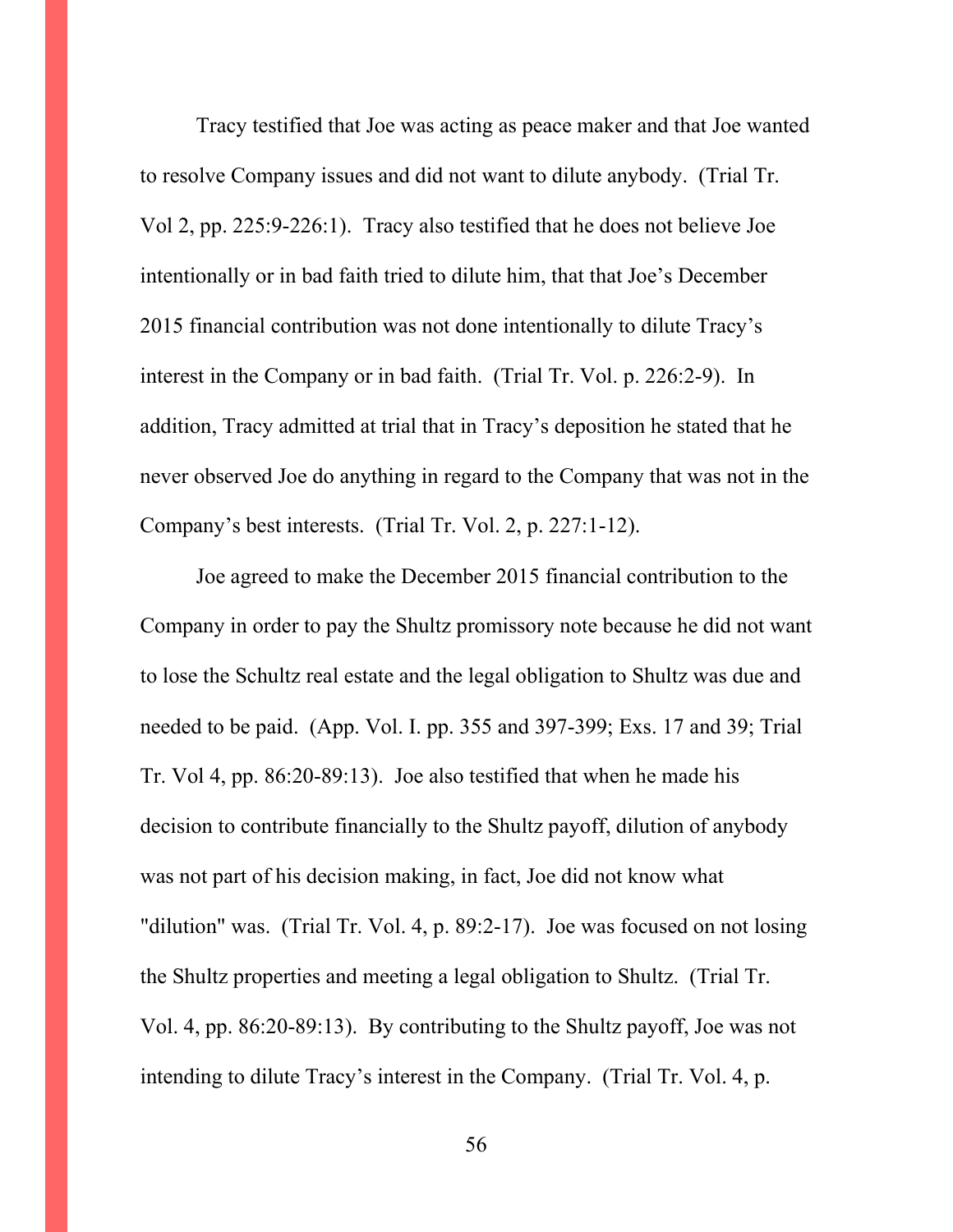89:2-17). By contributing to the Shultz payoff, the Shultz properties were not lost and the legal obligation due and owing to Shultz under a written promissory note was satisfied. In short, by making a December 2015 financial contribution to the Company in order to pay the Shultz promissory note, Joe acted in the best interests for the Company.

In order to prevail on an oppression claim, a minority shareholder must prove that a majority of shareholders acted oppressively by defeating a minority shareholder's reasonable expectations as a minority shareholder under the relevant governing documents. Baur v. Baur Farms, Inc., 832 N.W.2d 663, 673-674 (Iowa 2013). Expectations are governed by a reasonableness standard. Id.

In order to prevail on a claim of breach of fiduciary duty under Iowa law, a Plaintiff must prove the following elements:

1. Defendant owed a fiduciary duty to the Plaintiff;

2. Defendant breached the fiduciary duty;

3. The breach of fiduciary duty was a proximate cause of damage to Plaintiff; and

4. Amount of damages, if any.

Knoblock v. Home Warranty Inc., No. C15-4239-MWB, 2016 WL 6662709, at \*4 (N.D. Iowa Nov. 10, 2016).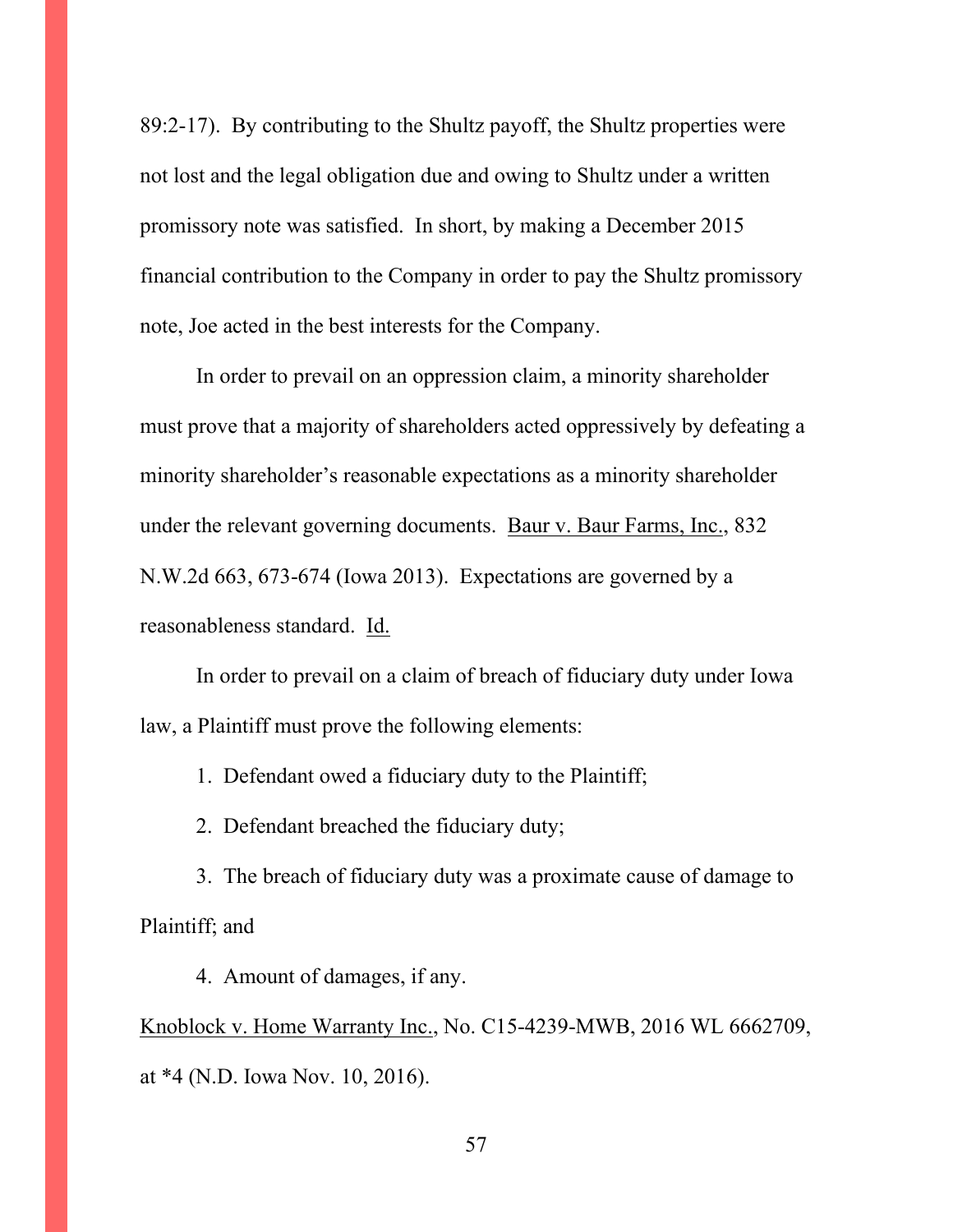Majority shareholder(s) owe fiduciary duties to minority shareholder(s). Id. at  $*5$ . The fiduciary duties of majority shareholder(s) to minority shareholder(s) include the duty of care, duty of loyalty, and duty not to conduct themselves in a manner that is oppressive to minority shareholder(s). Baur, 832 N.W.2d at 673-674; see also Knoblock, 2016 WL 6662709, at \*5.

A breach of fiduciary duty claim against majority shareholder(s) may arise from oppressive conduct by majority shareholder(s) against minority shareholder(s). Knoblock, 2016 WL 6662709, at \*5. In addition, "conduct constituting breach of fiduciary duty can also amount to minority shareholder oppression." Id. at \*6.

Therefore, when a Plaintiff's allegations of breach of fiduciary duty also serve as the exclusive basis for a Plaintiff's oppression claim, Plaintiff's claims for breach of fiduciary duty and oppression are indistinct for purposes of analysis. Id. Evidence of breach of fiduciary duty may be considered evidence of oppression. Id.

A court will defer to the strategic decisions made under the business judgment rule. Van Horn v. R.H. Van Horn Farms, Inc., No. 17-0324, 919 N.W.2d 768, 2018 WL 3060240, at \*7 (Iowa Ct. App. June 20, 2018). "The business judgment rule presumes the directors' decisions are informed, made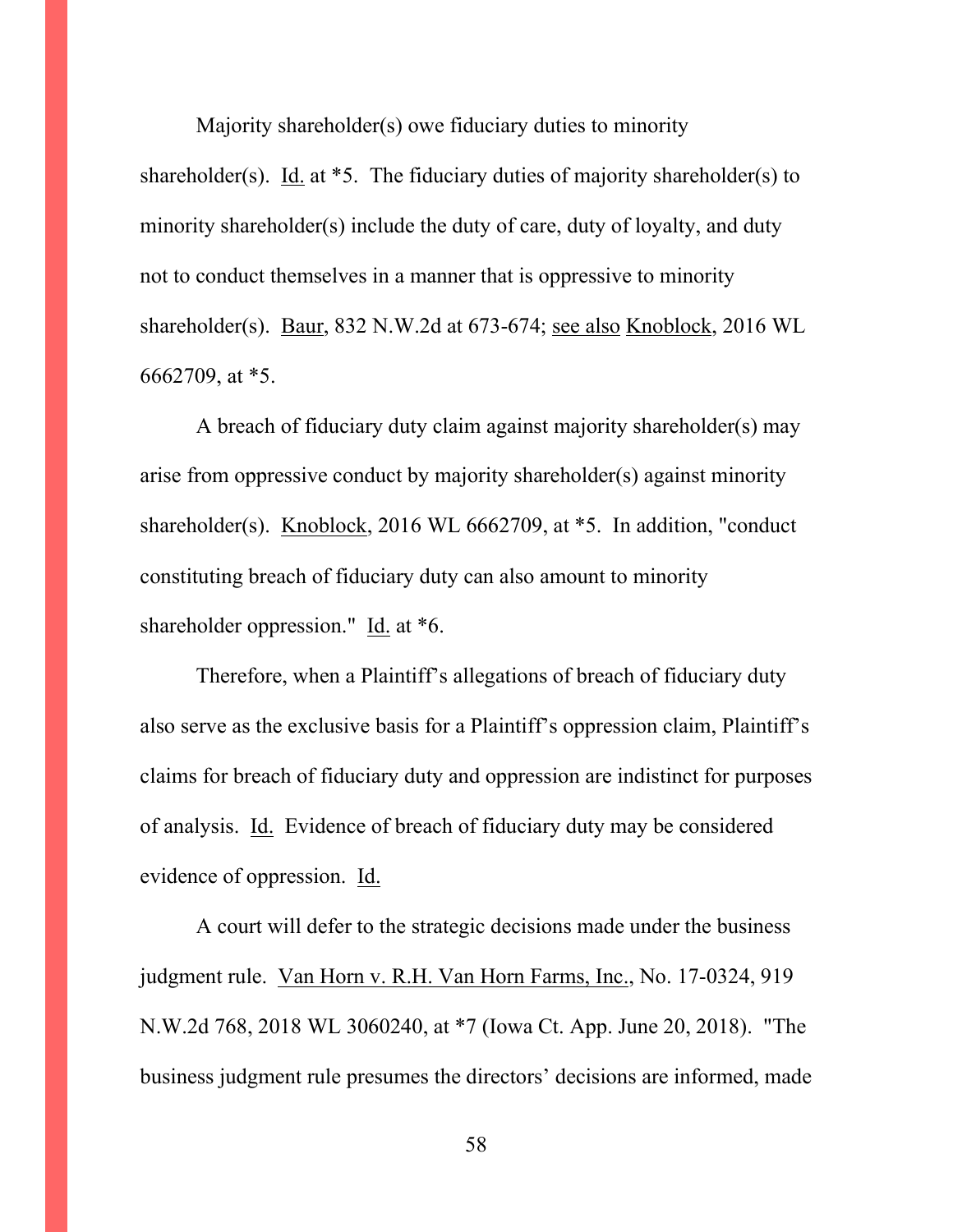in good faith and honestly believed them to be in the best interests of the company." Id. (internal quotations omitted).

The Company is a member-managed limited liability company. (App. Vol. I. p. 327; Ex. 1, p.7, para. 5.1). Iowa Code § 489.409 sets out the standards of conduct for members and managers of an Iowa limited liability company. "A member of a member-managed limited liability company owes to the company and, subject to §489.901, subsection 2, the other members the fiduciary duties of loyalty and care" as set forth in Iowa Code §§ 489.409(2) and (3). Iowa Code § 489.409(1).

Iowa Code § 489.409(2) provides that the duty of loyalty in a

member-managed limited liability company includes the following duties:

a. To account to the company and to hold as trustee for it any property, profit, or benefit derived by the member regarding any of the following:

(1) In the conduct or winding up of the company's activities. (2) From a use by the member of the company's property. (3) From the appropriation of a limited liability company opportunity.

- b. To refrain from dealing with the company in the conduct or winding up of the company's activities as or on behalf of a person having interest adverse to the company.
- c. To refrain from competing with the company in the conduct of the company's activities before the dissolution of the company.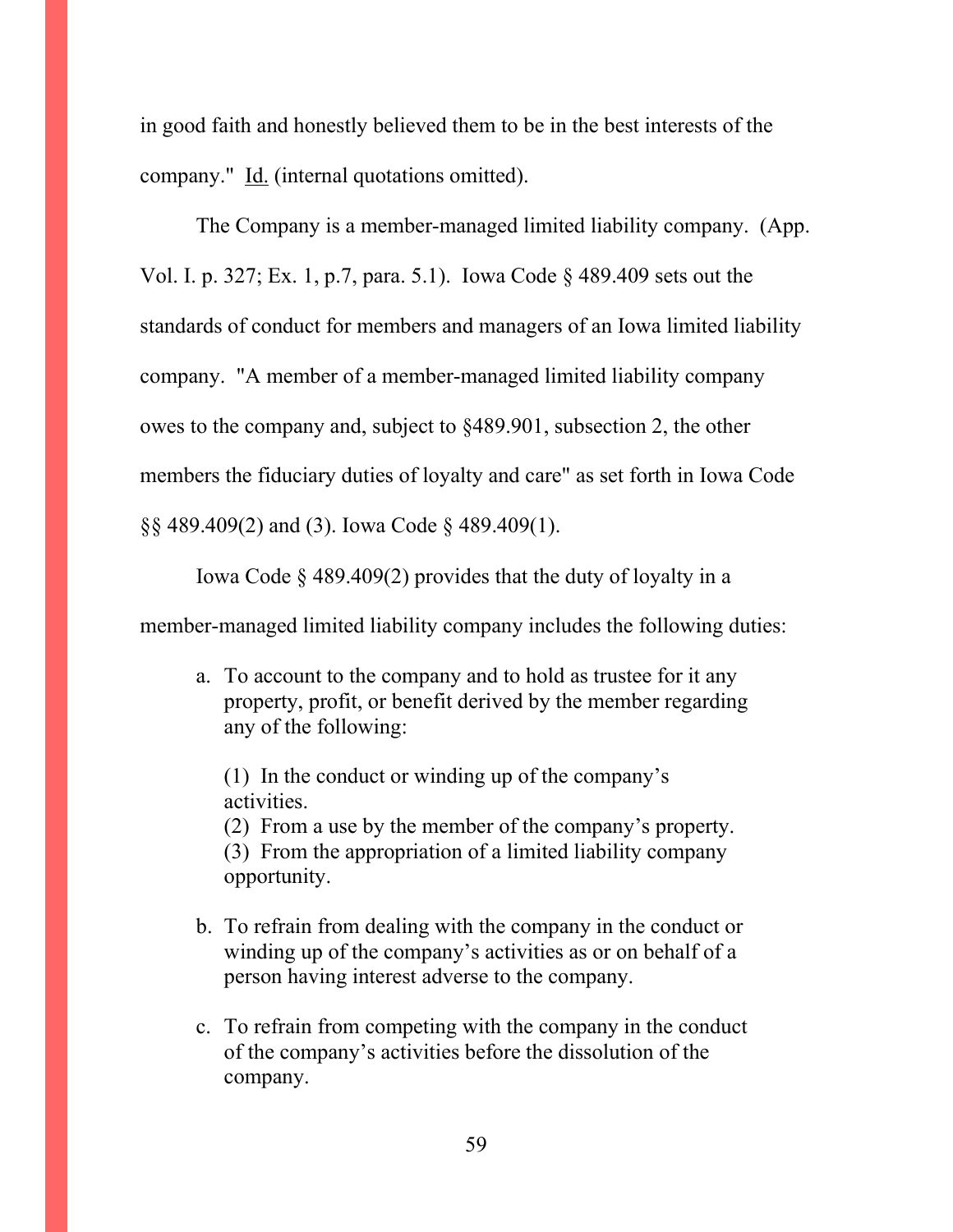Iowa Code § 489.409(3) provides the following regarding the duty of

#### care:

Subject to the business judgment rule as stated in subsection 7, the duty of care of a member of a member-managed limited liability company in the conduct and winding up of the company's activities is to act with the care that a person in a like position would reasonably exercise under similar circumstances and in a manner the member reasonably believes to be in the best interests of the company. In discharging this duty, a member may rely in good faith upon opinions, reports, statements, or other information provided by another person that the member reasonably believes is a competent and reliable source of the information.

Iowa Code § 489.409(7) provides the following regarding the business

judgment rule:

a. A member satisfies the duty of care in subsection 3 if all of the following apply:

(1) The member is not interested in the subject matter of the business judgment.

(2) The member is informed with respect to the subject of the business judgment to the extent the member reasonably believes to be appropriate in the circumstances.

(3) The member has a rational basis for believing that the business judgment is in the best interests of the limited liability company.

b. A person challenging the business judgment of a member has the burden of proving a breach of the duty of care, and in a damage action, the burden of proving that the breach was the legal cause of damage suffered by the limited liability company.

With the regard to the December 2015 financial contribution to pay

the Shultz promissory note, duty of loyalty is not at issue. Tracy, Bryan,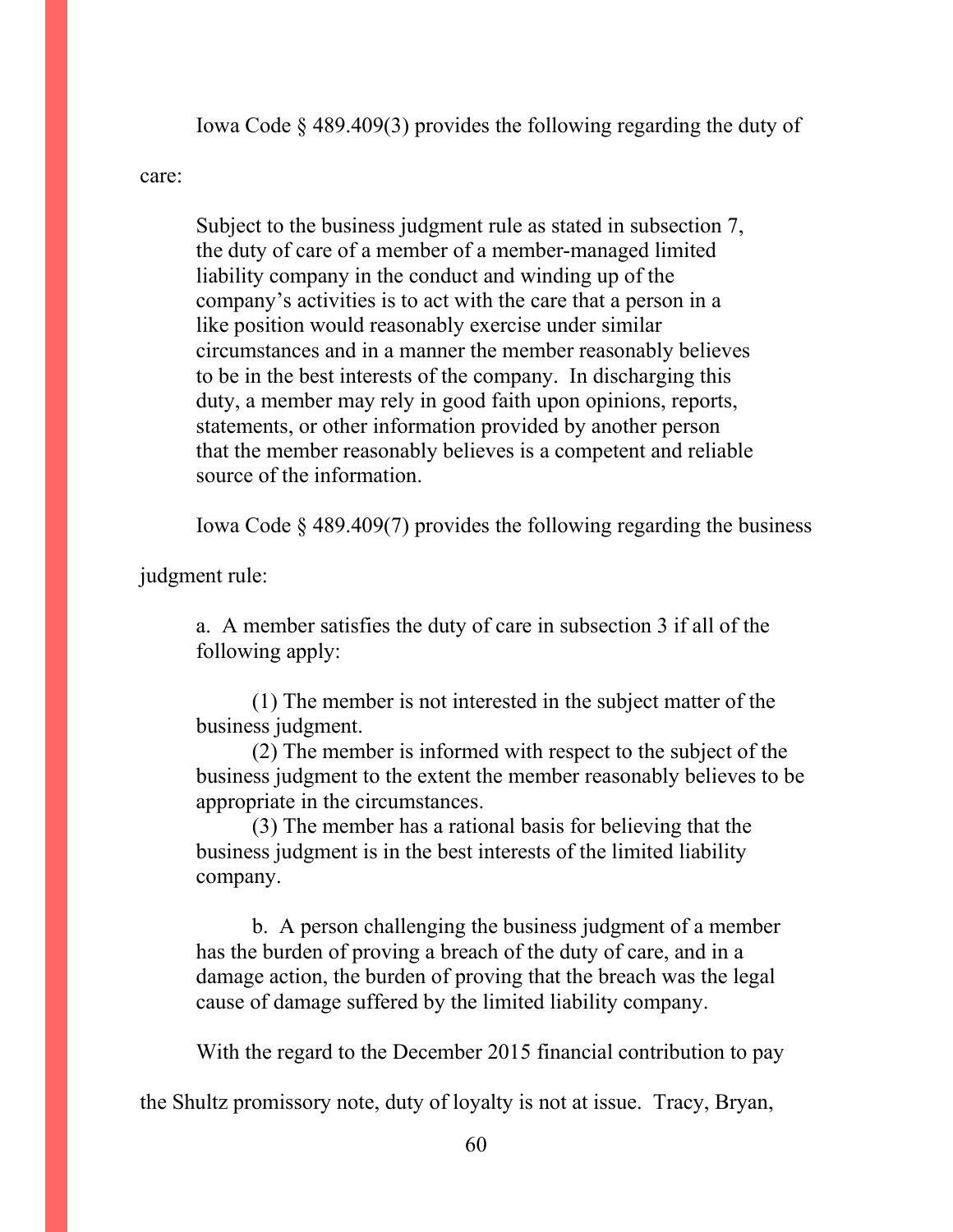Jeff, and Joe, as Members of the Company, have a fiduciary duty of care to the Company and each other to act with the care that a person in a like position would reasonably exercise under similar circumstances and in a manner that the member reasonably believes to be in the best interests of the Company. Iowa Code § 489.409(3). The duty of care is satisfied by a member's compliance with the business judgment rule. Iowa Code  $§$  489.409(7)(a).

Iowa Code § 489.409(4) requires that all the members of the Company exercise their duties and obligation consistent with the principals of good faith and fair dealing. Iowa Code §489.409(4). In other words, the members cannot do anything which will have the effect of destroying or injuring the right of members to receive the fruits of the Operating Agreement. See American Tower, L.P. v. Local TV Iowa, L.L.C., 809 N.W.2d 546, 550 (Iowa Ct. App. 2011).

A member satisfies the duty of care if the requirements of Iowa Code § 489.409(7)(a) are met. Furthermore, the party challenging the business judgement rule has the burden of proving a breach of the duty of care, and in a damage action, the burden of proving that the breach was the legal cause of damage suffered by the limited liability company. Iowa Code § 489.409(7)(b).

61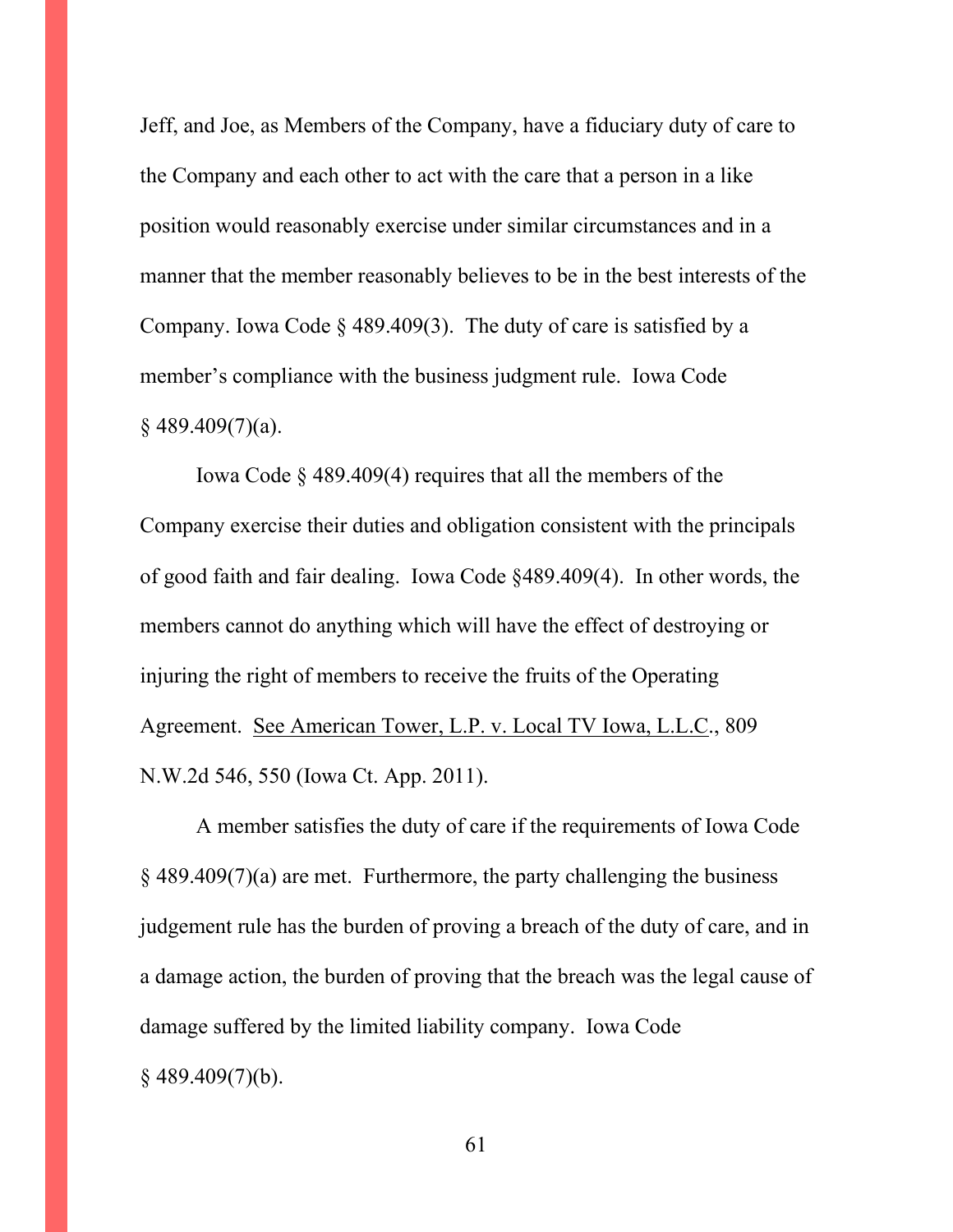The focus of the duty of care under Iowa Code  $\S$  489.409(3) is what is in the best interests of the Company. Therefore, when evaluating Joe's conduct as a member and whether he satisfied his duty of care, one must focus on what is in the best interests of Company. Iowa Code §§ 489.409(3) and (7). Therefore, subject to the business judgment rule and good faith and fair dealing, all members have a fiduciary duty of care to do what is in the best interests of the Company.

Because Tracy's allegations of breach of fiduciary duty also serve as the exclusive basis for his oppression claims against Joe, Tracy's breach of fiduciary duty claims and oppression claims are indistinct for purposes of analysis. See Knoblock, 2016 WL 6662709, at \*6.

Tracy claims Joe breached fiduciary duties to Tracy and oppressed him by Joe making a financial contribution to the Company in December 2015 in order to satisfy the Shultz promissory note and thereby purposefully diluting Tracy's membership interest in the Company. The payment of the Shultz promissory note was necessary in order to prevent the potential loss of three (3) very valuable rental properties and to satisfy an approximately \$1,000,000 legal obligation that was due and owing. (App. Vol. I. pp. 355, 397-399 and App. Vol. II. p. 219; Exs. 17, 39, and 121). In short, it was in the best interest of the Company that the Shultz promissory note be paid in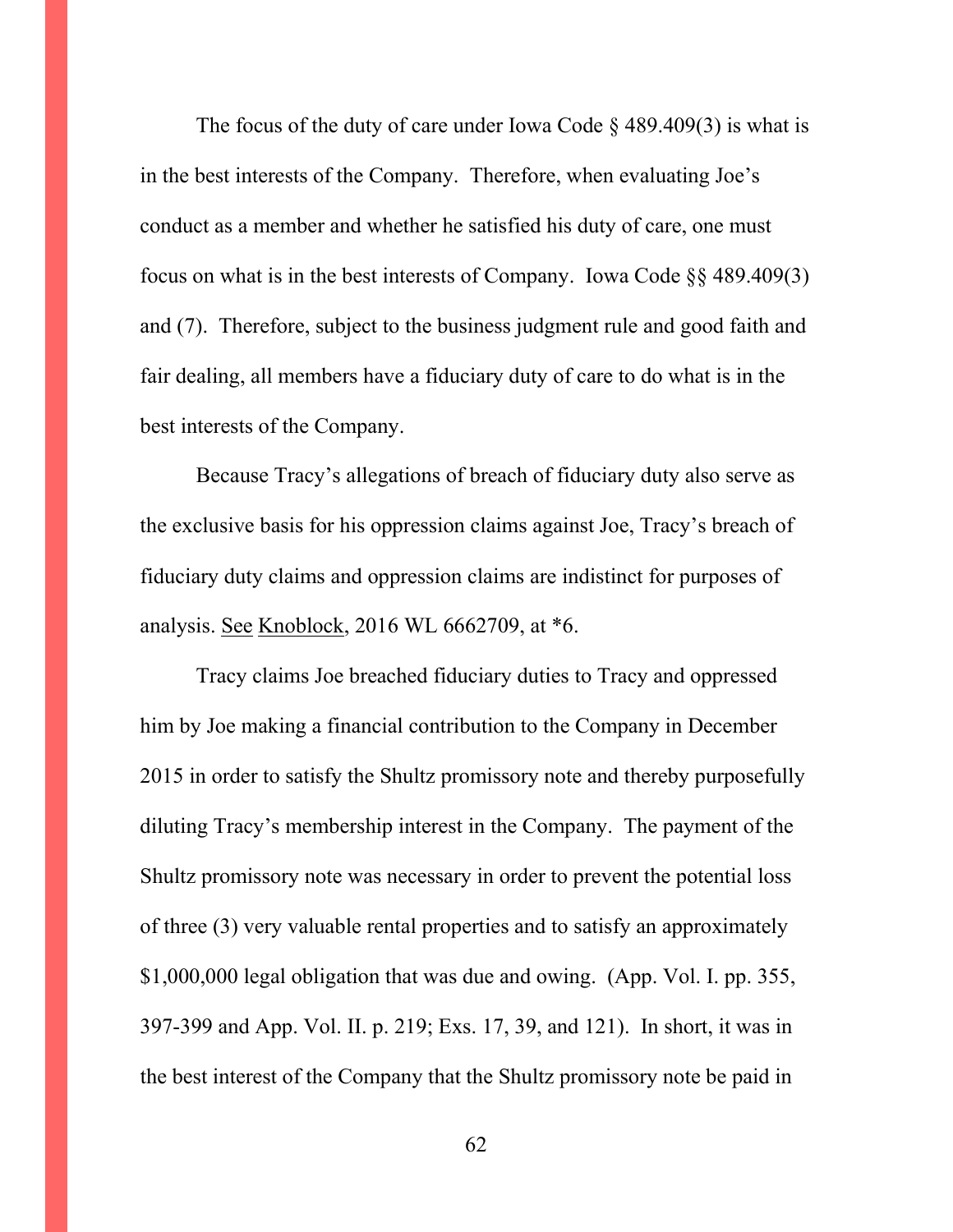early December 2015. The Shultz payoff situation was an urgent situation that required immediate action. Joe satisfied his fiduciary duties of care to the Company and the other members by contributing to the Shultz payoff and therefore, in addition, did not oppress Tracy.

As Joe did not breach fiduciary duties to Tracy and did not oppress Tracy in regard to Joe's December 2015 financial contribution to the Company in order to pay the Shultz promissory note, the District Court was correct in dismissing Tracy's claims based on oppression and breach of fiduciary duties and the District Court's Ruling on these claims should be affirmed.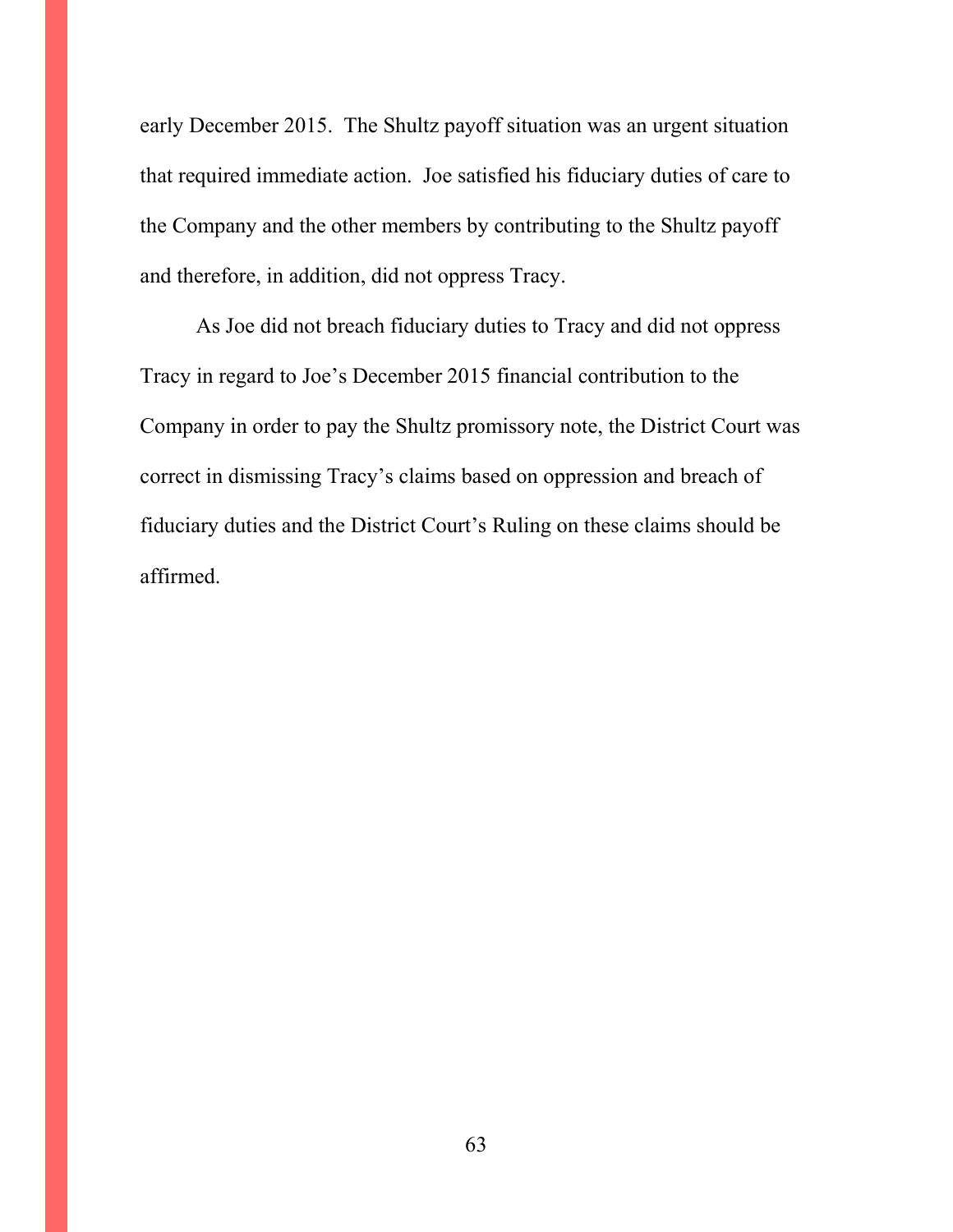### **CONCLUSION**

After consideration of testimony from eight (8) witnesses over four and a half (4 1/2) days of trial, approximately 160 exhibits, and post-trial briefs, the District Court entered a Ruling that judicially dissolved Outside Properties, LLC, recategorized the 2015 and 2016 financial contributions as loans in order to accomplish dissolution, restored Tracy, Bryan, Jeff, and Joe to 25% membership/equity interests, and dismissed Tracy's claims based on oppression and breach of fiduciary duties. The District Courts ruling is based on the evidence submitted in this case, is equitable, and should be affirmed.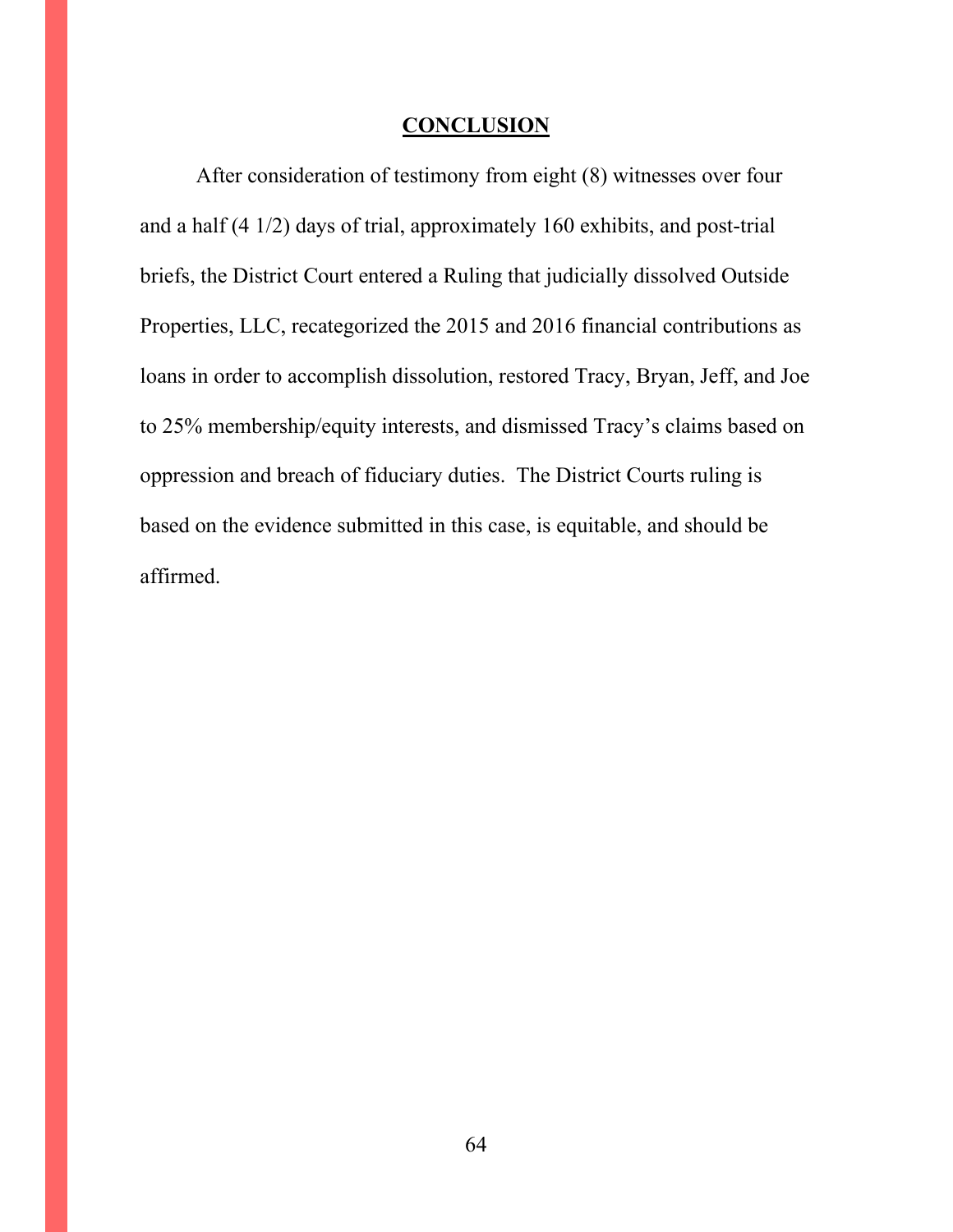### **REQUEST FOR SUBMISSION WITH ORAL ARGUMENT**

Pursuant to Iowa R. App. P. 6.903(2)(i), this party requests oral

argument.

/s/ John E. Beasley John E. Beasley (AT0002953) William N. Toomey (AT00l 1184) Phelan Tucker Law LLP 321 East Market Street Iowa City, IA 52240 Telephone: 319-354-1104 Facsimile: 319-354-6962 beasley@phelantuckerlaw.com toomey@phelantuckerlaw.com

# **ATTORNEYS FOR DEFENDANT-APPELLEE/CROSS-APPELLEE JOSEPH CLARK**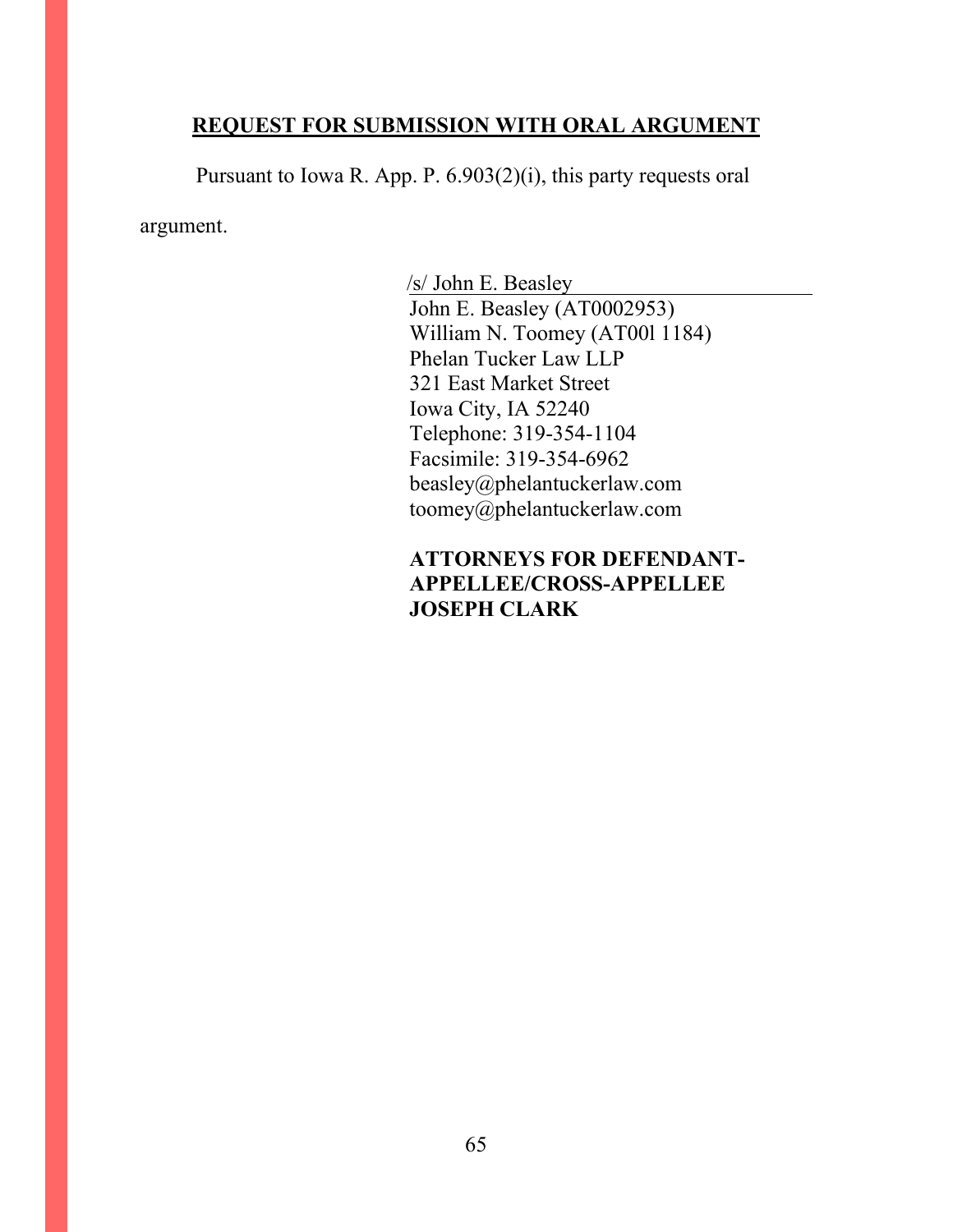### **CERTIFICATE OF COST**

I hereby certify that the foregoing Brief was e-Filed, and therefore incurred no printing costs.

/s/ John E. Beasley

**John E. Beasley**

### **PROOF OF SERVICE AND CERTIFICATE OF FILING**

I, John E. Beasley, attorney for Defendant-Appellee/Cross-Appellee, certify that I filed this Final Brief with the Clerk of the Supreme Court via EDMS/e-Filing on the 11<sup>th</sup> day of August, 2020.

I further certify that I served this document on all parties in this matter via EDMS/e-Filing on the 11<sup>th</sup> day of August, 2020.

/s/ John E. Beasley

**John E. Beasley**